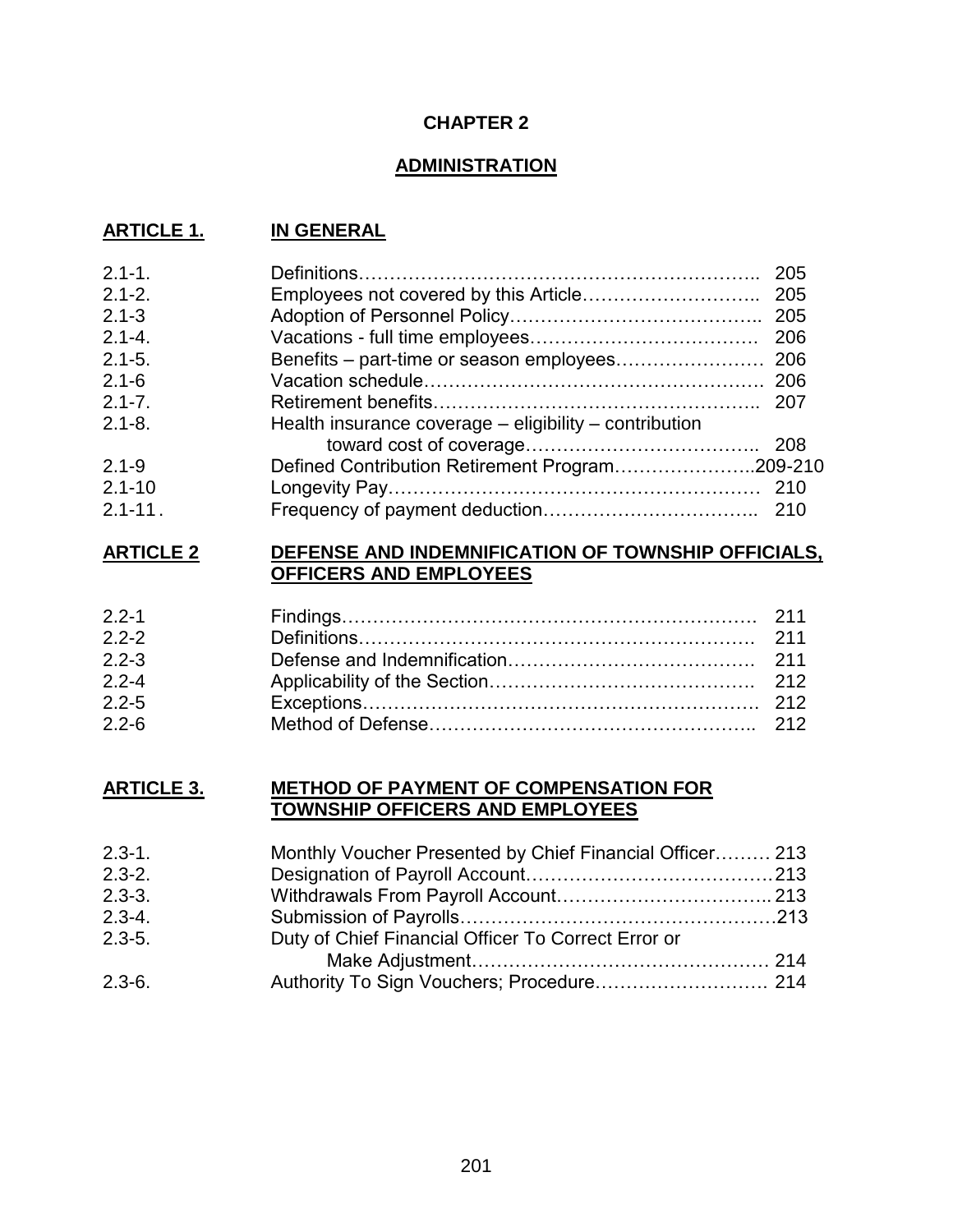# **ARTICLE 4 TOWNSHIP COMMITTEE**

| $2.4 - 1$  |                                          |  |
|------------|------------------------------------------|--|
| $2.4 - 2$  |                                          |  |
| $2.4 - 3$  |                                          |  |
| $2.4 - 4$  |                                          |  |
| $2.4 - 5$  |                                          |  |
| $2.4 - 6$  | Township Committee Executive Session 216 |  |
| $2.4 - 7$  |                                          |  |
| $2.4 - 8$  |                                          |  |
| $2.4 - 9$  |                                          |  |
| $2.4 - 10$ |                                          |  |

# **ARTICLE 5 OFFICERS AND EMPLOYEES**

| $2.5 - 1$  |                                              |  |
|------------|----------------------------------------------|--|
| $2.5 - 2$  |                                              |  |
| $2.5 - 3$  |                                              |  |
| $2.5 - 4$  |                                              |  |
| $2.5 - 5$  |                                              |  |
| $2.5 - 6$  |                                              |  |
| $2.5 - 7$  |                                              |  |
| $2.5 - 8$  | Municipal Superintendent of Public Works 229 |  |
| $2.5 - 9$  |                                              |  |
| $2.5 - 10$ |                                              |  |
| $2.5 - 11$ |                                              |  |

# **ARTICLE 6 LAW DEPARTMENT**

| $2.6 - 1$  |  |
|------------|--|
| $2.6 - 2$  |  |
| $2.6 - 3$  |  |
| $2.6 - 4$  |  |
| $2.6 - 5$  |  |
| $2.6 - 6$  |  |
| $2.6 - 7$  |  |
| $2.6 - 8$  |  |
| $2.6 - 9$  |  |
| $2.6 - 10$ |  |
| $2.6 - 11$ |  |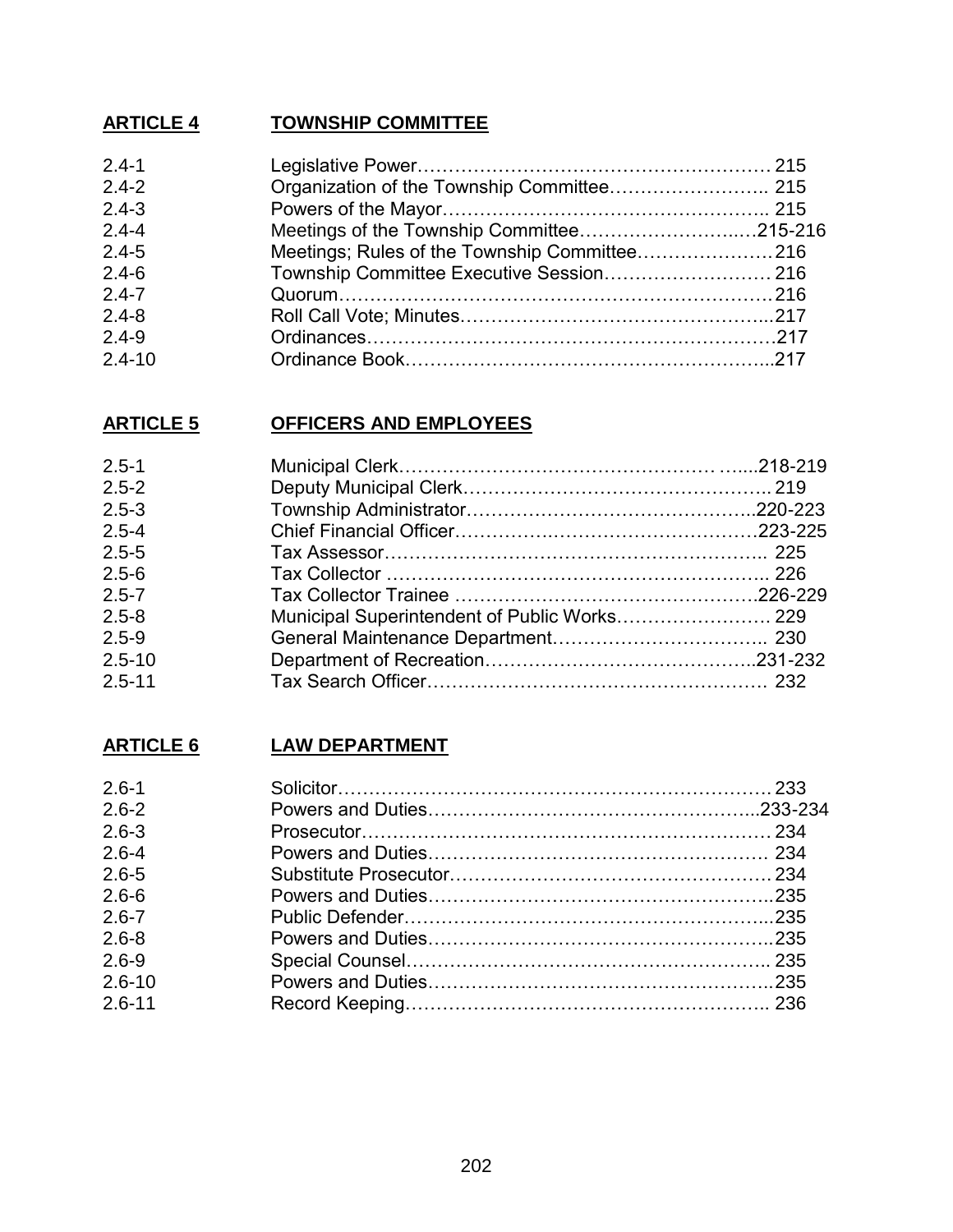# **ARTICLE 7. ECONOMIC DEVELOPMENT COMMISSION**

| Sec. 2.7-1 |  |
|------------|--|
| Sec. 2.7-2 |  |
| Sec. 2.7-3 |  |
| Sec. 2.7-4 |  |
| Sec. 2-7-5 |  |
| Sec. 2.7-6 |  |
| Sec. 2.7-7 |  |

# **ARTICLE 8. PLANNING BOARD**

| $2.8 - 1.$ |                                                               |  |
|------------|---------------------------------------------------------------|--|
| $2.8 - 2.$ |                                                               |  |
| $2.8 - 3.$ |                                                               |  |
| $2.8 - 4.$ |                                                               |  |
| $2.8 - 5.$ |                                                               |  |
| $2.8 - 6.$ |                                                               |  |
| $2.8 - 7.$ |                                                               |  |
| $2.8 - 8$  |                                                               |  |
| $2.8 - 9$  |                                                               |  |
| $2.8 - 10$ |                                                               |  |
| $2.8 - 11$ |                                                               |  |
| $2.8 - 12$ | Planning Board to exercise Powers of the Zoning Board 244-246 |  |
| $2.8 - 13$ |                                                               |  |
| $2.8 - 14$ |                                                               |  |
| $2.8 - 15$ |                                                               |  |
| $2.8 - 16$ |                                                               |  |
| $2.8 - 17$ |                                                               |  |
| $2.8 - 18$ |                                                               |  |
| $2.8 - 19$ |                                                               |  |
| $2.8 - 20$ |                                                               |  |
| $2.8 - 21$ |                                                               |  |
| $2.8 - 22$ |                                                               |  |

# **ARTICLE 9. RECREATION COUNCIL**

| $2.9 - 1$ |  |
|-----------|--|
| $2.9 - 2$ |  |
| $2.9 - 3$ |  |
| $2.9 - 4$ |  |
| $2.9 - 5$ |  |
| $2.9 - 6$ |  |
| $2.9 - 7$ |  |
| $2.9 - 8$ |  |
| $2.9 - 9$ |  |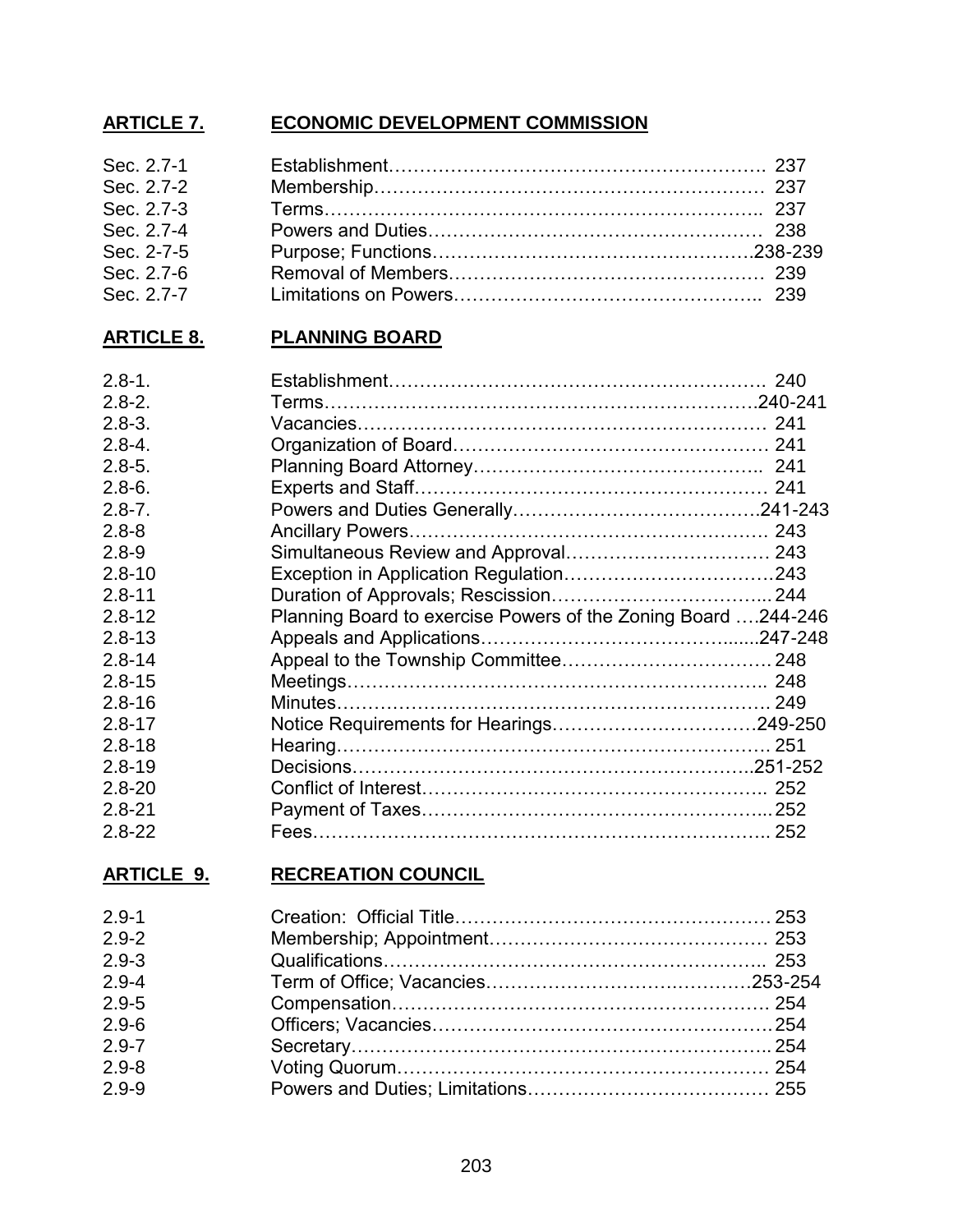# **ARTICLE 10 FAIR AND OPEN PROCESS**

| $2.10 - 1$ |  |
|------------|--|
|            |  |

# **ARTICLE 11. FEES AND METHOD OF PAYMENT**

| $2.11 - 1.$ |                                                        |  |
|-------------|--------------------------------------------------------|--|
| $2.11 - 2$  |                                                        |  |
| $2.11 - 3$  | Method of Payment of Amounts Owed to the Township258   |  |
| $2.11 - 4$  | Service Charge for Checks Returned to the Township for |  |
|             |                                                        |  |

# **ARTICLE 12 PENNSVILLE TOWNSHIP SEWERAGE AUTHORITY**

| $2.12 - 1$  |                                                 |  |
|-------------|-------------------------------------------------|--|
| $2.12 - 2$  |                                                 |  |
| $2.12 - 3$  |                                                 |  |
| $2.12 - 4$  |                                                 |  |
| $2.12 - 5$  |                                                 |  |
| $2.12 - 6$  |                                                 |  |
| $2.12 - 7$  |                                                 |  |
| $2.12 - 8$  |                                                 |  |
| $2.12 - 9$  |                                                 |  |
| $2.12 - 10$ | Installation of Toilet; Connection to System261 |  |
|             |                                                 |  |

# **ARTICLE 13 SELF INSURANCE PLAN AND FUND**

| $2.13 - 1$  |                                                       |  |
|-------------|-------------------------------------------------------|--|
| $2.13 - 2$  |                                                       |  |
| $2.13 - 3$  |                                                       |  |
| $2.13 - 4$  |                                                       |  |
| $2.13 - 5$  |                                                       |  |
| $2.13 - 6$  | Plan Requirements - Administration of Claims263       |  |
| $2.13 - 7$  | Plan Requirements - Additional and Excess Coverage263 |  |
| $2.13 - 8$  |                                                       |  |
| $2.13 - 9$  | Annual Review; Open Enrollment Period263-241          |  |
| $2.13 - 10$ |                                                       |  |

# **ARTICLE 14 DEPUTY TAX COLLECTOR**

| $2.14 - 1$ |  |
|------------|--|
| $2.14 - 2$ |  |
| $2.14 - 3$ |  |
| $2.14 - 4$ |  |
| $2.14 - 5$ |  |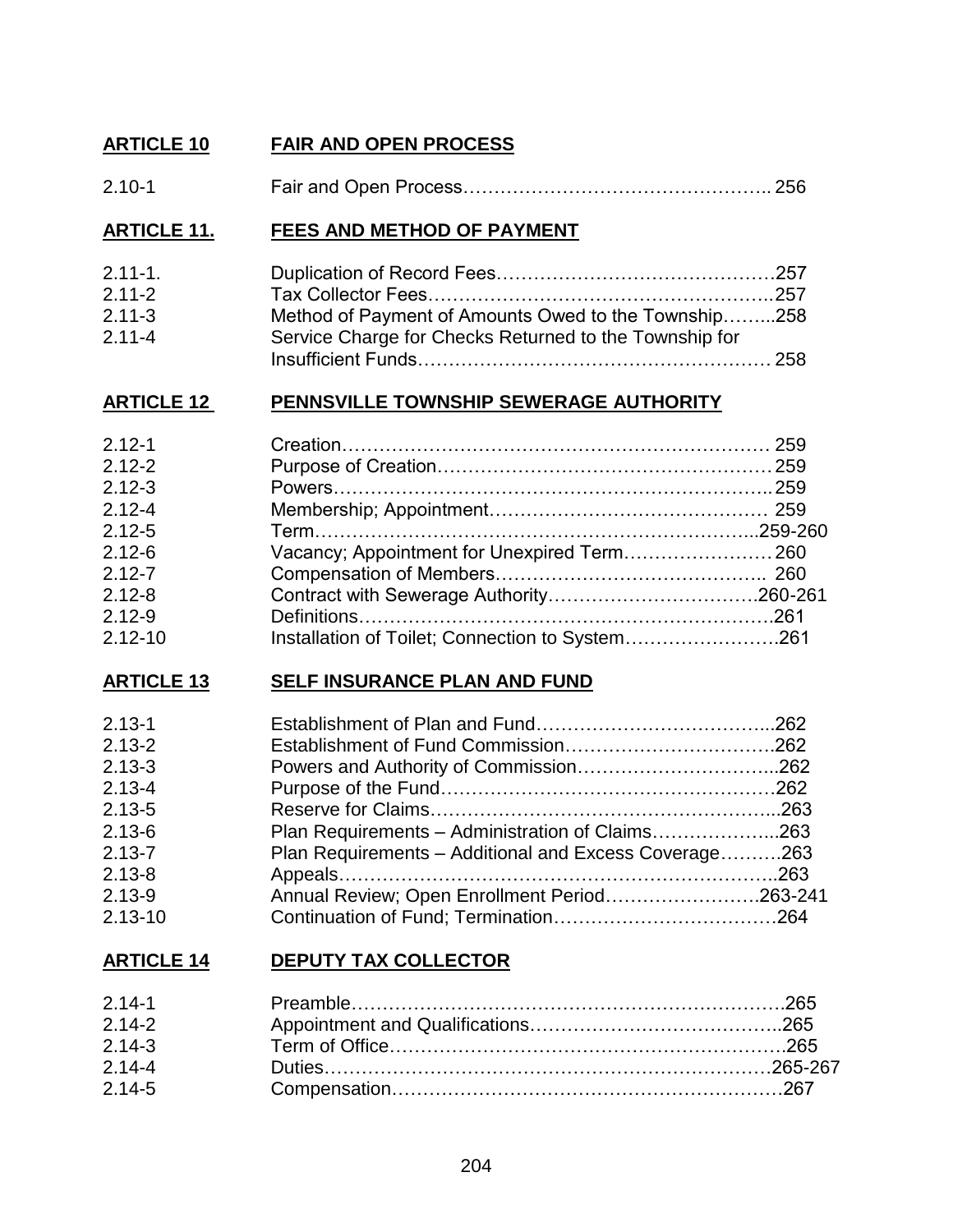# **ARTICLE 1. IN GENERAL.**

- **Sec. 2.1-1. DEFINITIONS**. The following definitions shall apply to this Article:
- A. **"FULL TIME EMPLOYEES"** shall mean persons employed by the Township who work at least 35 hours per week.
- B. **"PART TIME EMPLOYEES"** shall mean persons employed by the Township who work less than 35 hours per week.
- C. "**SEASONAL EMPLOYEES"** shall mean persons employed by the Township to perform work related to the change of seasons such as cutting grass in the summer, painting curbs in the summer, picking up leaves in the fall, and other such activities, which employees shall be limited to a period of employment of not more than six months during any twelve-month period.
- D. **"ELECTED OFFICIALS"** shall mean those individuals who hold office as a result of the provisions of Title 19 of New Jersey Statutes.
- E. **"PROFESSIONAL SERVICES APPOINTEES OR EMPLOYEES"** shall mean those persons appointed in accordance with NJSA 40A:11- 5(1) (a) (i) (including but not limited to the Township Solicitor, the Township Engineer, the Township Municipal Court Judge, the Township Prosecutor, the Township Public Defender, Solicitors for any municipal board, and special counsel hired on an ad hoc basis).

# **Sec. 2.1-2. EMPLOYEES NOT COVERED BY THIS ARTICLE.**

This Article shall not apply to professional services appointees or employees subject to the provisions of a collective bargaining agreement.

# **Sec. 2.1-3 ADOPTION OF A PERSONNEL POLICY MANUAL**

The Township Committee may adopt a Personnel Policy Manual by Resolution, which manual thereafter may be amended, from time to time, by the Township Committee as they deem appropriate. In the event a conflict arises between the Ordinances and the Personnel Policy Manual, the Ordinance will prevail.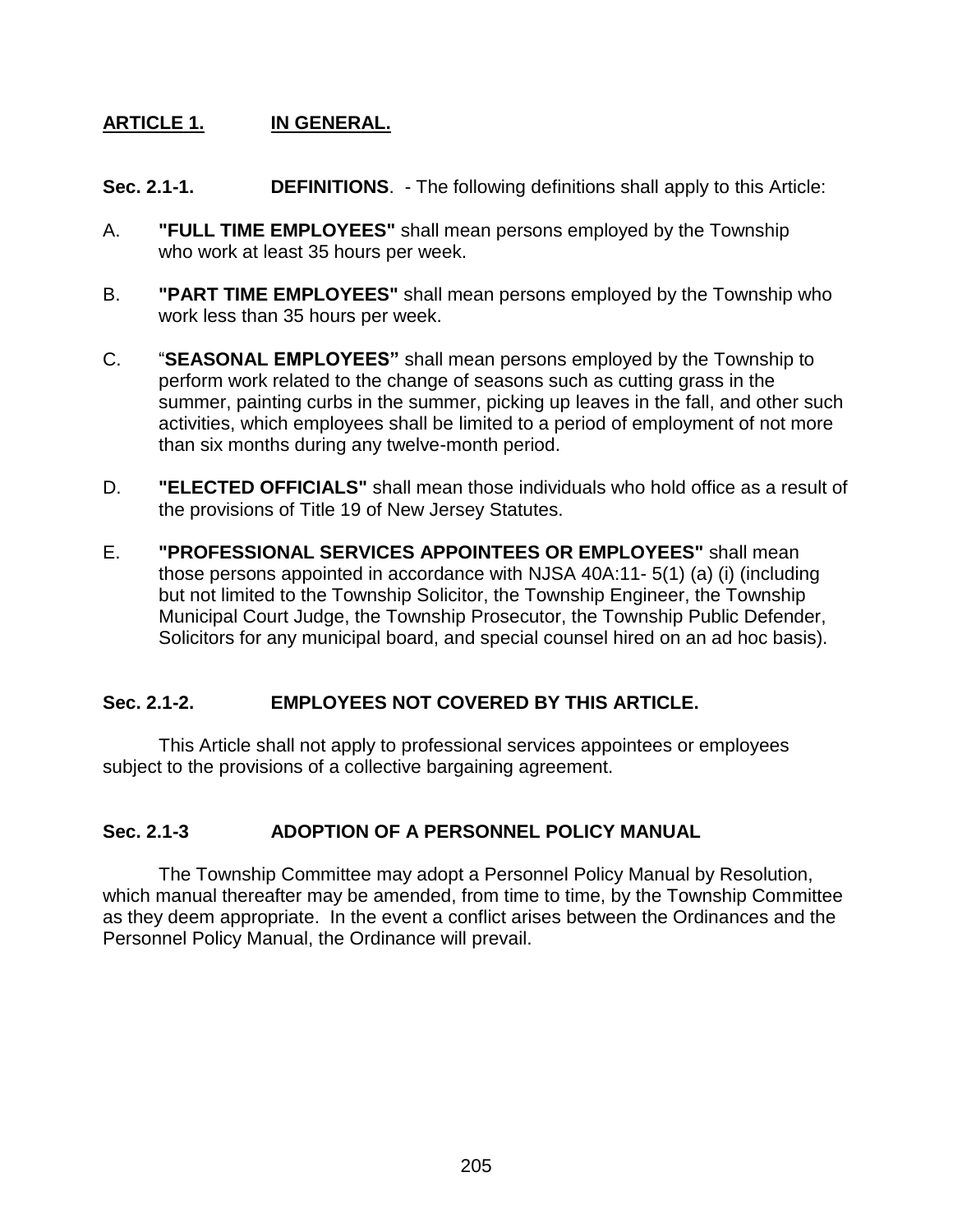### **Sec. 2.1-4. VACATIONS - FULL TIME EMPLOYEES.**

Full time employees of the Township shall be granted vacations with compensation based upon their time of service as follows:

- A. Full time employees with at least 1 year's service, but not more than 5 years' service, shall be granted a vacation of 2 weeks.
- B. Full time employees with at least 5 years' service, but not more than 10 years' service, shall be granted a vacation of 3 weeks.
- C. Full time employees with at least 10 years' service, but not more than 20 years' service, shall be granted a vacation of 4 weeks.
- D. Full time employees with at least 20 years' service, but not more than 25 years' service, shall be granted a vacation of 5 weeks.
- E. Full-time employees with more than 25 years' service shall be granted a vacation of 6 weeks.

### **Sec. 2.1-5. BENEFITS – PART-TIME OR SEASONAL EMPLOYEES.**

Part time or seasonal employees of the Township shall not be entitled to any of the benefits set forth in this Chapter.

# **Sec. 2.1-6 VACATION SCHEDULE.**

The vacations provided for in Sec. 2.1-4 shall be scheduled at the discretion of the person in charge of the department of such employees, and due regard shall be given to the number of persons upon vacation from such department at any particular time.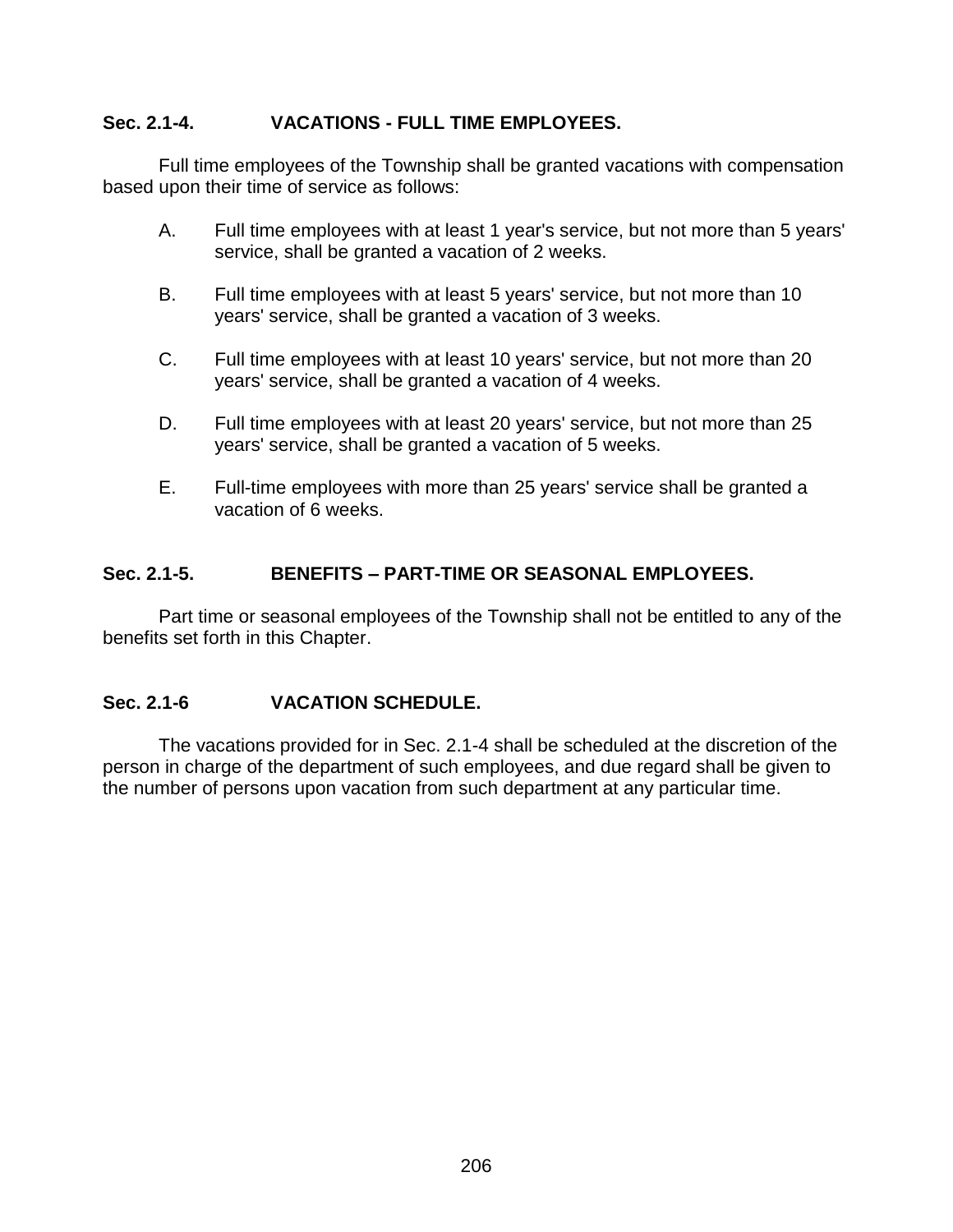# **Sec. 2.1-7. RETIREMENT BENEFITS.**

- A. YEARLY BENEFIT FOR CONTINUOUS EMPLOYMENT: Full-time employees having been employed by the Township for not less than 10 years, upon retirement from such employment, shall be entitled to receive a retirement benefit calculated in the sum of \$10.00 for each year of continuous employment.
- B. UNCLAIMED SICK PAY: In addition to the above benefit, such person shall be further entitled to receive up to thirty-five (35) days of unused or unclaimed sick pay benefit, such benefit to be calculated at the daily rate of pay in effect at the time of retirement. This benefit shall not be paid to any person hired by the Township of Pennsville subsequent to May 14, 1996, unless such benefit is specifically provided in a negotiated labor contract.

### C. RETIREMENT BENEFITS:

- 1. Employees hired on or before April 5, 2000 Employees having been employed by the Township at a primary and full time employment for not less than ten (10) years shall be entitled, upon retirement, to have maintained in their name a term life insurance policy and medical insurance coverage under the Township's group health insurance policies maintained for other employees and covered in such limits as maintained by the Township as it, in its sole discretion, shall from time to time determine.
- 2. Employees who are hired on or after April 6, 2000 Employees who have retired on a disability pension, or have retired after twenty-five (25) years of service, and who have reached the age of 62 years, shall be entitled to term life insurance, health insurance and a dental plan under the Township's group policies maintained for other Township employees, with the same or similar limits in coverages provided the retiree continues the same co-pay as may, from time to time, be paid by active employees at the same rate and frequency. The benefits enumerated in Section 2.1-7 A. through F. shall be retroactive to March 1, 2000. When a retiree becomes eligible for Medicare, he/she shall promptly notify the Township, at that time the Township health insurance shall become secondary. Years of service shall be determined in accordance with the provisions of NJSA 40A:10-23.
- D. NOTICE: To process such benefit, the person in charge of the department employee shall notify the Township Chief Financial Officer at least one month prior to the time of retirement and the Chief Financial Officer shall notify the Township Committee not later than two weeks prior to such retirement.
- E. Professional services appointees or employees shall not be entitled to the benefits as set forth in this section.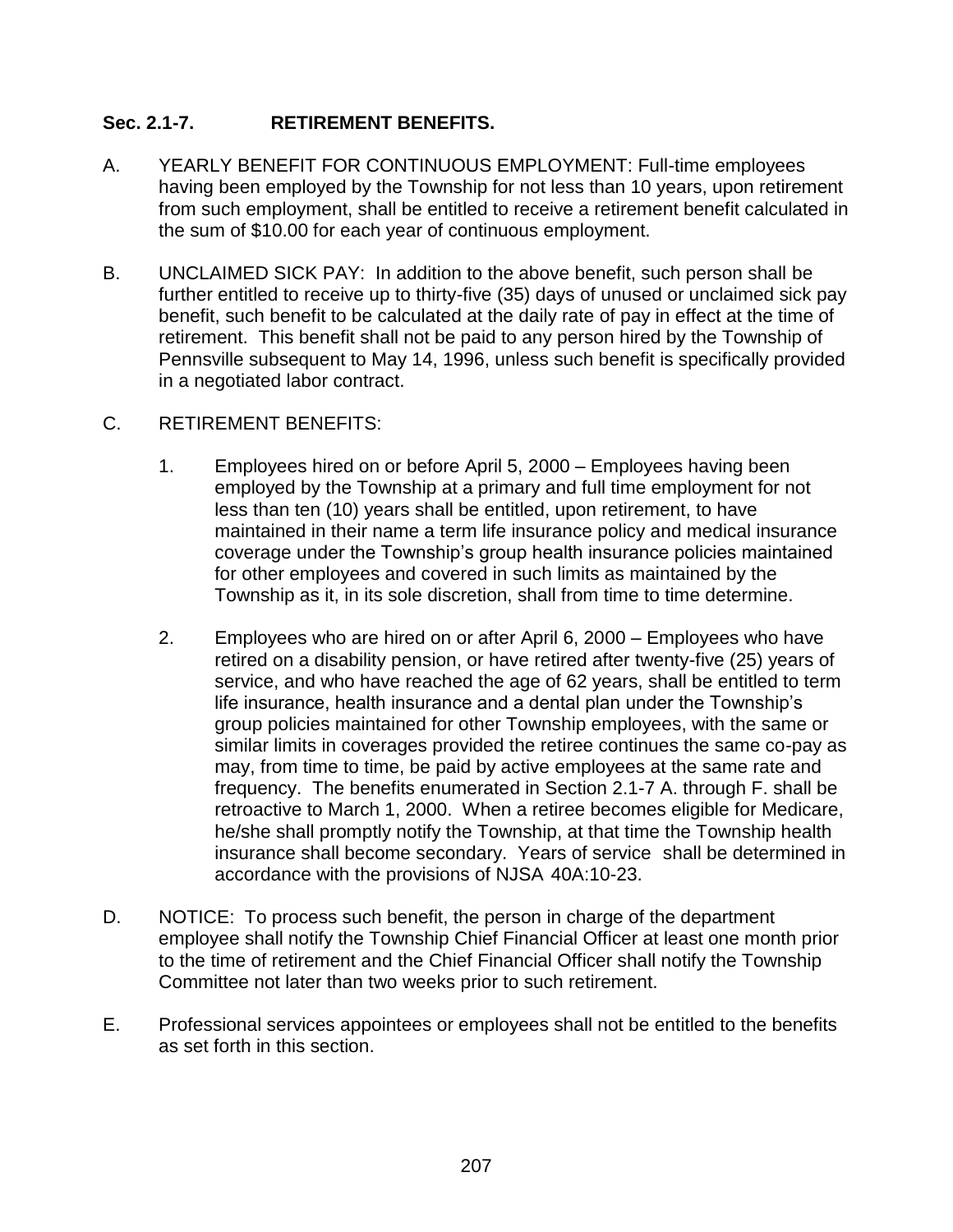F. Members of the Township of Pennsville Police Department upon retirement shall be permitted to retain possession of their service weapon upon presentation of proof that they have complied with State Law dealing with the transfer of such weapons.

### **Sec. 2.1-8 HEALTH INSURANCE COVERAGE – ELIGIBILITY – CONTRIBUTION TOWARD COST OF COVERAGE**

- A. **Eligible Employees:** Full-time employees shall be entitled to receive health insurance coverage under a policy of insurance to be provided by the Township, subject to the provisions of Paragraph (D) below.
- B. **Part-Time Employees:** Persons performing part time services shall not be entitled to any benefits enumerated in this Ordinance unless such benefit is specifically approved by a Township Resolution.
- C. **Professional service appointees**: Professional service appointees or employees shall not be entitled to any benefits enumerated by this Ordinance unless such benefits are specifically approved by resolution of the Township Committee and made a part of their written contract.

# D. **Contribution Toward Coverage:**

- 1. **Non-union Employees:** All non-union Township employees (employees not party to a collective bargaining agreement) shall contribute not less than 1.5%, as determined by the Township Committee from time to time, of their base salary toward the cost of their health care coverage provided to them by the Township of Pennsville commencing on June 1, 2010.
- 2. **Union Employees:** Union employees shall contribute not less than 1.5% of their base salary toward the costs of their health care coverage provided to them by the Township of Pennsville effective not sooner than June 1, 2010, and not later than the expiration of their current contract.
- E. **Method of Payment:** The contribution required by Section D above shall be withheld from the employees' pay by the Township Chief Financial Officer.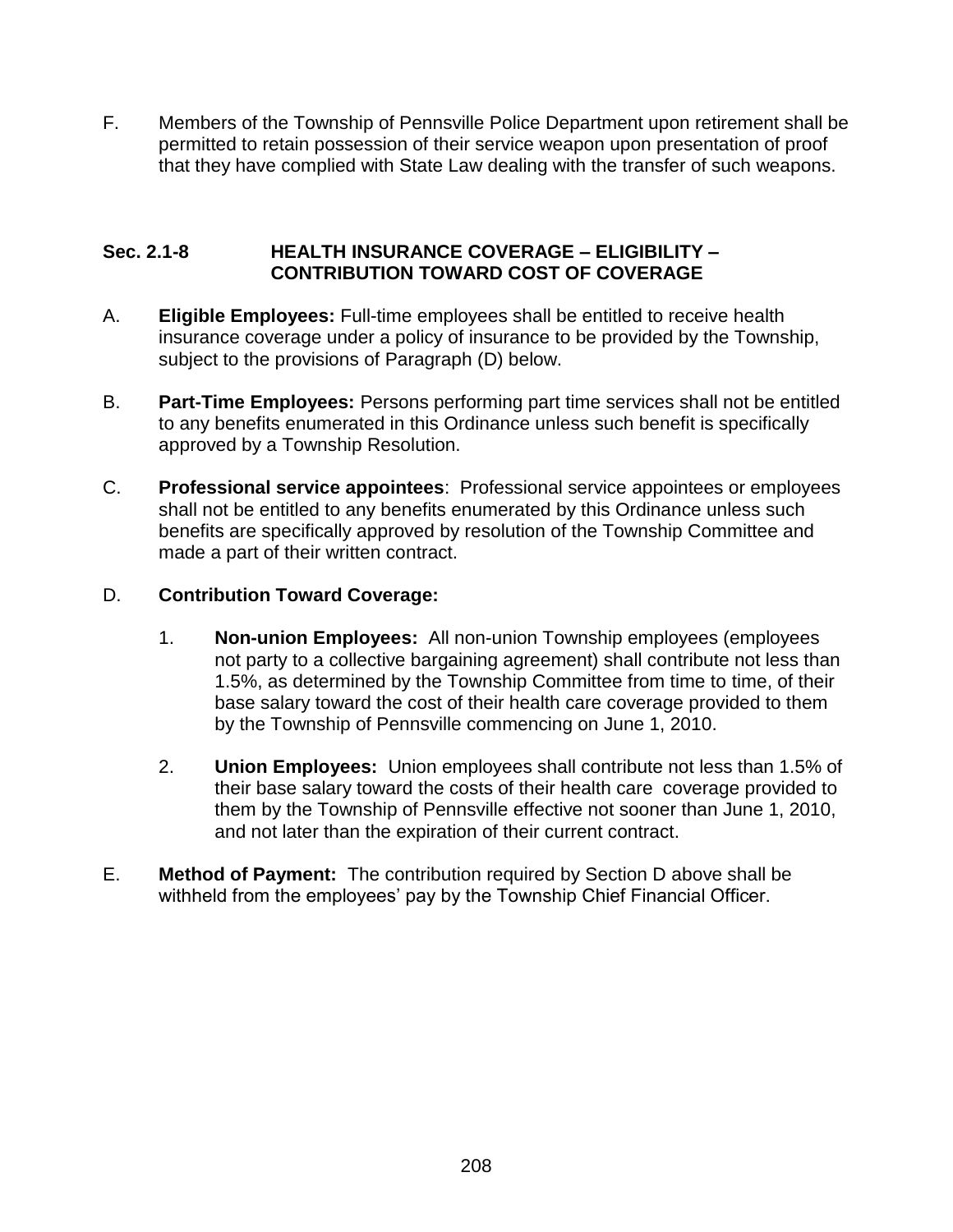# **Sec. 2.1-9 DEFINED CONTRIBUTION RETIREMENT PROGRAM**

A. **Eligibility:** Pursuant to NJS 43:15C-2, the following positions are deemed to be eligible for and shall participate in the Defined Contribution Retirement Program:

- 1. Township Committee Persons elected after July 1, 2007
- 2. Township Administrator
- B. **Exemptions:** Individuals serving in the following positions are exempt from Defined Contribution Retirement Program membership, pursuant to NJS 43:15C-2:
	- 1. Certified Health Officer
	- 2. Tax Collector
	- 3. Chief Financial Officer
	- 4. Construction Code Official
	- 5. Tax Assessor
	- 6. Municipal Planner
	- 7. Registered Municipal Clerk
	- 8. Licensed Uniform Subcode Inspectors
	- 9. Principal Public Works Manager
- C. If an individual is appointed to one of the positions listed in Sec. A, and the individual is not serving in a position as described in Sec. B above, the Pension Certifying Officer of the Township may determine that the individual is not required to join the Defined Contribution Retirement Program if that individual:
	- 1. Was an active participant in the Public Employee Retirement System on July 1, 2007, and continuously since that time; or
	- 2. Has been appointed pursuant to a valid promotional process; or
	- 3. Is appointed on a temporary, interim, or "acting" basis to a position requiring State Certification, and is in pursuit of the required certification; or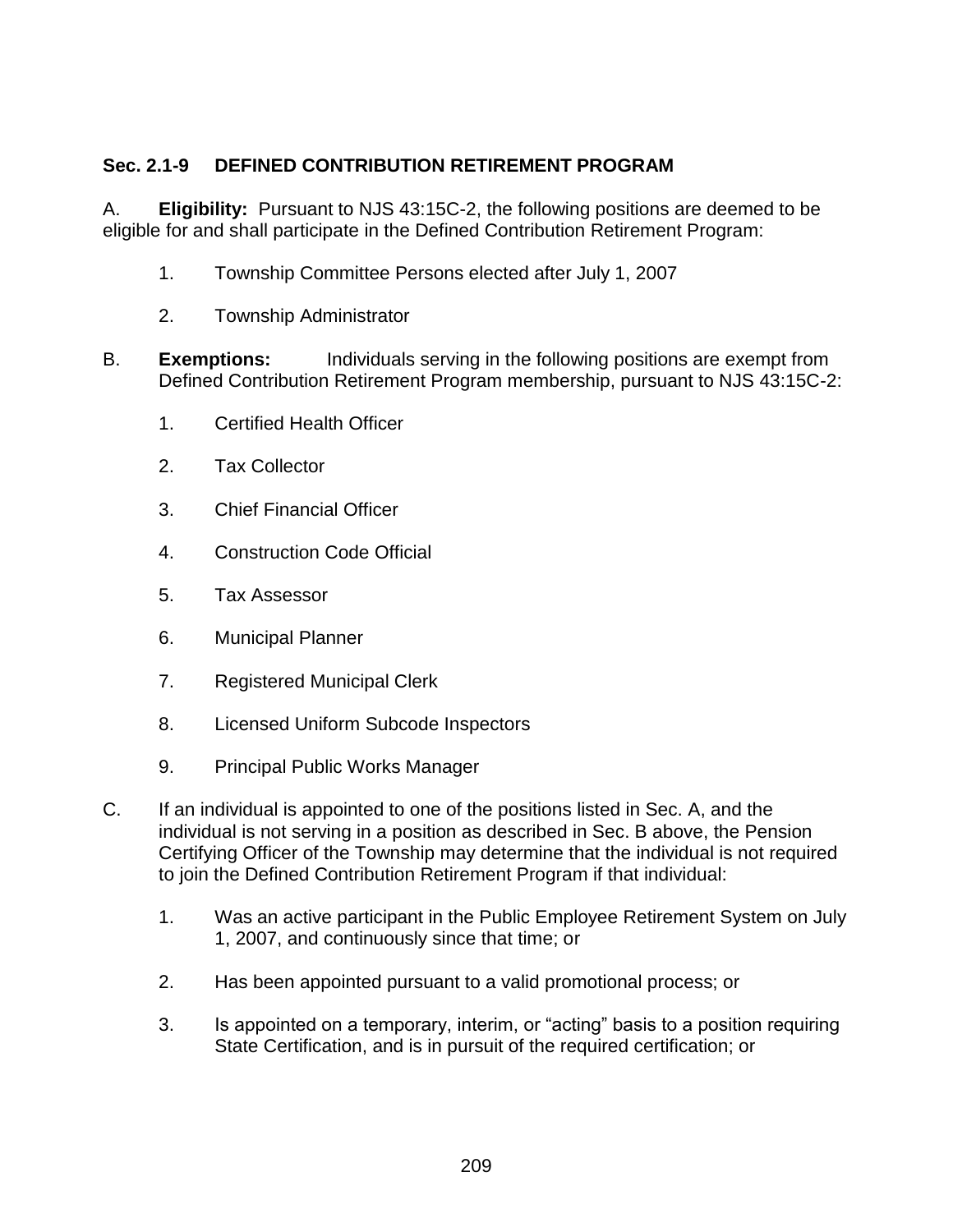- 4. Meets such other exceptions that may be approved by the Local Finance Board or the Division of Pensions and Benefits
- D. This ordinance shall be implemented, construed and subject to the aforesaid Chapter 92 of the Laws of 2007 (NJSA 43:15C-1, et seq) as amended from time to time, and any regulations or guidance documents from the Local Finance Board or the Division of Pensions and Benefits.

# **Sec. 2.1-10 LONGEVITY PAY**

A. Full-time employees hired prior to January 1, 1997 shall be entitled to receive longevity pay according to the following schedule:

| Accrued service of 2-5 calendar years        | 2% of current base salary   |
|----------------------------------------------|-----------------------------|
| Accrued service of 6-10 calendar years       | 3% of current base salary   |
| Accrued service of 11 or more calendar years | 3.5% of current base salary |

B. Any employee hired subsequent to January 1, 1997 but prior to January 1, 2011, shall receive longevity pay according to the following schedule:

| Accrued service of 5 calendar years          | 2% of current base salary |
|----------------------------------------------|---------------------------|
| Accrued service of 10 calendar years         | 2% of current base salary |
| Accrued service of 22 or more calendar years | 2% of current base salary |

- C. Any employee hired subsequent to January 1, 2011 shall not be entitled to longevity pay.
- D. Township Committee members holding office shall be entitled to receive one hundred (\$100.00) dollars for each calendar year of accumulated (including prior years) service as such Township Committee member.

### **Sec. 2.1-11. FREQUENCY OF PAYMENT DEDUCTION**.

Payment under and in accordance with Section 2.1-10 A. shall be payable in November and annually thereafter, and be made subject to deduction for applicable taxes.

Payment under and in accordance with Section 2.1-10 B shall be payable on the anniversary date of hire, and then as provided in Subsection B aforesaid.

**\_\_\_\_\_\_\_\_\_\_\_\_\_\_\_\_\_\_\_\_\_\_\_\_\_\_\_\_\_\_\_\_\_\_**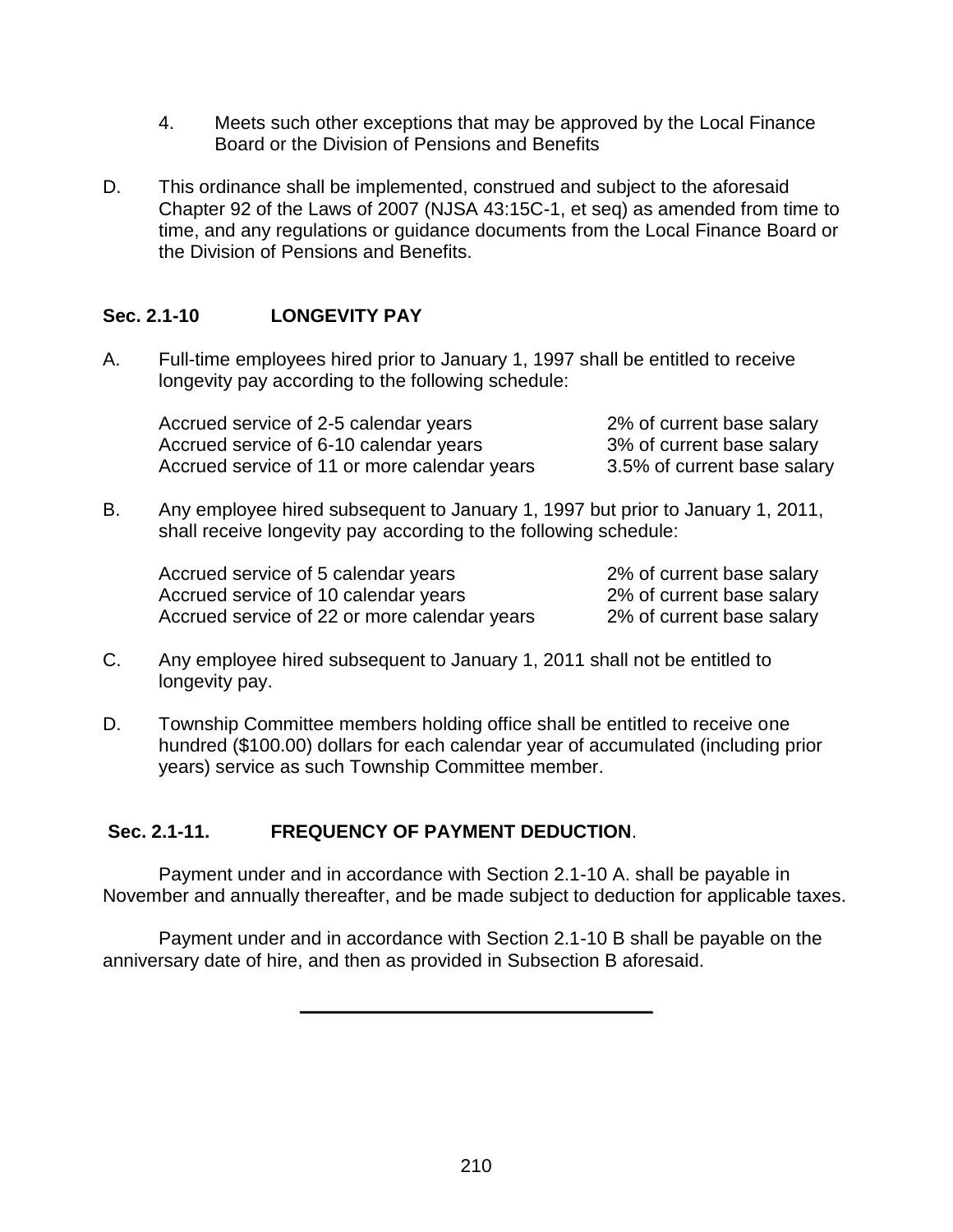# **ARTICLE 2 DEFENSE AND INDEMNIFICATION OF TOWNSHIP OFFICIALS, OFFICERS AND EMPLOYEES.**

### **Sec. 2.2-1 FINDINGS**

The Township Committee has determined that from time to time Township officers and/or employees are alleged to have infringed upon the rights of others. The Township will attempt to continue to provide insurance coverage for such claims. The Township Committee is aware that such insurance policies have high deductible amounts and/or that judgments could be returned in excess of policy limits; therefore it is the intention of the Township Committee to protect Township officers and employees who carry out their duties honestly and with due diligence. NJSA 59:10-1, et seq., authorizes a Township to provide for the defense and indemnification of municipal officials, officers and employees.

# **Sec. 2.2-2 DEFINITIONS**

As used in this section:

A. Employee shall mean any official, officer, member of a board, agency or Commission of the Township or employee who is authorized by the Township to perform any act or service. Independent contractors are specifically excluded from this definition.

#### **Sec. 2.2-3 DEFENSE AND INDEMNIFICATION**

- A. Provided by the Township. The Township shall provide a defense and indemnify their officials, officers and employees against those claims not covered by one (1) or more policies of insurance.
- B. Defense of Actions. The Township of Pennsville shall provide for the defense of any action brought against any employee on account of any action or omission performed within the scope of his or her employment. This obligation shall extend to all cross claims and counterclaims against such employee.
- C. Indemnification. In any case where the Township is required to provide defense under this section, the Township shall pay or shall reimburse the employee for:
	- 1. Any bona fide settlement agreement entered into on behalf of the employee;
	- 2. The amount of any judgment along with costs entered against the employee;
	- 3. Compensatory and punitive damages resulting from the employee's violation of State or Federal law if the Township Committee finds that the acts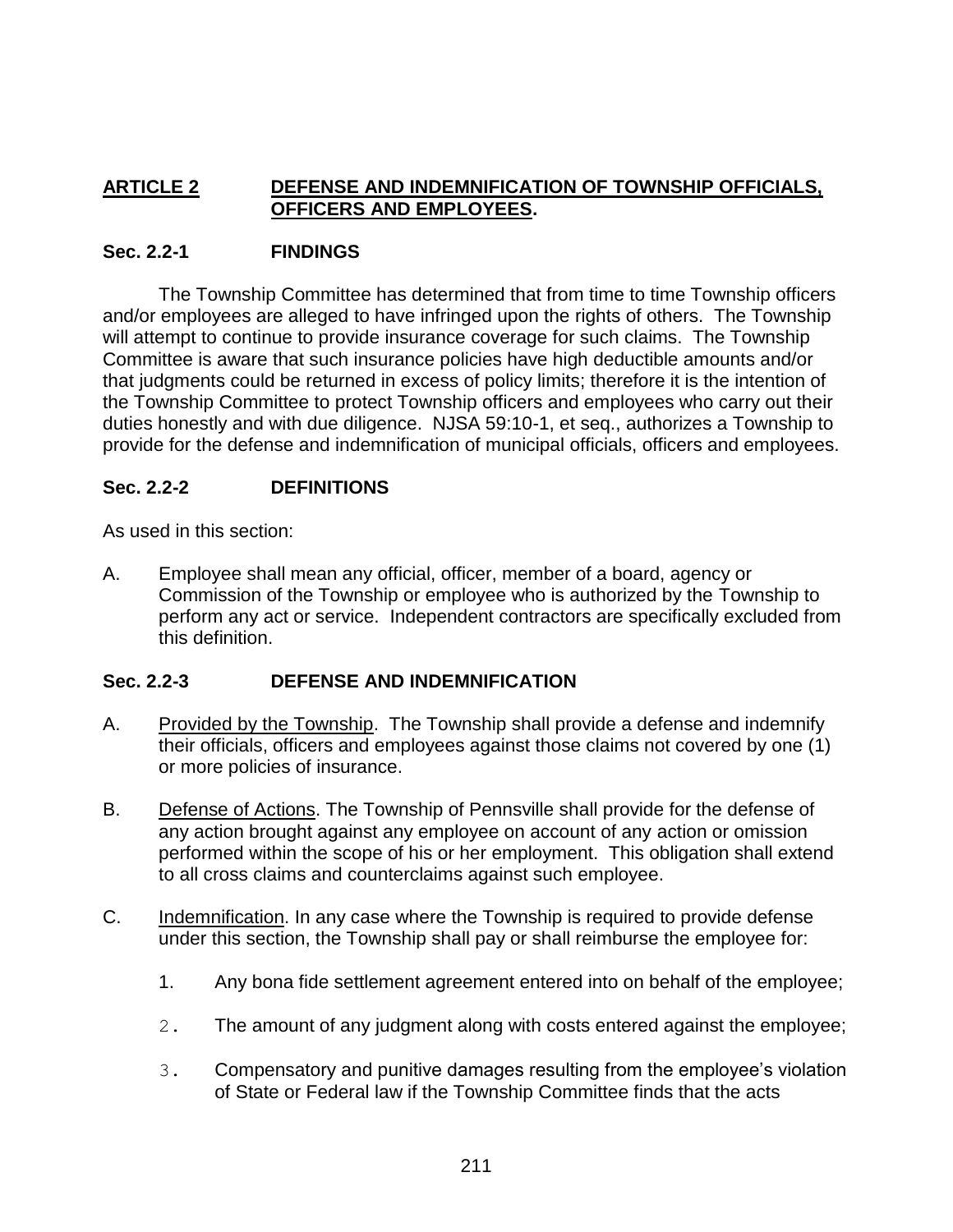committed by the employee upon which the damages are based did not constitute the commission of a crime, actual fraud, actual malice, willful misconduct or an intentional act.

# **Sec. 2.2-4 APPLICABILITY OF THIS SECTION**

- A. The act or omission was within the scope of the officer's or employee's Township duties;
- B. The act or omission was not a result of the commission of a crime, actual fraud, willful misconduct, or actual malice on the part of the employee;
- C. The act or omission does not involve any action brought about by the Township against one (1) of its employees.
- D. The defense of the action or proceeding is not provided for by an insurance policy or policies which may cover the incident or incidents in question;
- E. The employee gives notice to the Municipal Clerk within twenty (20) days of being serviced with legal process; and
- F. The employee cooperates fully with the Township in his or her defense.

# **Sec. 2.2-5 EXCEPTIONS**

This section will not apply if the employee failed to give notice to the Municipal Clerk within twenty (20) days of being serviced with legal process.

# **Sec. 2.2-6 METHODS OF DEFENSE**

The Township may provide any defense required of it under this section through the office of the Township Solicitor or by retaining independent counsel. The Township, through counsel, shall assume exclusive control over the representation of the employee, and such employee shall cooperate fully with designated attorney.

**\_\_\_\_\_\_\_\_\_\_\_\_\_\_\_\_\_\_\_\_\_\_\_\_\_\_\_\_\_\_\_\_\_\_\_\_\_\_**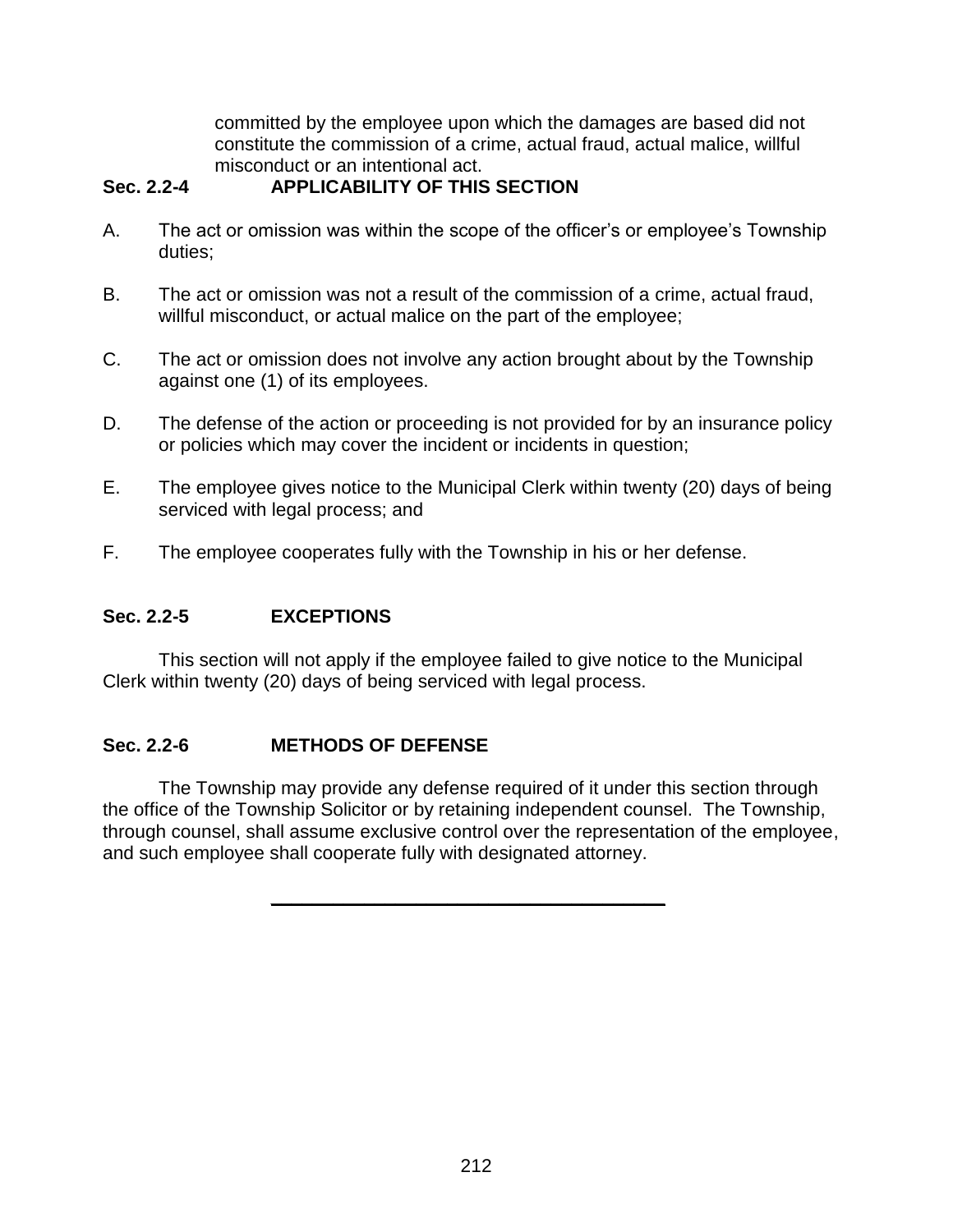#### **ARTICLE 3. METHOD OF PAYMENT OF COMPENSATION FOR TOWNSHIP OFFICERS AND EMPLOYEES.**

#### **Sec. 2.3-1. MONTHLY VOUCHER PRESENTED BY CHIEF FINANCIAL OFFICER.**

The Chief Financial Officer of the Township shall present monthly to the Township Committee for its approval, a voucher drawn to the order of the Township of Pennsville Payroll Account, as follows:

- A. In advance for all employees whose salaries are on an annual or weekly basis when such salaries are due and payable prior to the next regular meeting of the Township Committee.
- B. In advance for all employees whose compensation is on an hourly basis when the compensation has been approved by some responsible, designated official and the Chairman of the appropriate committee and has been certified to the Township Chief Financial Officer.

# **Sec. 2.3-2. DESIGNATION OF PAYROLL ACCOUNT.**

At the first meeting of the Township Committee in January of each year, there shall be approved an account to be designated the "Township of Pennsville Payroll Account", and from time to time the Chief Financial Officer, upon the receipt of an approved voucher for the amount due each payroll account, shall deposit the same to the credit of the payroll account, charging the appropriate budgetary accounts therewith.

#### **Sec. 2.3-3. WITHDRAWALS FROM PAYROLL ACCOUNT.**

The Chief Financial Officer shall thereafter draw checks on said payroll account to the employees entitled to payment therefrom.

# **Sec. 2.3-4. SUBMISSION OF PAYROLLS.**

At each regular meeting of the Township Committee, the Township Chief Financial Officer shall submit for the approval or ratification, as the case may be, the necessary payrolls for the amount due the several officers and employees for compensation. The payroll shall be considered by the governing body in due course, and approved, if found to be correct.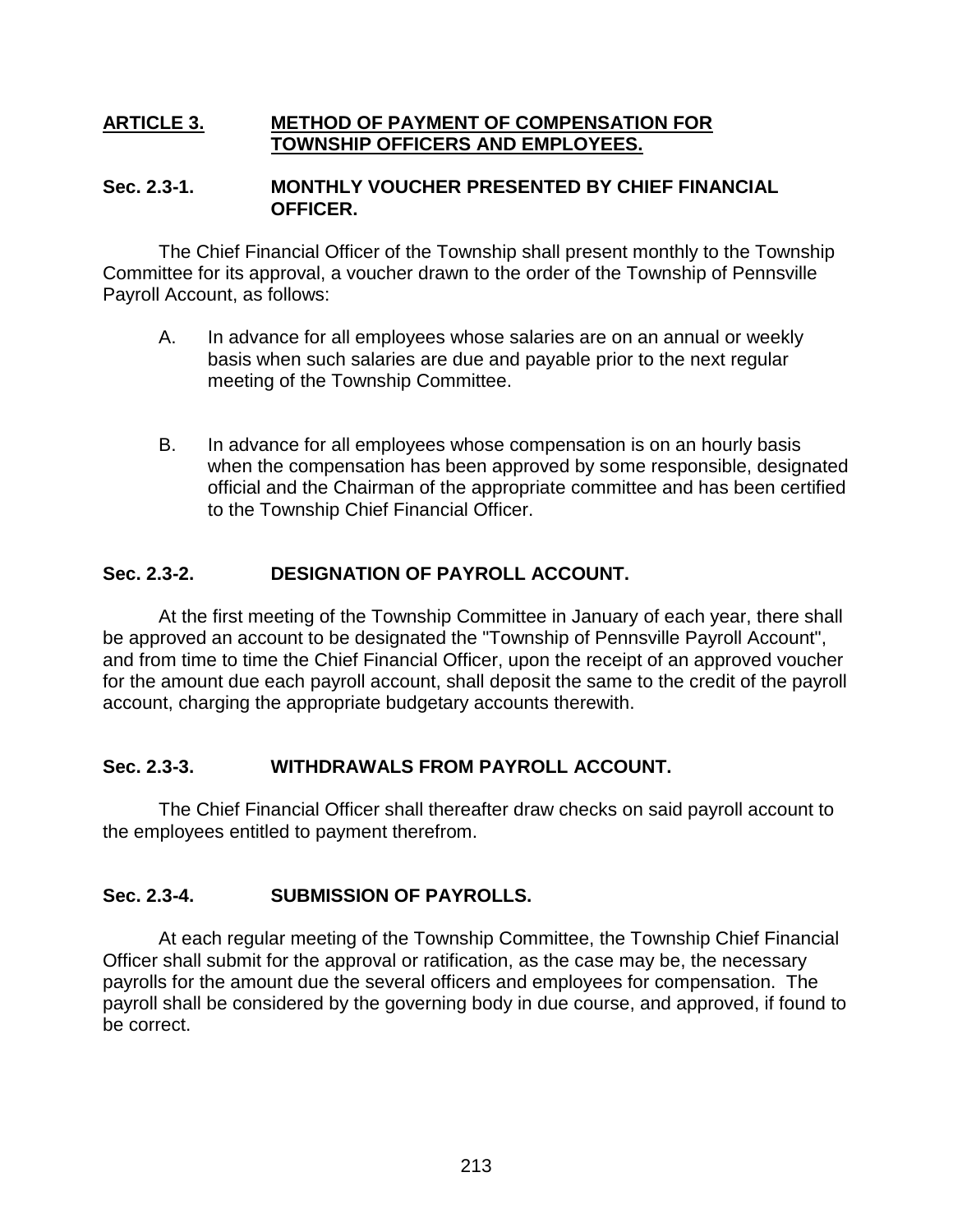#### **Sec. 2.3-5. DUTY OF CHIEF FINANCIAL OFFICER TO CORRECT ERROR OR MAKE ADJUSTMENT.**

In case of error or adjustment in the payroll, the Chief Financial Officer shall and it shall be his duty to see that such error or adjustment shall be properly corrected and appropriate record made thereof.

### **Sec. 2.3-6. AUTHORITY TO SIGN VOUCHERS; PROCEDURE.**

Such officers as may be designated by the Township Committee are hereby authorized to sign vouchers drawn in favor of the payroll account upon due notice that the appropriate payrolls have been approved by the proper committee, and the proper certifying authorities, which certifying authorities and committee shall have been designated by resolution.

*\*For salary grades and ranges, wages, compensation, and fees of all officers and employees for the Township, see annual salary ordinance of the Township or the various bargaining unit contracts. Such contracts are not included in these Revised Ordinances, but are saved from repeal. The Current Salary Ordinance is included in the Miscellaneous Ordinances Chapter. Original copies of past, present and any amendments are on file in the Township Clerk's Office.*

**\_\_\_\_\_\_\_\_\_\_\_\_\_\_\_\_\_\_\_\_\_\_\_\_\_\_\_\_\_\_\_\_\_\_**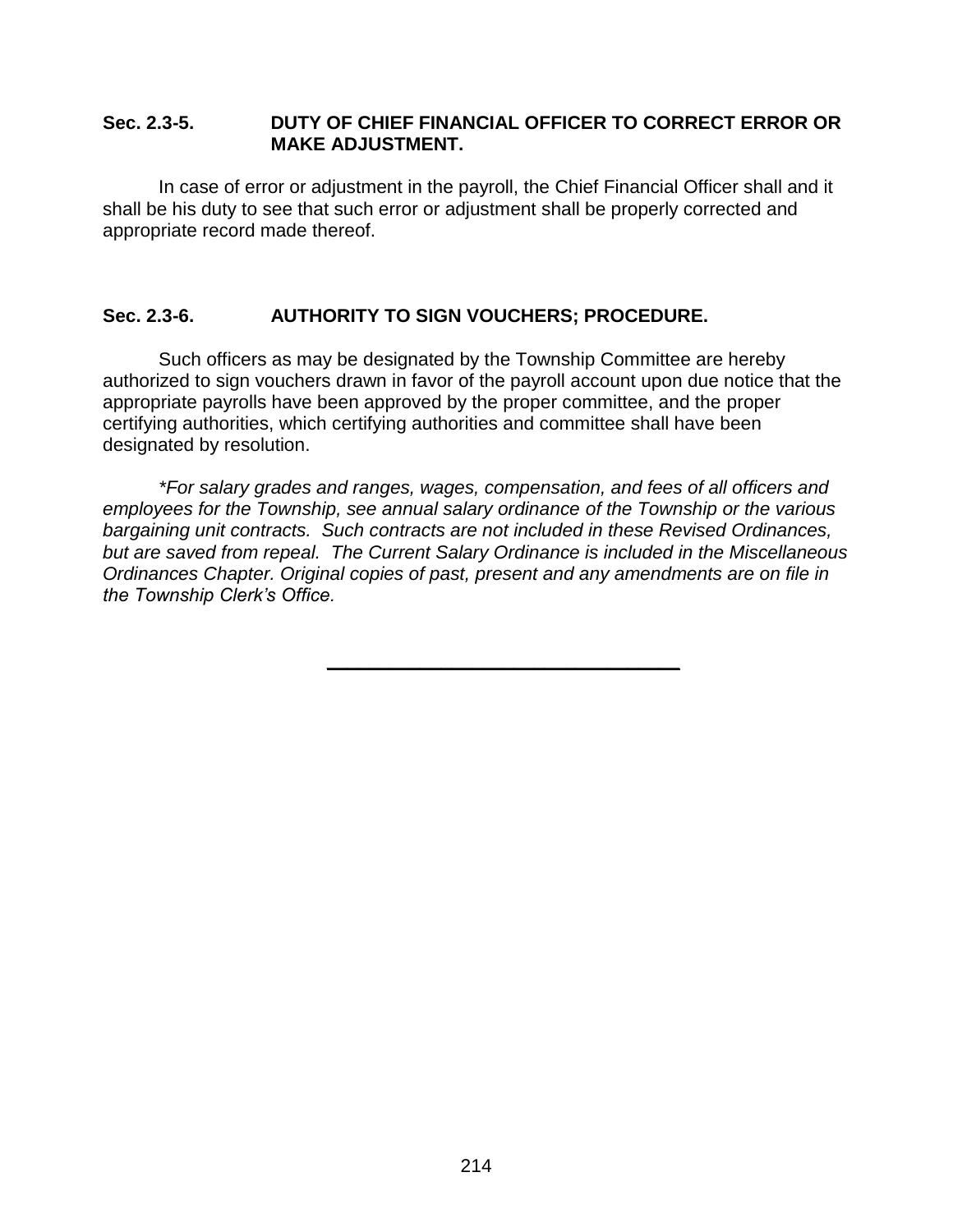# **ARTICLE 4 TOWNSHIP COMMITTEE**

#### **Sec. 2.4-1 LEGISLATIVE POWER**

All legislative power of the Township, except in matters of health, shall be exercised by the Township Committee pursuant to law, and in matters of health by the Board of Health.

#### **Sec. 2.4-2 ORGANIZATION OF THE TOWNSHIP COMMITTEE**

The Township Committee shall organize annually during the first week in January, at which time it shall elect a Chairman from among its members with the title of Mayor. The Mayor shall preside at meetings of the Township Committee and perform such other duties as the Township Committee may prescribe. The Mayor shall have the right to debate and vote on all questions before the Township Committee. The Township Committee shall also elect a Vice Chairman of the Township Committee, who shall have all of the powers and duties of the Chairman in the latter's absence or disability and shall serve and be known as Acting Mayor.

#### **Sec. 2.4-3 POWERS OF THE MAYOR**

The Mayor shall sign and execute documents and agreements on behalf of the Township and shall have the power to make proclamations concerning holidays and events of interest to the Township. The Mayor shall exercise the ceremonial power of the Township and every other power usually exercised by Township Mayors as conferred by law.

#### **Sec. 2.4-4 MEETINGS OF THE TOWNSHIP COMMITTEE**

A. *Regular Meetings*. The Township Committee shall reorganize annually on the first day of January of each year. The Township Committee shall meet regularly thereafter four times each month, with two of the meetings being designated as workshops. The meetings will take place on the first and third Thursday, with the workshop meetings to take place on the preceding Tuesday. All meetings shall commence at 7 pm, with the exception of the second Tuesday workshop meeting which shall begin at 6:30pm. When any regular meeting of the Township Committee falls on a legal holiday as prescribed by law, such meetings shall be held at the call of the Chairman in conjunction with the notice requirements of the Open Public Meetings Act.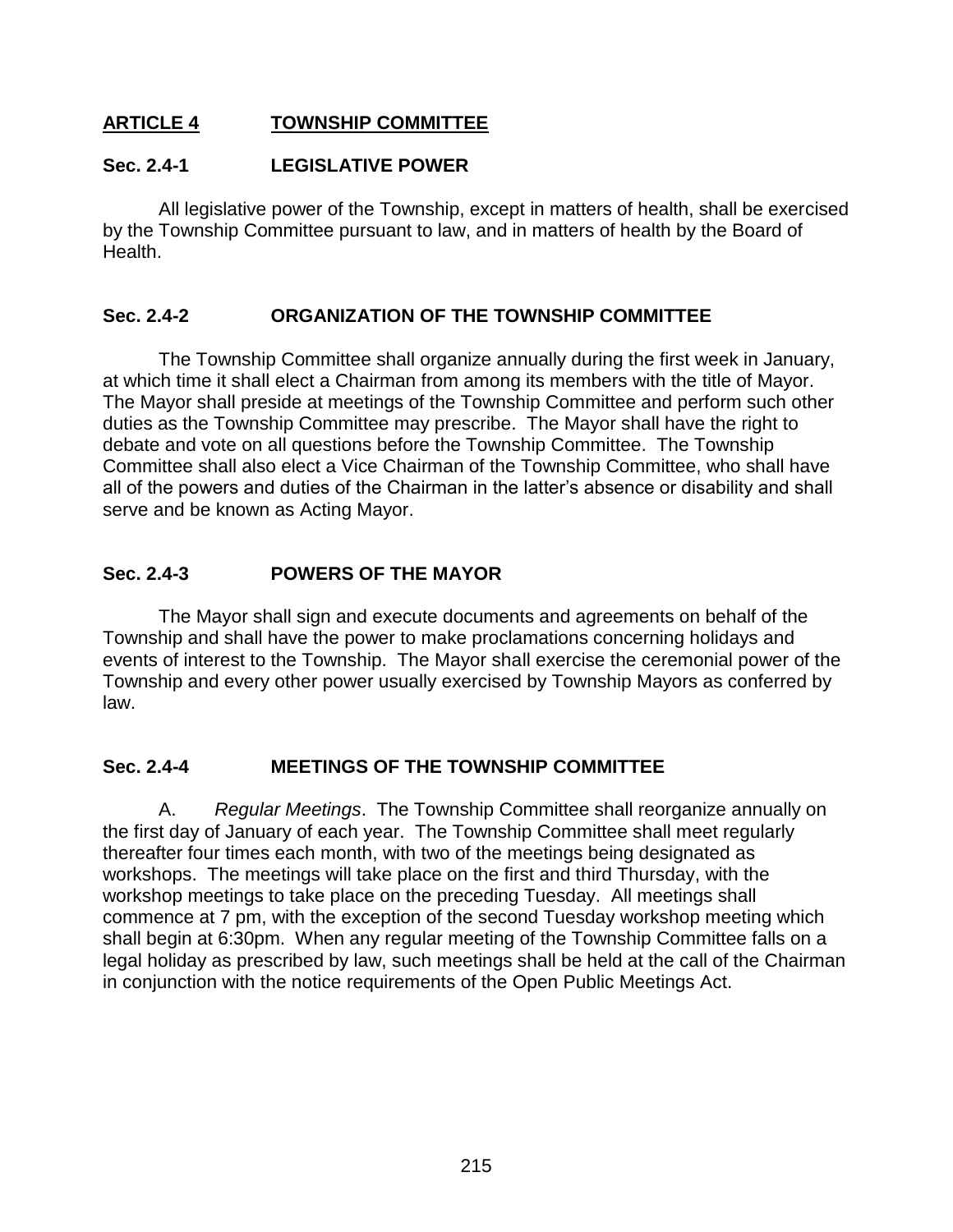B. *Special Meetings*. A special meeting may be called at any time upon request to the Municipal Clerk of a majority of the members of the Township Committee or by the Mayor. The request and call for a special meeting shall specify the purpose of the meeting and no business shall be transacted at any special meeting other than that specified. The call for a special meeting shall be filed with the Municipal Clerk and shall be served upon each Township Committee member as hereinafter provided at least fortyeight (48) hours prior to the time for which the meeting is called, provided that the Mayor may determine that an emergency exists affecting the health or safety of the people which requires consideration by the Township Committee within a shorter time and, upon such determination which the Mayor shall set forth in the call, the call may be filed with the Clerk at any time prior to the time set for the meetings. Upon the filing of any call for a special meeting, subject to the requirement of the Sunshine Law, the Municipal Clerk shall forthwith give notice thereof by telephone and/or written notice to each Township Committee member. Upon waiver of notice by all members of the Township Committee, a special meeting may be held without prior notice notwithstanding the above provisions of this section.

# **Sec. 2.4-5 MEETINGS; RULES OF THE TOWNSHIP COMMITTEE**

All regular and special meetings of the Township Committee shall be open to the public. The rules of procedure to be followed and rules for the consideration of nominations submitted by the Mayor and for the conduct of other business of the Township Committee shall be as provided by resolution. Robert's Rules of Order shall otherwise prevail.

# **Sec. 2.4-6 TOWNSHIP COMMITTEE EXECUTIVE SESSIONS**

Subject to the provisions of "The Open Public Meeting Act," the Township Committee may meet at any time in executive session for the discussion of any Township Business or to meet with any officer or employee of the Township or any other person on Township business or to meet with any officer or employee of the Township or any other person on Township business. No persons other than those specifically invited by the Township Committee shall be authorized to participate in any such executive session. No official actions shall be taken during any executive session.

# **Sec. 2.4-7 QUORUM**

A majority of the whole number of members of the Township Committee shall constitute a quorum. If a quorum is not present for any meeting, the Municipal Clerk may declare that a quorum does not exist for a meeting. A majority of a quorum can act except in specified instances under the statutes where a percentage of the entire Township Committee is required, i.e., to override the Planning Board or to pass a bond ordinance.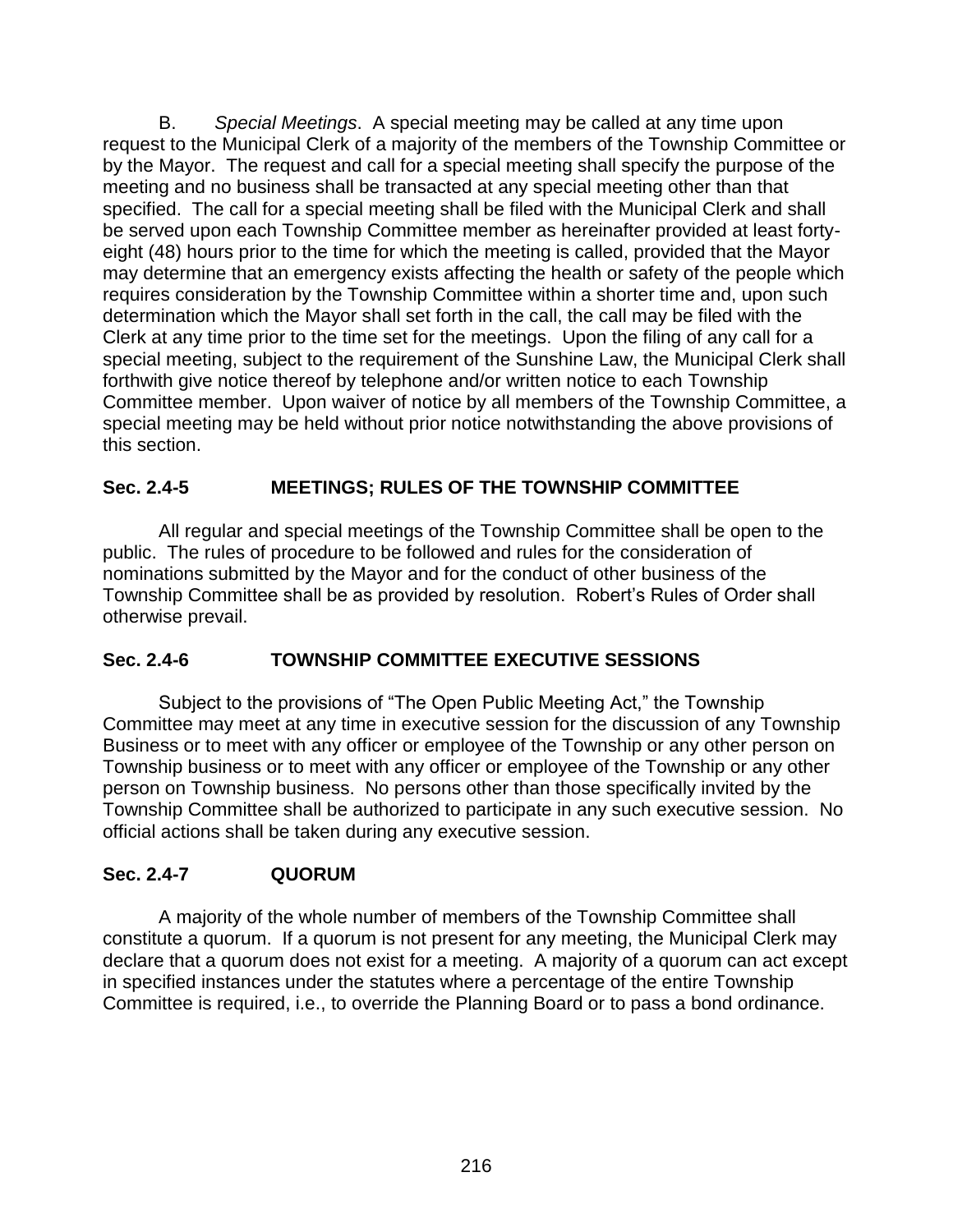# **Sec. 2.4-8 ROLL CALL VOTES; MINUTES**

The vote upon every ordinance, and upon every motion or resolution when requested, shall be taken by roll call and the yeas and nays shall be entered on the minutes. The minutes of each meeting shall be signed by the Municipal Clerk.

#### **Sec. 2.4-9 ORDINANCES**

All ordinances shall be introduced, read, heard and enacted in the manner provided by general law.

# **Sec. 2.4-10 ORDINANCE BOOK**

The ordinance book shall be signed by the Mayor and the Municipal Clerk.

**\_\_\_\_\_\_\_\_\_\_\_\_\_\_\_\_\_\_\_\_\_\_\_\_\_\_\_\_\_\_\_\_\_**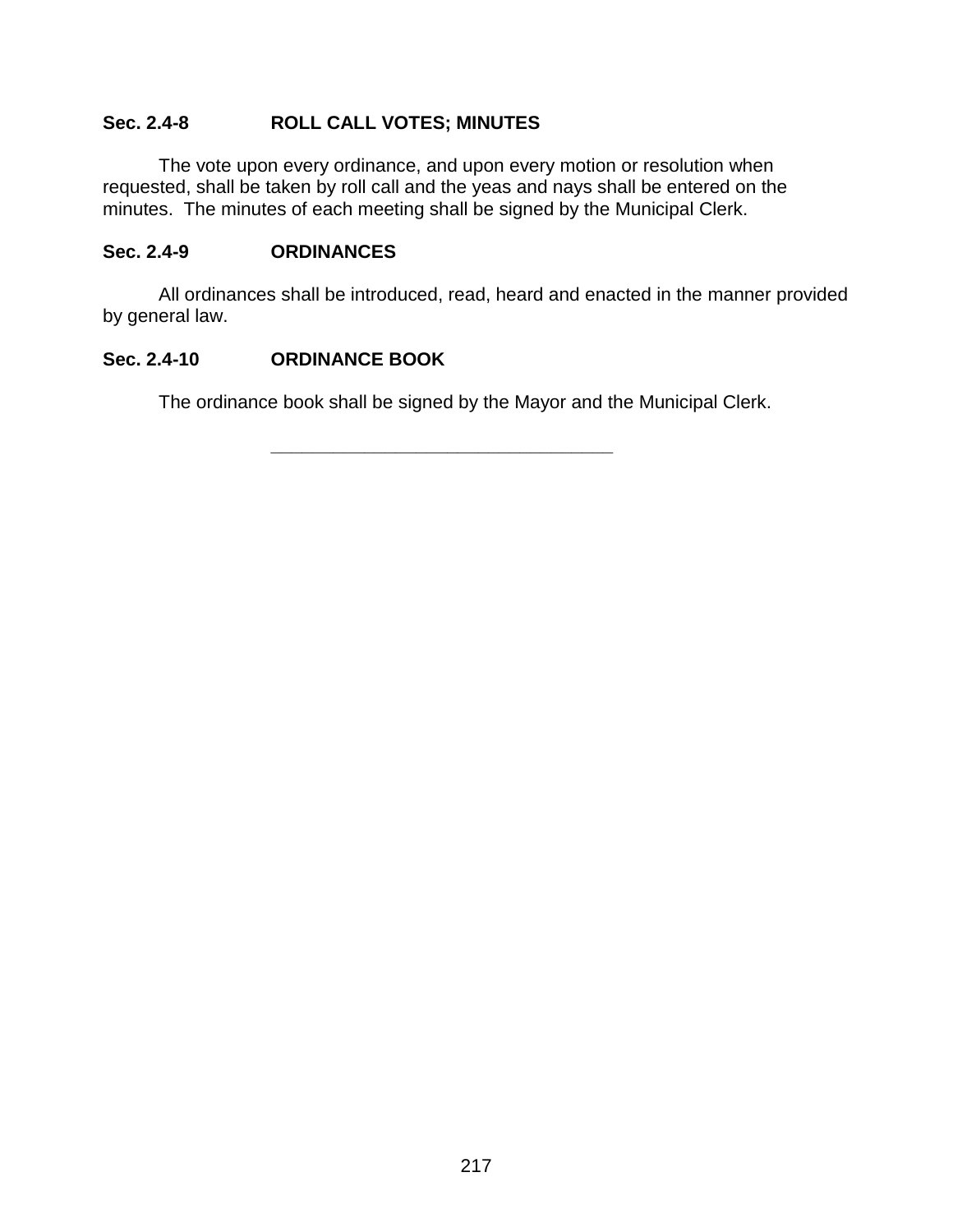# **ARTICLE 5. OFFICERS AND EMPLOYEES**

#### **Section 2.5-1 MUNICIPAL CLERK**

Pursuant to NJSA 40A:9-133 et seq., the Township of Pennsville hereby creates the office of the Municipal Clerk.

- A. **Appointment; Term:** The Municipal Clerk is appointed by the Township Committee. The term of office of the Municipal Clerk shall be three (3) years except if the Clerk is tenured pursuant to N.J.S.A 40A:9-133.7.
- B. **Qualifications:** No person shall be appointed as Municipal Clerk unless he/she shall have a Registered Municipal Clerk Certificate, issued pursuant to NJSA 40A:9-133 et seq.
- C. **Compensation**: The Municipal Clerk shall receive compensation as established in the Salary Ordinance.
	- D. **Powers and Duties:** The Municipal Clerk shall:
		- 1. Have such powers, duties and obligations as provided by statutes and the rules and regulations promulgated by the Township Committee. The Municipal Clerk shall report directly to the Township Mayor or his designated representative;
		- 2. Act as secretary of the municipal corporation and custodian of the municipal seal and of all minutes, books, deeds, bonds, contracts and archival records of the municipal corporation. The Township Committee may, however, provide by ordinance that any other specific officer shall have custody of any specific other class of record;
		- 3. Act as secretary to the Township Committee, prepare meeting agendas at the discretion of the Township Committee, be present at all meetings of the Committee, keep a journal of the proceedings of every meeting, retain the original copies of all ordinances and resolutions, and record the minutes of every meeting;
		- 4. Serve as the chief administrative officer in all elections held in the Township, subject to the requirements of Title 19 of the New Jersey Statutes Annotated;
		- 5. Serve as chief registrar of voters in the Township, subject to the requirements of Title 19 of the New Jersey Statutes Annotated;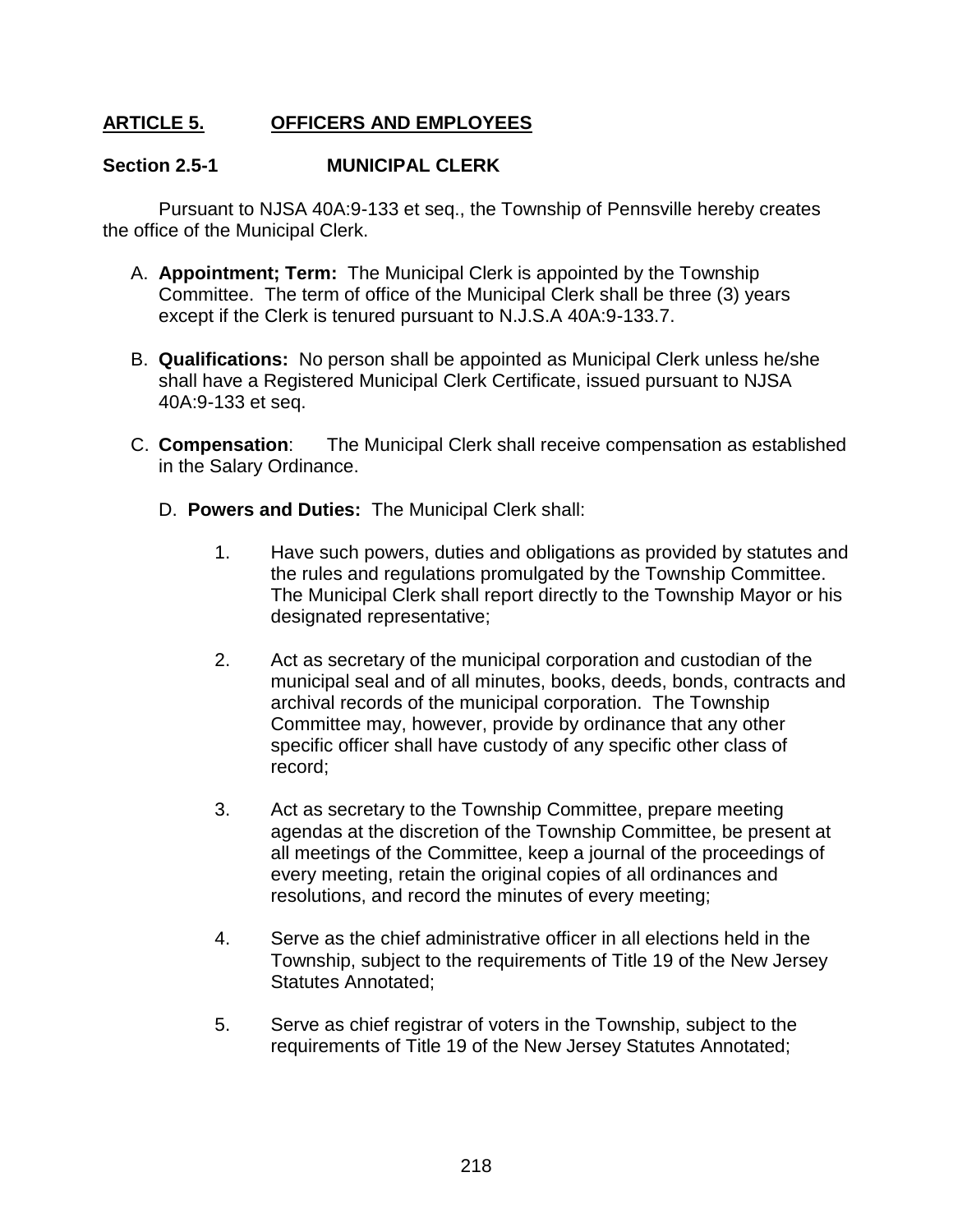- 6. Serve as the administrative officer responsible for the acceptance of applications for licenses and permits and the issuance of licenses and permits, except where statute or ordinance has delegated that responsibility to some other Township officer;
- 7. Serve as coordinator and records manager responsible for implementing local archives and records retention programs as mandated pursuant to Title 47 of the New Jersey Statutes Annotated;
- 8. Perform such other duties as are now or hereafter imposed by Statute, regulation or by ordinance or regulation.

# **Sec. 2.5-2 DEPUTY MUNICIPAL CLERK**

In compliance with NJSA 40A:9-135, there is hereby created the office of Deputy Municipal Clerk.

- A. **Term of Office; Probationary Period; Appointment:** The term of office of the Deputy Municipal Clerk shall be a period not to exceed three (3) years which shall include an initial ninety (90) day probationary period.
- B. **Duties:** The duties and responsibilities of the Deputy Municipal Clerk shall be those set forth in NJSA 40A:9-135, together with any other duty assigned by the Municipal Clerk, Township Administrator or Township Committee as required by any ordinance of the Township and such rules and regulations as may be promulgated by the Township Committee.
- C. **Compensation:** The Deputy Municipal Clerk of the Township of Pennsville shall receive compensation as provided for, from time to time, by the Township salary ordinance.
- D. **Filling of Vacancies**: In the event that the Office of the Deputy Municipal Clerk shall become vacant during the term, the position shall be filled for the duration of the term by the appointment of the Township Committee.
- E. **Duties in the absence of Municipal Clerk:** During the absence or disability of the Municipal Clerk, the Deputy Municipal Clerk shall have all powers of the Municipal Clerk and shall perform the functions and duties of such office.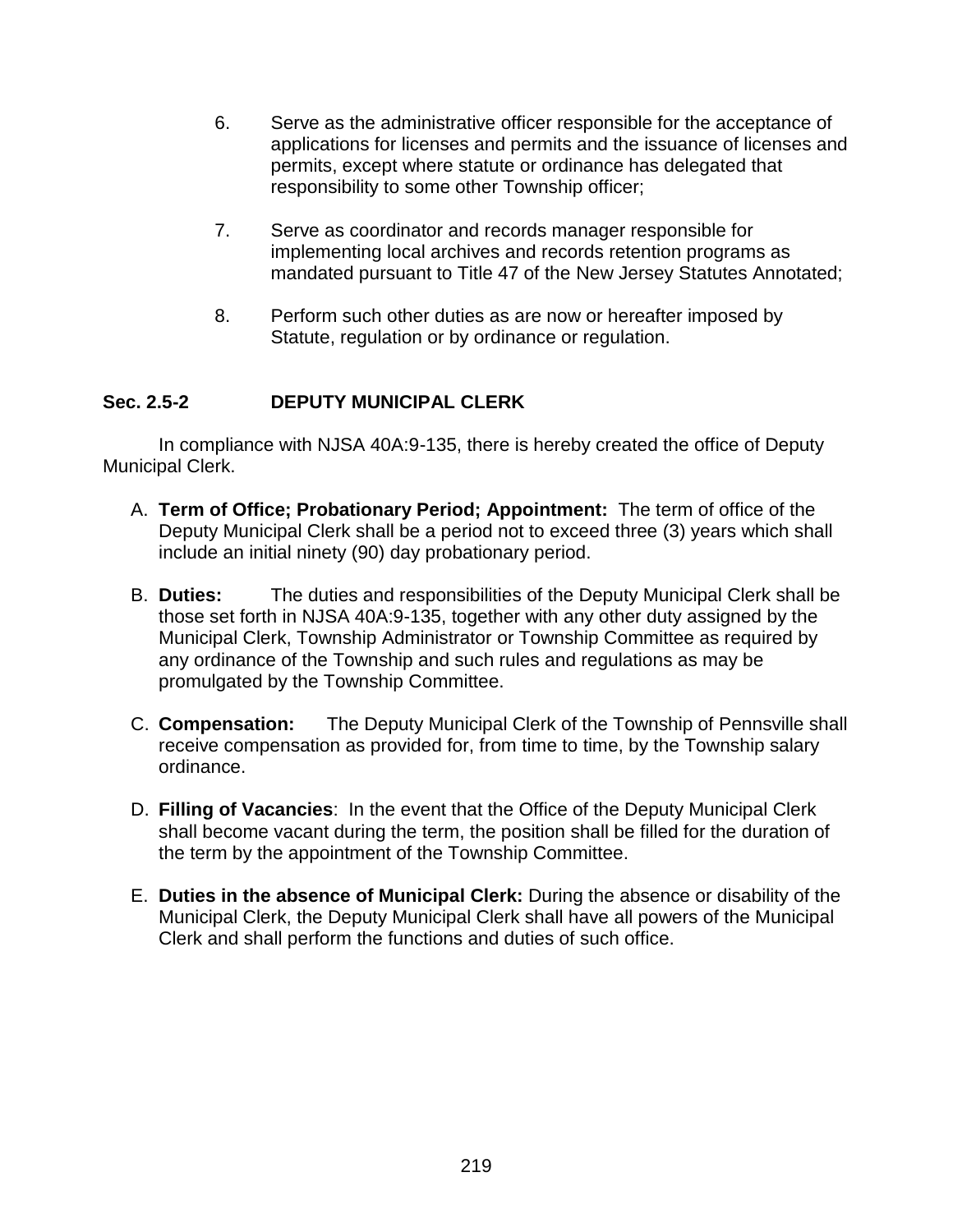#### **Sec. 2.5-3 TOWNSHIP ADMINISTRATOR**

The position of Township Administrator is hereby created, and the employment of a person to fill the position on a temporary or permanent basis is hereby authorized.

- A. **Appointment of the Township Administrator**: The Township Administrator shall be appointed by the Mayor with the advice and consent of the Township Committee.
- B. **Term of Office**: The term of office of the Township Administrator shall be at the pleasure of the Mayor and members of the Township Committee.
- C. **Removal of the Township Administrator**: The Township Administrator may be removed by a two-thirds vote of the Township Committee. The resolution of removal shall become effective three months after its adoption by the governing body. The governing body may provide that the resolution shall have immediate effect, provided however that the governing body shall cause to be paid to the Administrator forthwith any unpaid balance of his salary and his salary for the next three calendar months following adoption of the resolution.
- D. **Compensation of Township Administrator**: The Township Administrator shall be paid in accordance with the provisions of the Township's salary ordinance.
- E. **Full-Time Position / Holding of other Offices**: the Township Administrator shall devote full time to the duties of the office except that nothing herein shall prevent the Township Administrator from also holding other positions within the Township, or with other Municipalities, so long as the other positions do not interfere with the Administrator's duties as set forth herein below.
- F. **Qualifications:** The Township Administrator shall be chosen on a basis of executive and administrative abilities and qualifications with special regard given to education, training and experience in government affairs.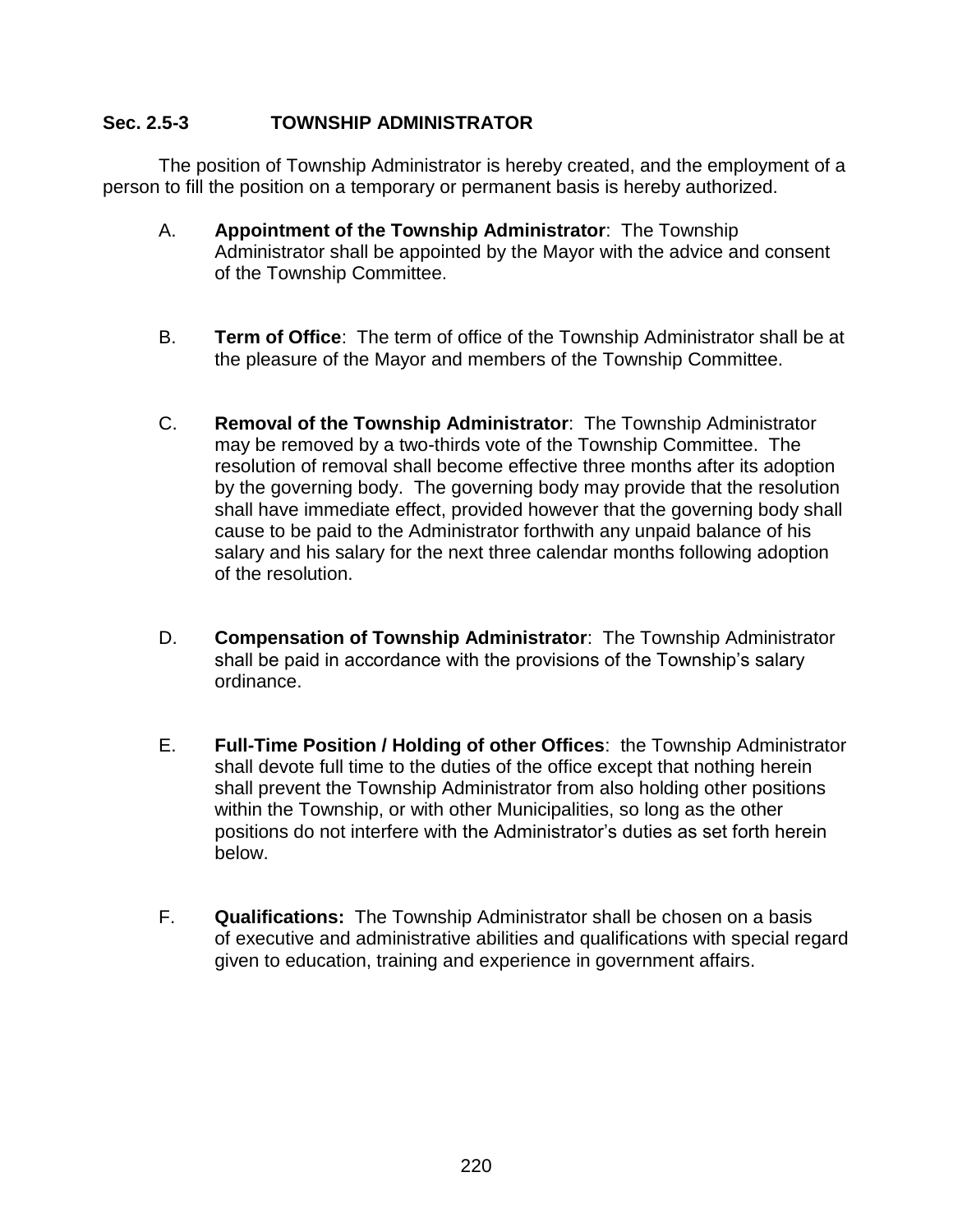- G. **Duties and Responsibilities:** The Township Administrator shall act as the chief administrative officer of the Township. His [Note: As used herein, "his" or "he" shall also mean "her" or "she".] duties shall include the development of rules and regulations for administrative procedures governing operation of all departments, and the personnel management and general coordination of departments, offices, boards and agencies of the Township, all for the purpose of increasing the effectiveness and efficiency of the Township government and of promoting its economic operation. All rules and regulations promulgated by the Township Administrator shall be subject to approval by a majority vote of the Township Committee. The Township Administrator shall perform the duties hereinafter enumerated and such other duties as may be assigned to him/her by the Mayor with the consent of the Township Committee.
	- 1. He/she shall act as the chief administrator of the Township government and, as such, will supervise all salaried personnel of the Township, except the Township Clerk, through the respective department heads unless otherwise provided for by law or by this article.
	- 2. He/she shall coordinate the functions of all departments, boards, agencies, offices, officials and employees of the Township and maintain liaison with the Board of Education and the Township of Pennsville.
	- 3. He/she shall assure that the Chief Financial Officer shall collect all data and prepare a proposed budget for consideration by the Mayor and Committee, annually, on or before December 15 of each year, after obtaining requests for appropriations from all departments of the Township and consulting with the department heads. Said proposed budget shall be accompanied by the proper supplemental detail in support of the proposed budget appropriation, with a comparison of the prior year's expenditure and an analysis of the proposed expenditures with recommendations regarding the feasibility thereof. Upon adoption of the budget, current accounts of the expenditures made shall be kept on a monthly basis, based upon the supplemental detail of the adopted budget.
	- 4. He/she shall require the various departments of the Township to furnish annually an adequate inventory of all equipment, materials and supplies in stock and to recommend the sale of any surplus, obsolete equipment, materials and supplies.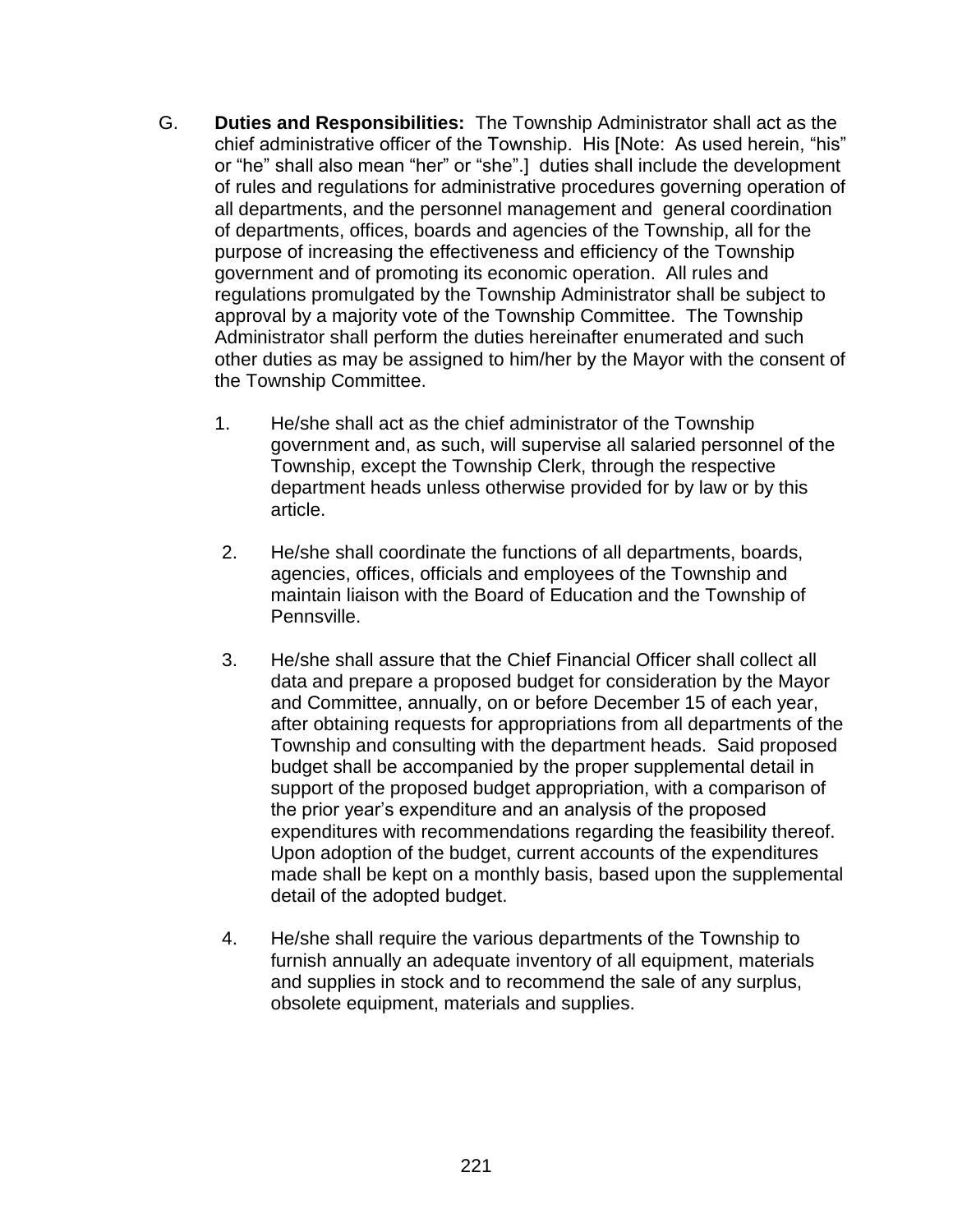- 5. He/she shall cause to be prepared, and shall have custody of, all municipal records not required by law to be kept by another officer of the Township and shall establish and ensure the maintenance of a coordinated filing system for all Township Departments, offices, boards and agencies.
- 6. He/she shall keep the Mayor and Township Committee currently informed on all matters within his jurisdiction by submitting such reports as he/she deems advisable or as requested by the Mayor and Committee and shall prepare and present to the Mayor and Township Committee an annual report on Township matters and shall make such other reports as from time to time the Mayor and Township may require.
- 7. He/she shall advise the Mayor and Township Committee on all matters of administration, organization and personnel and shall assign office personnel to the performance of various departments. He/she shall study, recommend, implement and enforce personnel organization and policy of the Township and shall implement vacation policy as established by the Township Committee for all departments, except as otherwise provided by statute for the Police and Fire Departments.
- 8. He/she shall study, recommend, implement and enforce procedures and policy of the Township and its departments for receipt, dissemination and collation of, and responses to, communications and requests for information, after consultation with department heads,, and shall receive, distribute and follow up on requests for information and complaints from citizens and shall keep the Mayor and Committee informed on such matters.
- 9. He/she shall attend all meetings of the Mayor and Township Committee unless excused by that body.
- 10. He/she shall give advice to the Township Committee on background information in all matters it requests as an aid to the establishment of policy or legislation.
- 11. He/she shall follow up on matters of interest to the governing body and shall bring them to a conclusion under its direction.
- 12. He/she shall make recommendations to the governing body on legislation concerned with the health, safety and welfare of the community.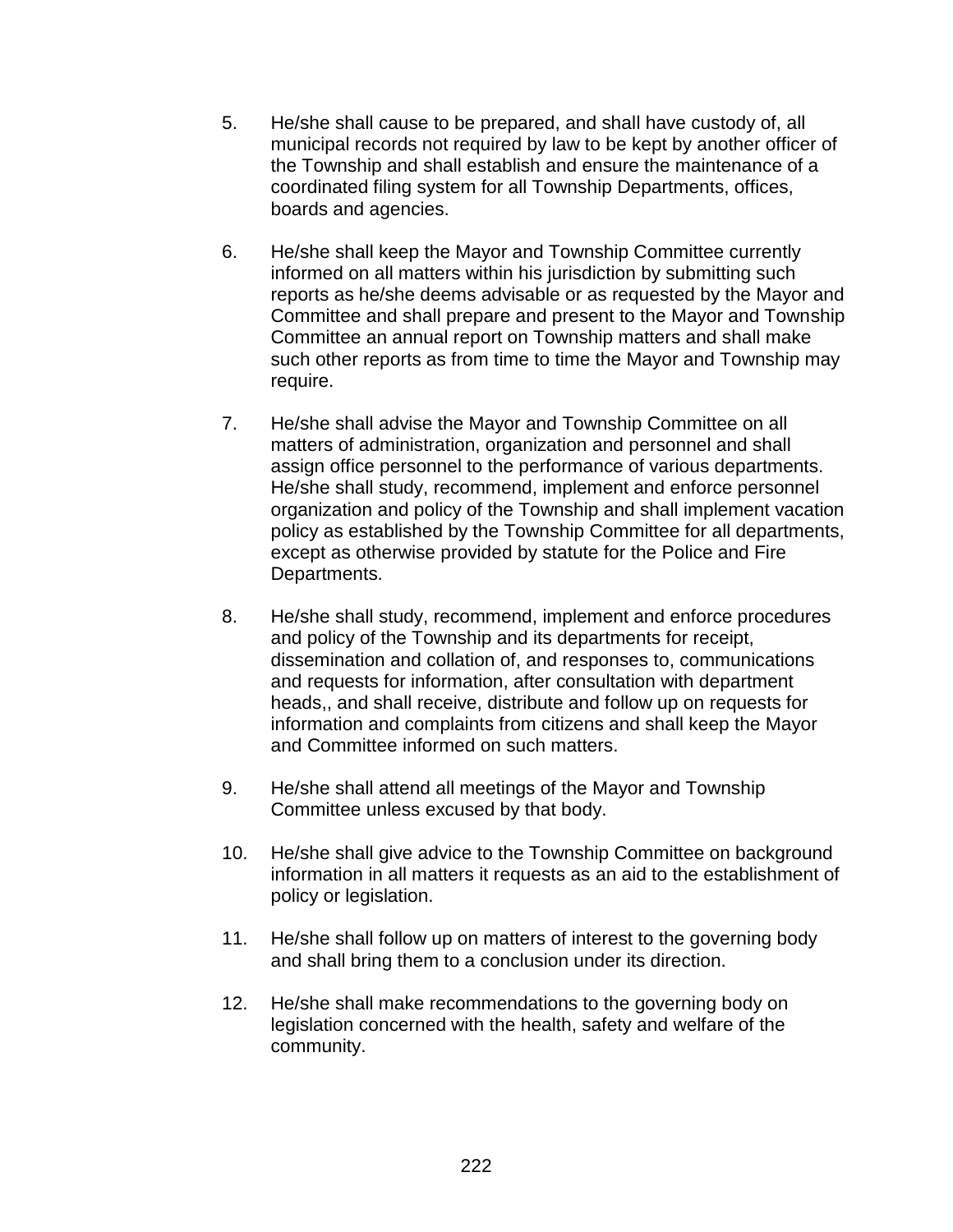- 13. The Township Administrator shall be responsible to recommend to the governing body the selection, discipline or removal of department heads, as well as the recommendation of the employment of department heads; however, the Mayor and Township Committee shall make the final determination in these matters.
- 14. He/she shall investigate, at any time, the affairs of any department of the Township of Pennsville and shall report any and all finding to the Mayor and Township Committee.
- 15. He/she shall see that all terms and conditions imposed in favor of the Township or its inhabitants in any statute or public utility franchise or other contract are faithfully kept and performed and, upon knowledge of any violation, shall call the same to the attention of the Township Committee.
- 16. He/she shall study the governmental and administrative operations and needs of the Township government and shall prepare and recommend to the Township Committee, for adoption, such plans, programs and measures as he/she may deem necessary or expedient to meet any present and foreseeable needs.
- 17. He/she shall perform such other duties as may be required and prescribed from time to time by the Mayor and Township Committee.
- 18. He/she, with the Assistance of the Chief Financial Officer, shall oversee and file applications fro grants to obtain funding for maintaining and furthering the good and welfare of the Township.

# **Sec. 2.5-4 CHIEF FINANCIAL OFFICER**

There is hereby established in the Township the position of Chief Financial Officer pursuant to the provisions of NJSA 40A:9-140.1 et seq.

- 1. **Qualification:** The person to be appointed to the position of Chief Financial Officer shall be a Certified Municipal Finance Officer as provided by law.
- 2. **Term:** The Chief Financial Officer shall be appointed by the Township Committee for a term of four (4) years from January 1 in the year of appointment until a successor has been appointed and has qualified.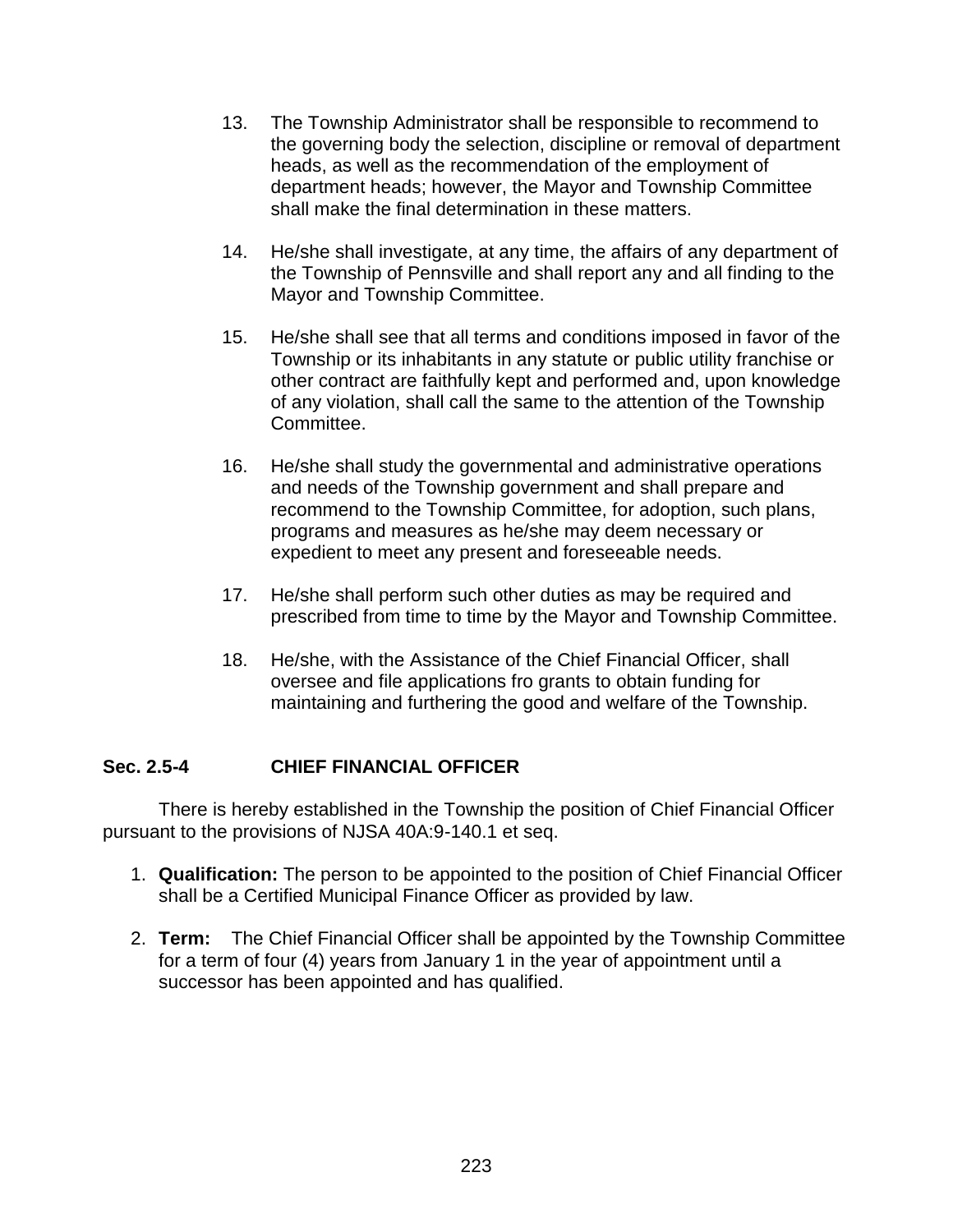### 3. **Powers and Duties:**

- 1. The Chief Financial Officer shall be:
	- (a) The custodian of financial records for the Township.
	- (b) Responsible for all accounting procedures.
	- (c) Responsible for accounts payable.
	- (d) Responsible for the preparation of the payroll.
	- (e) Responsible for such other duties as are associated with the office and as are prescribed by the applicable statutes, regulations and ordinances.
- 2. The Chief Financial Officer shall:
	- (a) Receive funds entrusted, received or under the control of any Township officer or employee or of any department and deposit all funds received by him or her in depositories authorized by the Township Committee by resolution.
	- (b) Have custody of all investments and invested funds of the Township or in possession of the Township in a fiduciary capacity except as otherwise provided by law, and keep such funds and all moneys of the Township not required for current operations safely invested or deposited in interest bearing accounts.
	- (c) Have the safekeeping of all bonds and notes of the Township and the receipt and delivery of the Township bonds and notes for transfer, registration or exchange.
	- (d) Keep a full account of all cash receipts and disbursements of the Township and at least once each month, or more if the Township Committee requires, furnish the Township Committee with a statement of all moneys received and expended by him or her.
- 4. **Compensation:** The Chief Financial Officer of the Township shall receive the compensation as shall be established in the Salary Ordinance.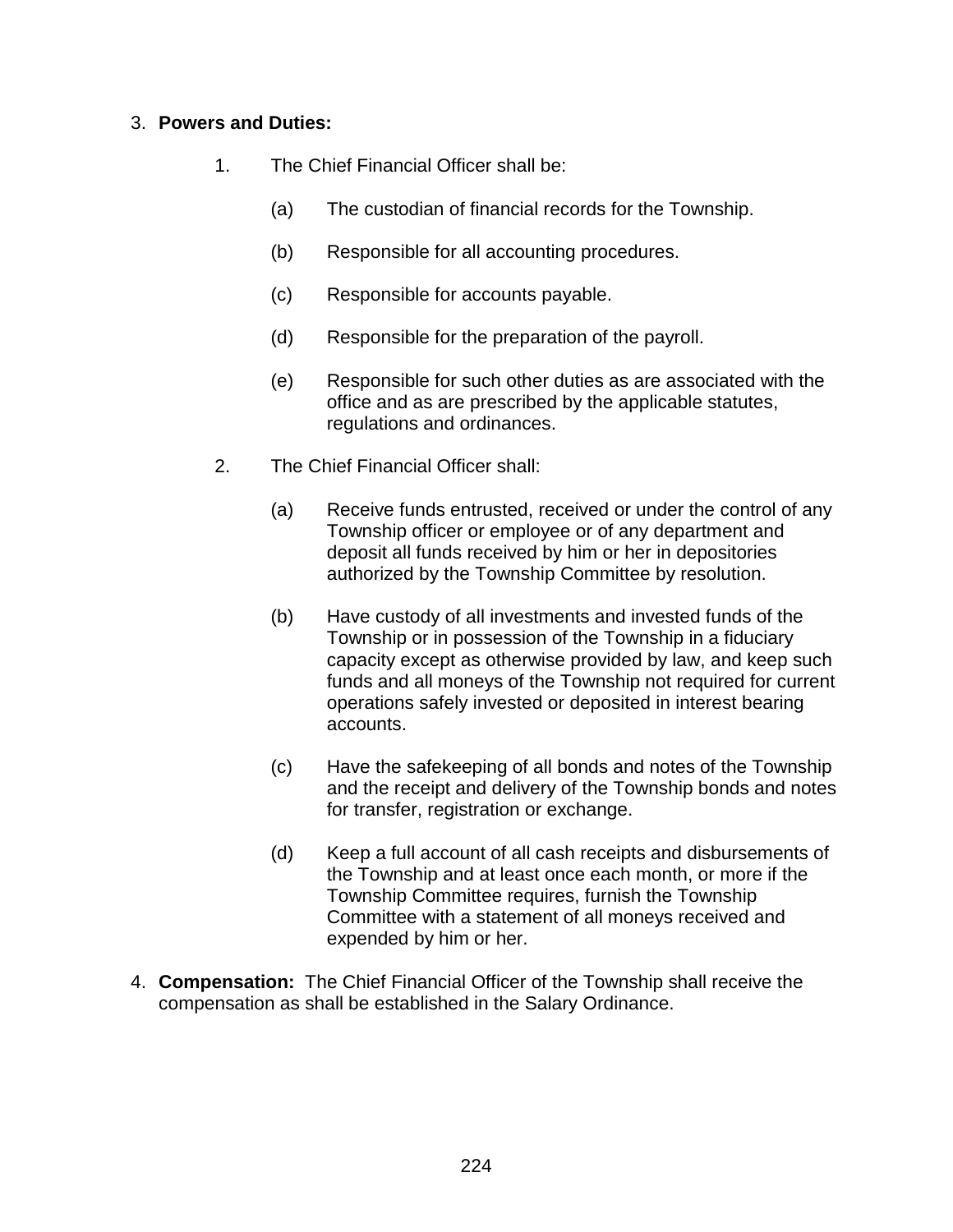#### 5. **Tenure of Office; Qualifications; Removal:**

- A. Notwithstanding the provisions of any other law to the contrary, any person who has served as a Municipal Finance Officer of the Township for five (5) consecutive years and who is reappointed as the Township's Chief Financial Officer shall be granted tenure of office upon filing with the Township Clerk and with the Director of the Division of Local Government Services in the Department of Community Affairs a notification evidencing his/her compliance with this section.
- B. Thereafter, the person shall continue to hold office during good behavior and efficiency, and shall not be removed therefrom except for just cause and then only after a public hearing upon a written complaint setting forth the charge or charges against him/her pursuant to NJSA 40A:9-140.9 or upon expiration or revocation of certification by the Director pursuant to NJSA 40A:9-140.12

### **Sec. 2.5-5 TAX ASSESSOR**

A. **Tax Assessor; Appointmen**t: The Township Committee shall provide for the appointment of a Tax Assessor.

**Qualifications and Duties:** The Tax Assessor shall hold the Tax Assessor's Certificate provided for in NJSA 54:1-35.25, et seq. and shall have the duty of assessing property for the purpose of general taxation. Nothing in this section shall affect adversely the salary or tenure rights acquired pursuant to NJSA 54:1-35.31 or any other law. In accordance with the provisions of NJSA 54:3-16, the Assessor, when making assessments, shall be governed by directions by the Salem County Tax Administrator. These directions shall be pursuant to rules adopted by the Salem County Tax Board.

**Compensation:** The Township Committee shall determine the amount of compensation for the Tax Assessor in the Salary Ordinance.

**Term of Office:** The Tax Assessor shall hold office for a term of four (4) years. See NJSA 54:1-35.31 for provisions for tenure for the Tax Assessor. Vacancies other than due to expiration of term shall be filled by appointment for the unexpired term

# **Sec. 2.5-6 TAX COLLECTOR**

**Appointment:** Pursuant to NJSA 40A:9-141, the Township Committee shall provide for the appointment of a Tax Collector.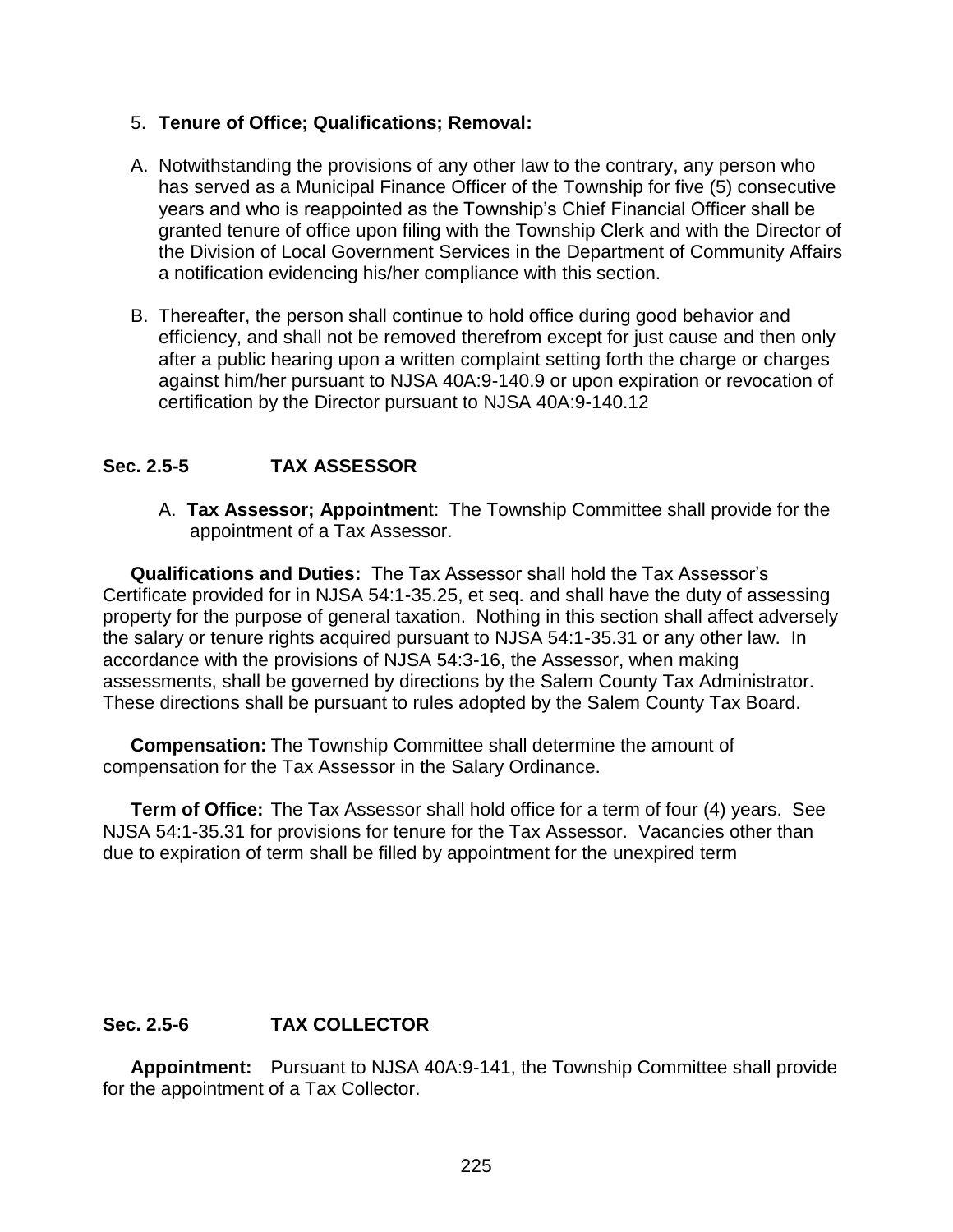**Qualifications:** No person shall be appointed or reappointed as Tax Collector unless that person shall hold a Tax Collector's Certificate issued pursuant to NJSA 40:9-145.3. A Tax Collector appointed pursuant to this section may obtain tenure pursuant to the provisions of NJSA 40A:9-144 or 40A:0-145. Any person who shall be reappointed Tax Collector subsequent to having received a Tax Collector's Certificate pursuant to NJSA 40A:9-144.3 and having served as a Tax Collector or who has performed the duties of Tax Collector for not less than four (4) consecutive years shall have acquired tenure and shall hold his or her office during good behavior and efficiency and shall be removed only for good cause shown and after a proper hearing before the Director of the Division of Taxation or his/her designee in accordance with the provisions of NJSA 40A:9-145.8.

**Term of Office:** The Tax Collector shall hold office for a term of four (4) years from January 1 next following his/her appointment. Vacancies other than due to expiration of term shall be filled by appointment for the unexpired term.

**Duties:** The Tax Collector shall perform such duties as are assigned by the Township Committee.

**Compensation:** The Township Committee shall determine the amount of compensation for the Tax Collector in the Salary Ordinance.

**Office Hours:** The Township Committee shall set the office hours of the Tax Collector by duly-adopted resolution, or amendments thereto from time to time as the Committee in their full discretion shall deem appropriate.

# **Sec. 2.5-7 TAX COLLECTOR TRAINEE**

The Township of Pennsville hereby creates the position of Tax Collector Trainee.

**Appointment and Qualifications:** The Tax Collector Trainee as provided for herein shall be appointed by a duly adopted resolution of the Township Committee, and such person shall possess good communication and management skills, computer proficiency, and satisfy all of the provisions of the Township's Personnel Policy Manual.

**Term of Office:** The term of office of the Tax Collector Trainee shall be three years, commencing on the date of appointment and ending three years thereafter.

**Duties:** The duties of the Tax Collector Trainee shall be set by the Township's Tax Collector, and shall be designed to prepare the individual to be able to:

- 1. Prepare and distribute tax bills
- 2. Maintain cashbook with proper credit to taxpayer for amount paid, interest and any penalties charged.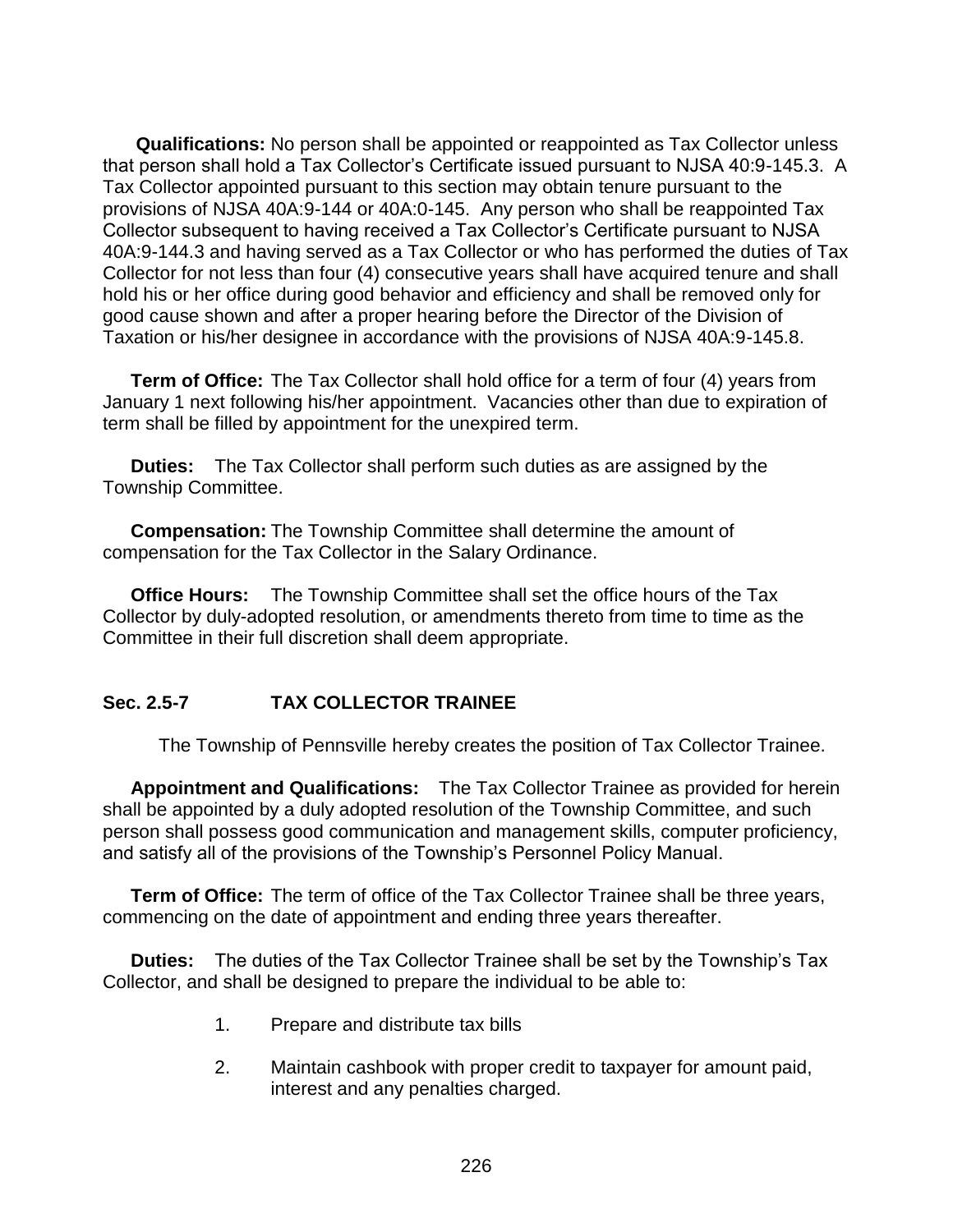- 3. Monthly report of collections; tax, trash stickers, dog and cat fees.
- 4. Annual report of statement of receipts for preceding year.
- 5. Annual list of delinquent taxes believed not collectible.
- 6. Report delinquent listing to state for homestead rebates.
- 7. Maintain correct interest and penalties on delinquent taxes.
- 8. Maintain levy for special assessments.
- 9. Maintain veteran deductions
- 10. Maintain senior citizen deductions
- 11. Maintain disabled persons deductions
- 12. Submit yearly report to county for veterans/senior citizen's deductions.
- 13. Handle appeal judgments
- 14. Maintain bankruptcies applying payments according to plan and conferring with Township Solicitor regarding cases.
- 15. Conducting yearly tax sale, this includes:
	- (a) Compiling listing with name of owner, block and lot, property location, taxes, assessments and other charges and interest to date of sale.
	- (b) Give public notice of time and place of sale including description and amount due.
	- (c) Mail notice to taxpayer
	- (d) Mail newspaper publication to taxpayer.
	- (e) Post notice in five public places.
	- (f) Update list prior to next publication removing properties as payment is received.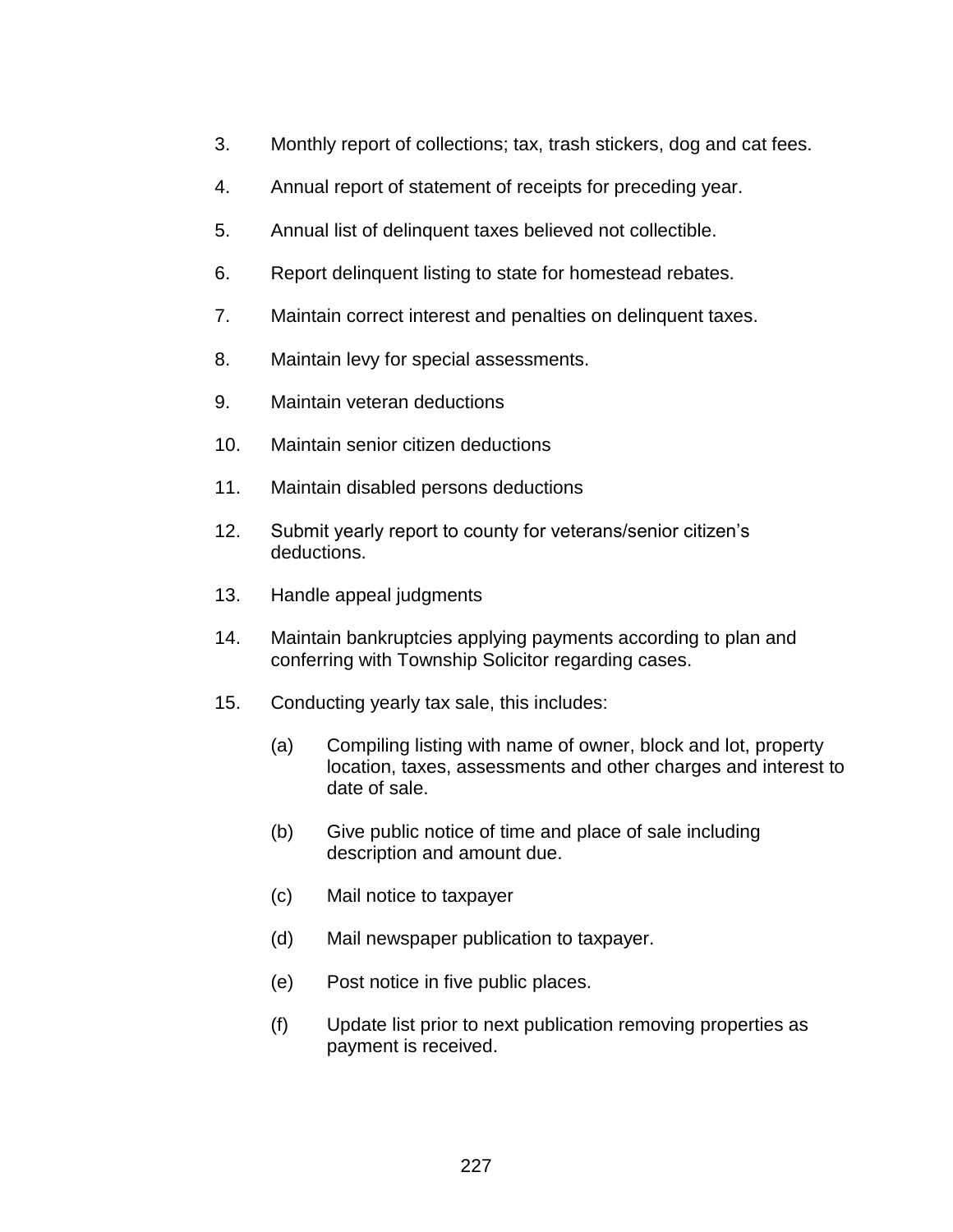- (g) Conduct sale on date advertised with bidding beginning at 18% through 1% through highest premium bid.
- (h) Collect monies from bidders
- (i) Deliver certificates of sale to successfully bidders within ten days after sale.
- (j) Record certificates struck off to Township with the county clerk.
- 16. Receive payment for lien redemptions and maintain lien redemption checkbook.
- 17. Mail notification of redemption to owner of certificate.
- 18. Mail check to owner of certificate after receiving cancelled certificate
- 19. Mail certificate to taxpayer
- 20. Prepare foreclosure list for Township Solicitor including all liens held by the Township after 6 months from the date of the tax sale.
- 21. In addition to billing, reporting enforcement and collection, the Tax Collector is responsible for supervision and management of the tax collection office which includes:
	- (a) Overseeing security of tax office
	- (b) Overseeing the cash handled in office
		- (i) Collect water payments, tax payments
		- (ii) Dispense trash stickers
		- (iii) Issue dog and cat licenses
		- (iv) Issue receipt for paid taxes
		- (v) Open mail
		- (vi) Receipt payments
		- (vii) Balance validation receipts for tax, sticker and animal deposits
		- (viii) Create Deposits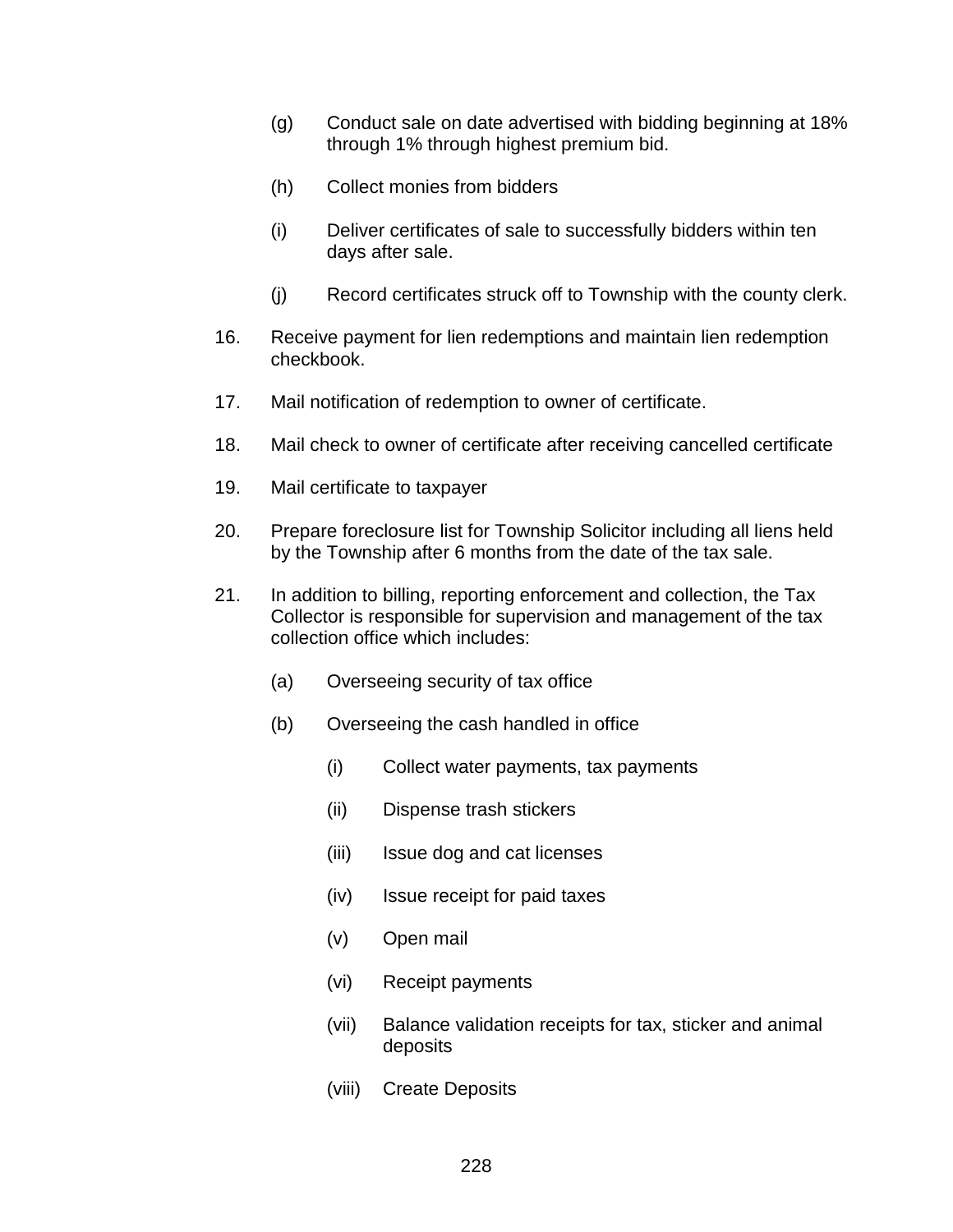- (ix) Reconcile bank statement for tax lien account
- (c) Overseeing deposits of receipts within 48 hours.
- (d) Assuring police escort provided to clerk for bank deposit when necessary.
- (e) Records and storage management including submitting retention and disposal report to Division of Local Government **Services**
- (f) Submitting resolutions to governing body as needed
- (g) Maintain computer backups

**Compensation:** The Tax Collector Trainee shall be paid in accordance with the Township's salary ordinance.

#### **Sec. 2.5-8 MUNICIPAL SUPERINTENDENT OF PUBLIC WORKS**

There is hereby created the position of Municipal Superintendent of Public Works pursuant to the provisions of NJSA 40A: 154.5 et seq.

**Tenure:** A person holding office, position of employment as full-time municipal superintendent of public works who has held the office, position or employment continuously for five years or more shall continue to hold the office, position or employment, notwithstanding that he/she is serving for a fixed term and shall be granted tenure of office and shall continue to hold the position during good behavior and efficiency.

**Removal:** Any person who shall attain tenure under this Ordinance shall not be removed from said position, except for good cause, upon a public, fair and impartial hearing in accordance with the provisions of N.J.S.A 40A:9-154.6.

**Compensation:** Any Compensation affixed for said position shall be made pursuant to the Salary Ordinance for the Township of Pennsville. **Sec. 2.5-9 GENERAL MAINTENANCE DEPARTMENT**

**Creation:** There is hereby created a Department to be known as the General Maintenance Department. This Department shall supersede the operations which were previously conducted under the references of Highway Department, Highway & Maintenance Department or other similar terms without any formal creation.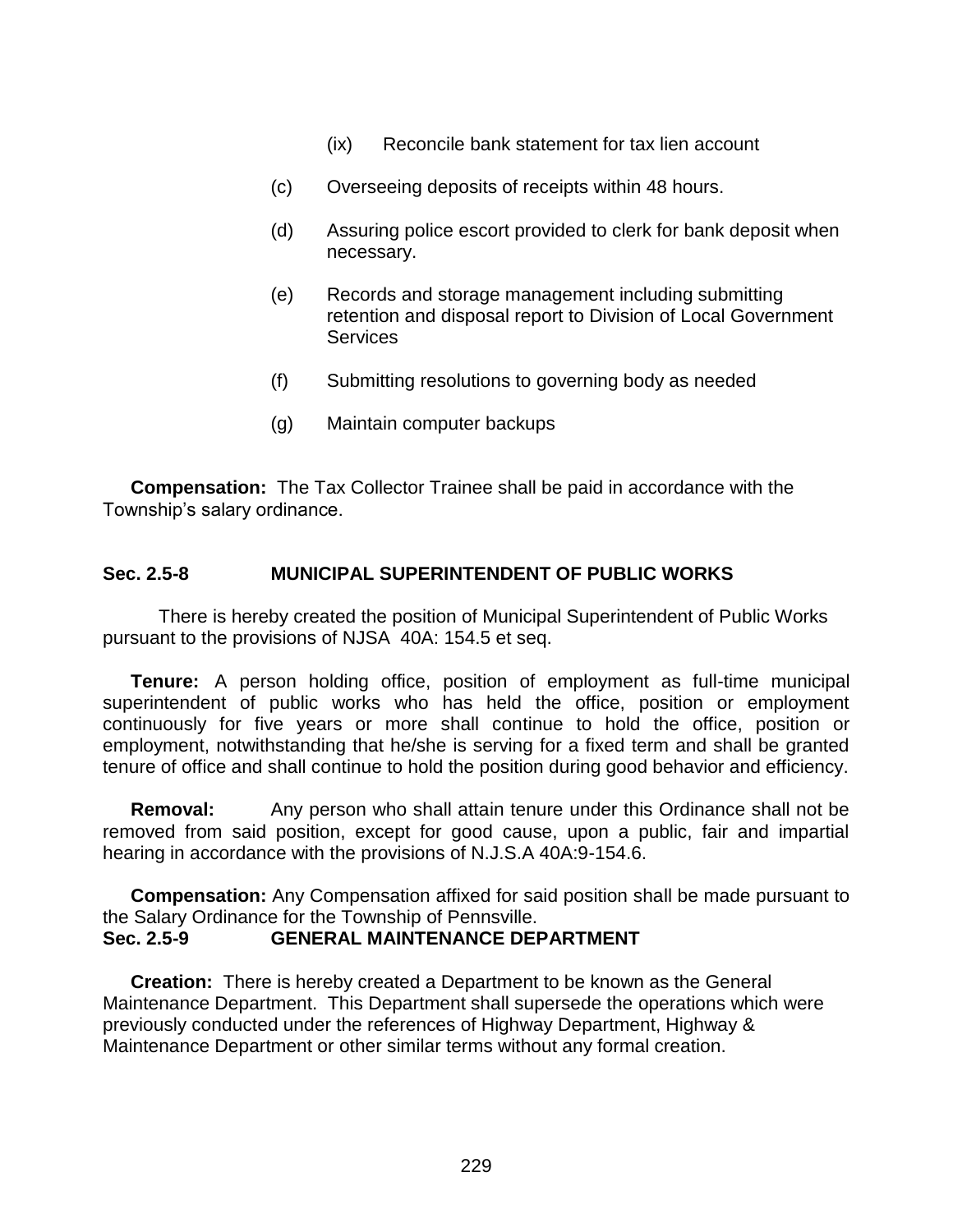**Governing Body:** The governing body of this Department shall be the Township Committee which shall have and maintain direct control and supervision of its function and personnel.

**Purposes and Function:** The purposes and function of the Department shall be for the following:

To conduct the collection and disposition of solid waste. This purpose shall be undertaken in cooperation with the Resource Recovery Council and without the intent to supersede the authority of the Township Board of Health or its regulations as expressed in co-existing ordinances or resolutions.

- 2. To conduct the maintenance of streets and other public ways.
- 3. To conduct the maintenance of drainage facilities.
- 4. To conduct the maintenance of vehicles, equipment and materials assigned to this Department.
- 5. To conduct the maintenance of lands, buildings and other structures assigned to this Department.
- 6. To perform such maintenance tasks necessary or incidental to the above purposes as required by the Committee.

**Personnel -Duties:** It shall be the sole responsibility of the Township Committee to determine the employment needs for this department.

In addition to the employees performing labor class services as members of a bargaining unit, the members of the Committee may, by resolution, from time to time, hire such individuals to perform supervisory roles within the department, and to fix the duties of such supervisors.

Any individual or individuals currently filling such positions shall be considered Township employees, and they shall be entitled to all of the rights and privileges as provided to such employees under Township ordinances and Township's Personnel Policy Manual.

# **Sec. 2.5-10 DEPARTMENT OF RECREATION**

There is hereby created a Department to be known as the Department of Recreation.

**Purposes and Functions:** The purposes and function of the Department shall be for the following: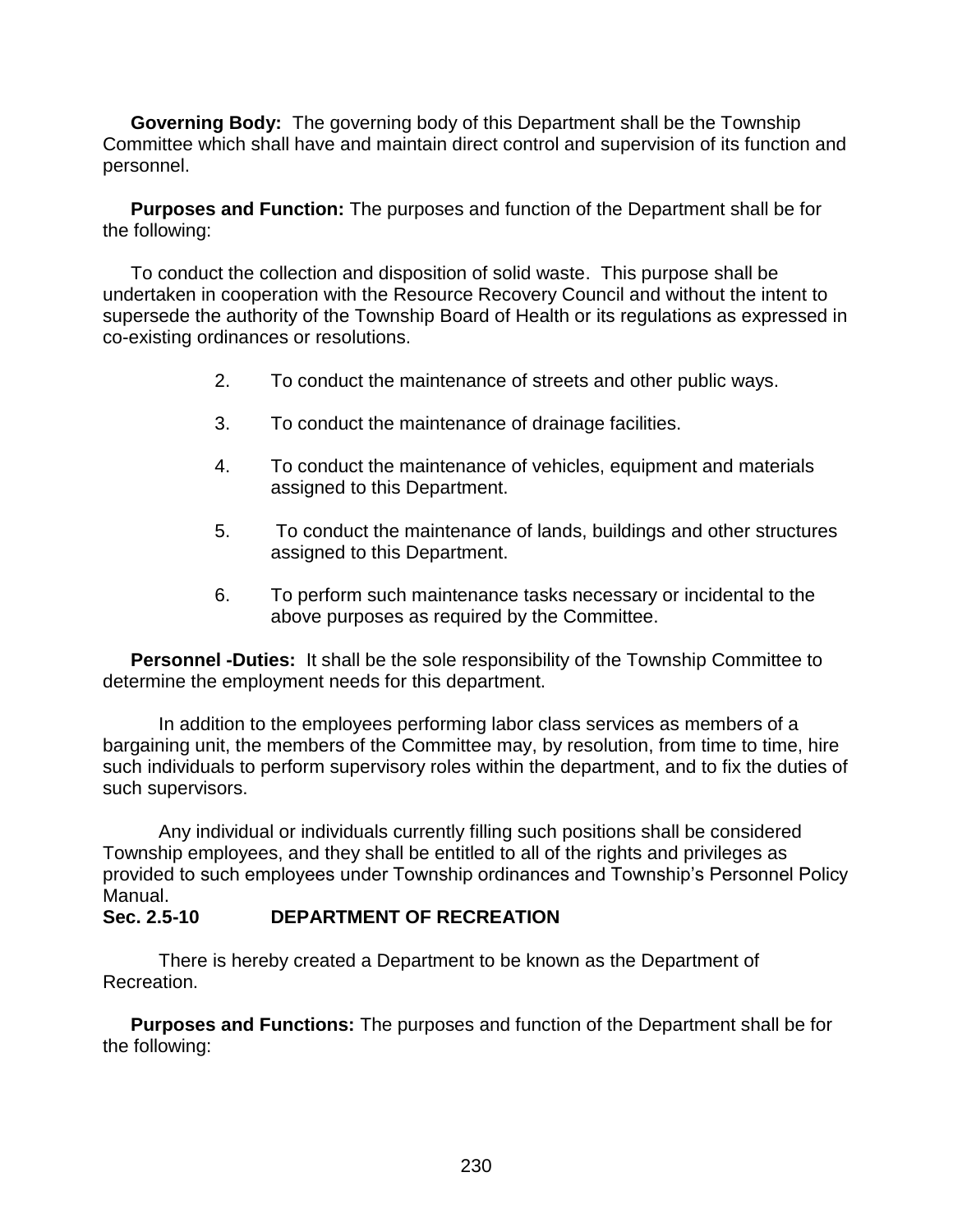- 1. To conduct the recreation program of the Township and to maintain the facilities provided for recreation use.
- 2. To establish co-ordination of all employees engaged in recreation and the maintenance of the facilities placed under its jurisdiction by the Township Committee.

**Connection to Recreation Council.** The Recreation Council established under Chapter 2, Article 9 of this Code, shall be a part of this Department to continue hereunder according to the provisions of said Article 9, to be read consistent herewith.

### **Governing Body:**

- 1. The governing body of this Department shall be the Township Committee which shall have and maintain direct control and supervision of its function and personnel.
- 2. The Township Committee shall determine the employment needed for this Department, and may delegate its authority to such officials as may be required in its judgment for the accomplishment of its purposes and function.

**Recreation Director:** A Recreation Director may be hired to assist in the operation of this Department. Compensation for this Position will be in accordance with the current Salary Ordinance.

**Powers and Duties of Recreation Director:** The Recreation Director shall perform the office in accordance with the following:

- 1. Subject to the direction and supervision of the Township Committee;
- 2. Co-ordinate and supervise the recreation staff and co-ordinate the recreation programs and use of the recreation and park areas;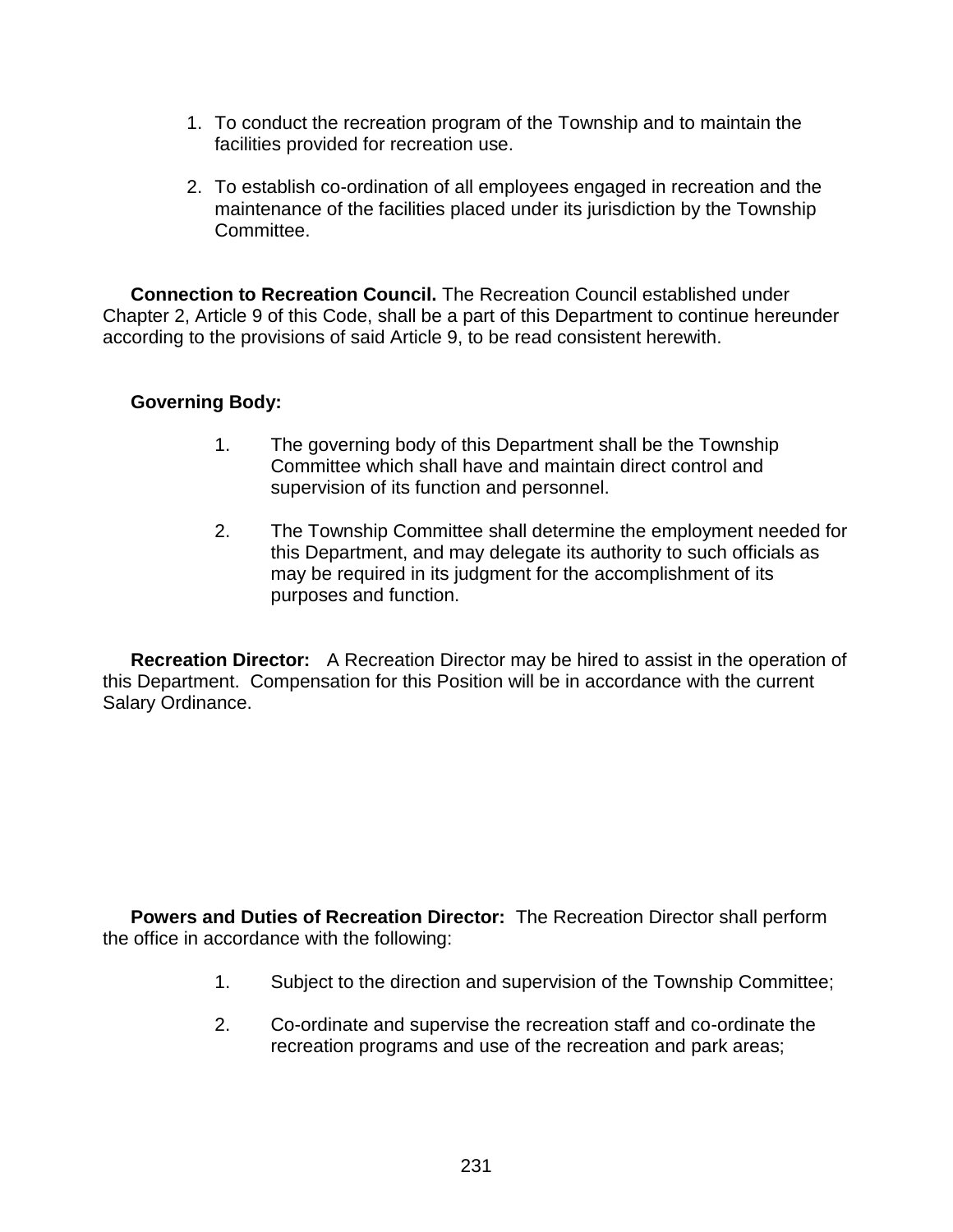- 3. Maintain liaison with the Chairman or other designated member of the Sub-Committee on Recreation.
- 4. Furnish reports of the activity to the office.
- 5. The Recreation Director shall be a consulting member of the Recreation Council and shall have power to vote with the regular members of the Council.

# **Sec. 2.5-11 TAX SEARCH OFFICER**

Pursuant to NJSA 54:5-11, the governing body of each municipality shall from time to time by resolution, designate an official of the municipality to make examinations of its records s to unpaid municipal liens and to certify the result thereof. The official is so designated, and each new incumbent of the office, shall thereafter be vested with the power to make official certificates of searches for municipal liens until a new official has been designated for the purpose, and no other official than the one so designated shall make any such official certificate. No personal liability shall attach or be chargeable to the official so designated

**\_\_\_\_\_\_\_\_\_\_\_\_\_\_\_\_\_\_\_\_\_\_\_\_\_\_\_\_\_\_\_\_\_\_\_\_\_\_**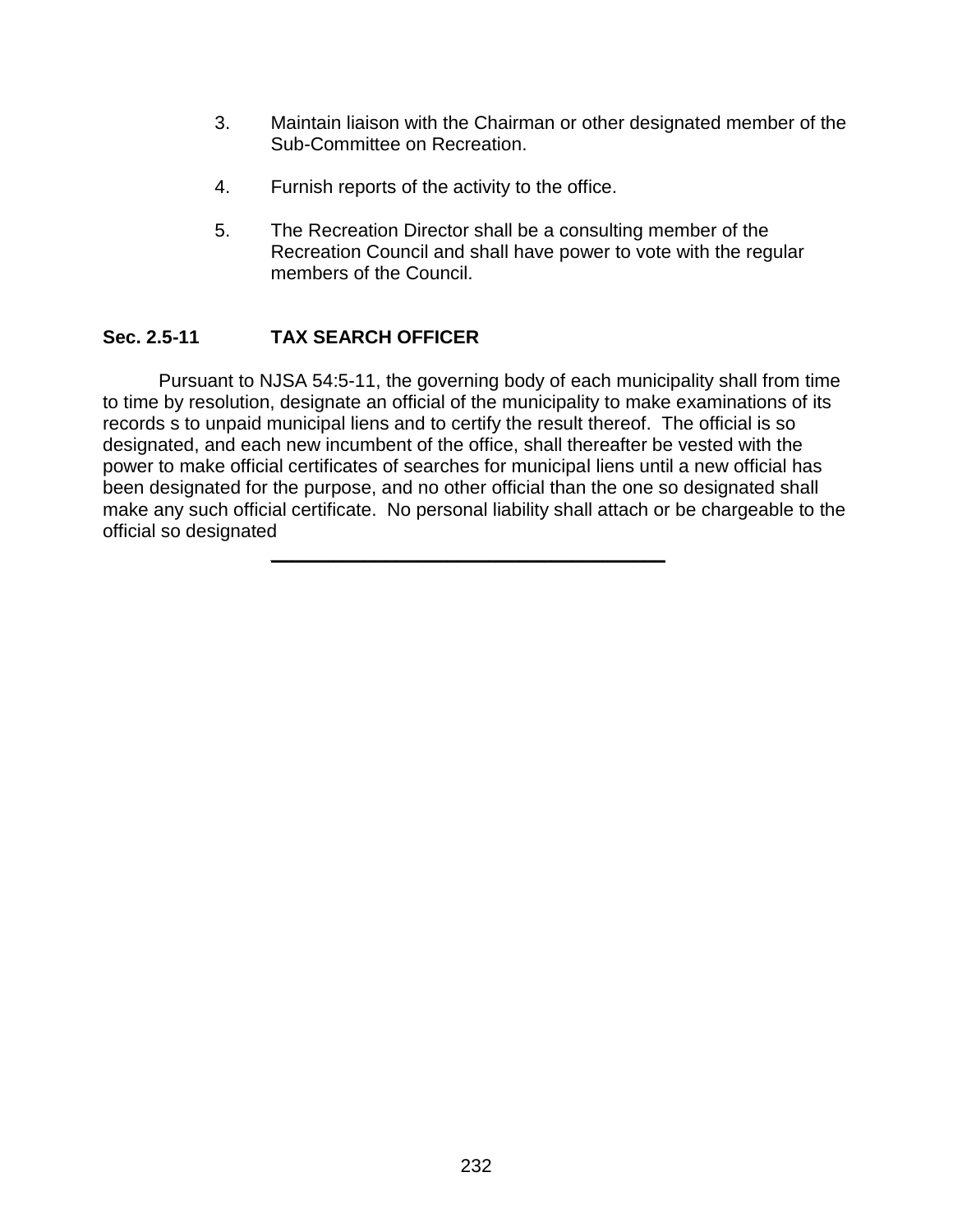# **ARTICLE 6 LAW DEPARTMENT**

#### **Sec. 2.6-1 SOLICITOR**

The Township Solicitor shall be appointed by the Mayor and members of the Township Committee. The Township Solicitor shall be an attorney at law of the State of New Jersey and need not be a resident of the Township. The Township Solicitor may be an employee of the Township, with compensation authorized by this ordinance, or the Solicitor may be compensated in accordance with a professional services agreement. The term of the Township Solicitor shall be one year, commencing on January 1 and ending on December 31 of the year of appointment.

#### **Sec. 2.6-2 POWERS AND DUTIES**

- A. The Township Solicitor shall be the head of the Township of Pennsville Law Department. The Solicitor shall have all the powers and perform all the duties as are provided for as set forth herein and/or by general law or other ordinances of the Township. The Township Solicitor shall represent the Township in all judicial and administrative proceedings which the Township or any of its officers or agencies may be a part or have an interest. In furtherance of the general power and duties but without limitation thereto, the Township Solicitor shall provide legal assistance to the Mayor and members of the Township Committee and all other departments and prosecute and defend actions and proceedings by and against the Township.
- B. Attend all regular and special meetings of the Township Committee.
- C. Draft resolutions and ordinances and advise members of the Township Committee with regard to their form and sufficiency prior to passage.
- D. Review and approve all contracts, deeds, documents and instruments prior to execution thereof by or on behalf of the Township.
- E. Conduct appeals from orders, decisions or judgment effecting any interest in the Township as he/she may, in his discretion, determine to be necessary or desirable, or as directed by the Mayor and members of the Township Committee.
- F. Subject to the approval of the Mayor and members of the Township Committee have power to enter into an agreement, compromise or settlement of any litigation in which the Township is involved, provided that this section shall not operate to limit or abridge the discretion of the Solicitor handling any matter in regard to the proper conduct of any trial, action or proceeding, or to deprive him/her of the powers and privileges ordinarily exercised in judicial proceedings by counsel acting for private clients.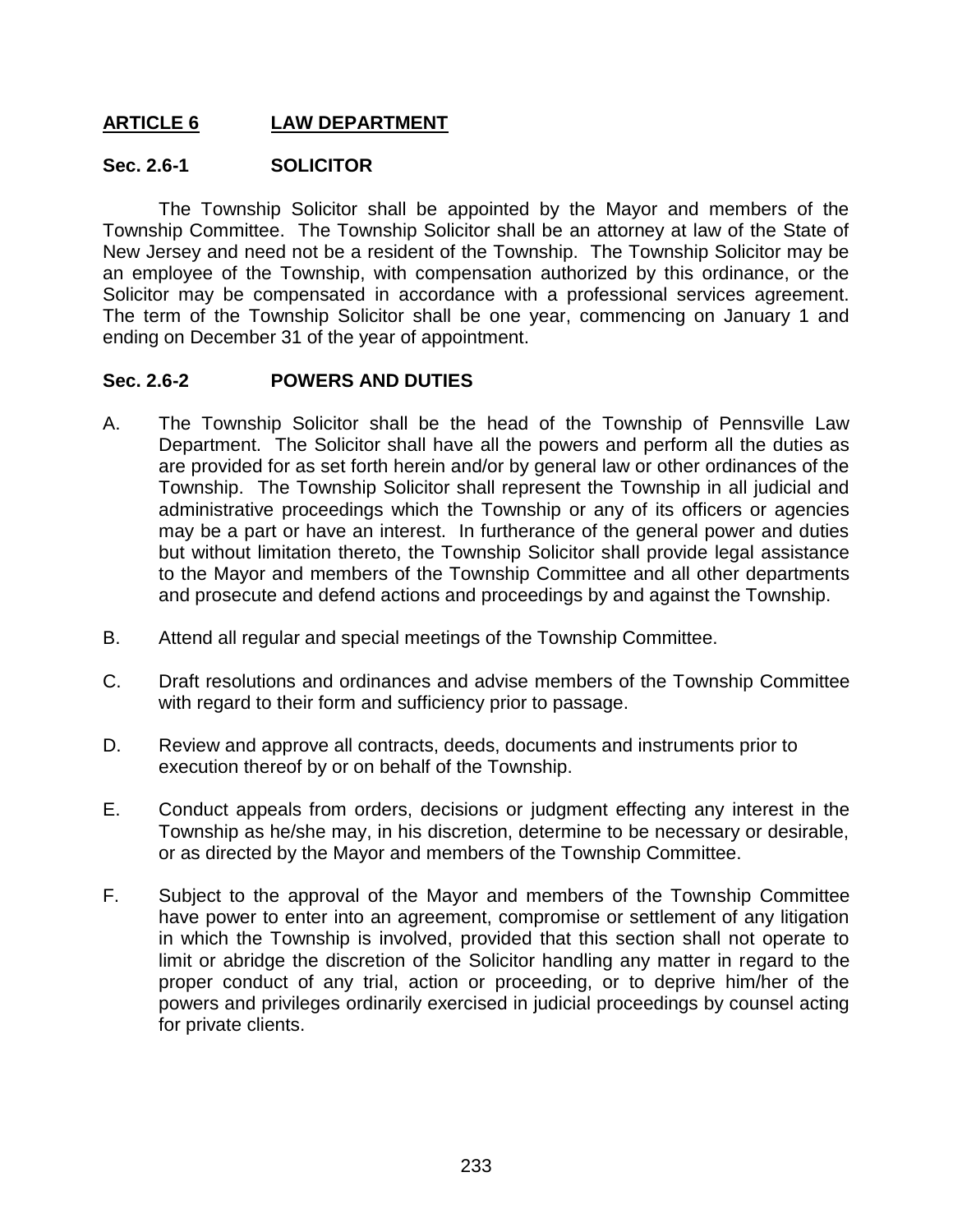- G. Render opinions in writing upon any question of law submitted to him/her by the Mayor, the members of the Township Committee, the Township Administrator, or any department head with respect to their official powers and duties.
- H. Maintain all records of all actions, suits, proceedings and matters which relate to the Township's interest and report thereon from time to time as the Mayor and members of the Township Committee may require.

# **Sec. 2.6-3 PROSECUTOR**

There is hereby created within the Division of Law for administrative purposes, but independent from the Division of Law, the office of Township Prosecutor. For the purposes of prosecuting violations of ordinances, the Township Prosecutor hereby designated as the Assistant Township Solicitor. The Township Prosecutor shall be an attorney at law of the State of New Jersey and need not be a resident of the Township. The Prosecutor may be an employee of the Township with the compensation as authorized by ordinance, or the Prosecutor may be compensated in accordance with a professional services agreement. The term of the Township Prosecutor shall be one year, commencing on January 1 and ending on December 31 of the year of appointment.

### **Sec. 2.6-4 POWERS AND DUTIES**

The Township Prosecutor shall prosecute on behalf of the State of New Jersey or the Township any cases to be tried before the Township's municipal court whenever requested to do so by the Township's municipal court Judge, the Mayor, the Township Administrator, the Township Solicitor, the Township Chief of Police, and other appropriate Township officials, and shall assume any and all duties as may from time to time be assigned to the office of Township Prosecutor in accordance with the Administrative Code of the State of New Jersey, state ordinances, police power or rule or regulation.

#### **Sec. 2.6-5 SUBSTITUTE PROSECUTOR**

There is hereby created within the Division of Law for administrative purposes, but independent from the Division of Law, the position of Substitute Prosecutor who shall be appointed by the Mayor and the members of the Township Committee. The Substitute Prosecutor shall be an attorney at law of the State of New Jersey and need not be a resident of the Township. The term of Substitute Prosecutor shall be one year beginning January 1 and ending December 31 of the year of appointment, or for a lesser period as determined by the Township Committee.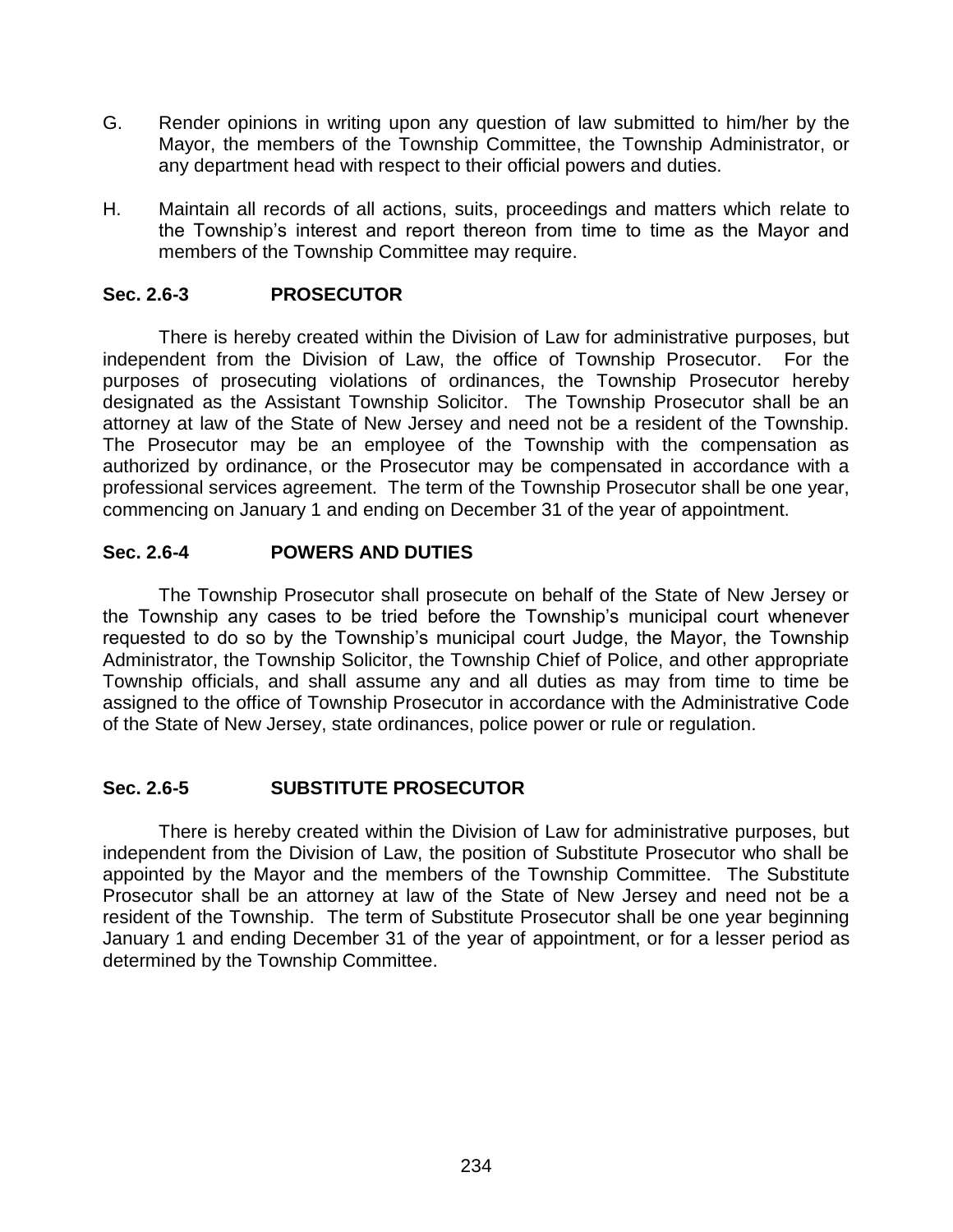#### **Sec. 2.6-6 POWERS AND DUTIES**

The Substitute Prosecutor shall prosecute on behalf of the State or the Township when it would be a conflict of interest for the Township Prosecutor to prosecute such matters, or when the Township Prosecutor is not available. Such individual shall prosecute cases as designed by the Township Prosecutor and as approved by the Township Solicitor. The Township Substitute Prosecutor may be an employee of the Township with the compensation as authorized by ordinance, or the Substitute Prosecutor may be compensated in accordance with a professional services agreement.

#### **Sec. 2.6-7 PUBLIC DEFENDER**

There is hereby created within the Division of Law for administrative purposes, but independent from the Division of Law, the position of Public Defender who shall be appointed by the Mayor and the members of the Township Committee. The Public Defendant shall be an attorney at law of the State of New Jersey and need not be a resident of the Township. The term of the Public Defendant shall be one year beginning January 1 and ending December 31 of the year of appointment, or for a lesser period as determined by the Township Committee.

### **Sec. 2.6-8 POWERS AND DUTIES**

The Pubic Defender shall represent those defendants appearing in Municipal Court who are determined by the court to be indigent and whose representation is assigned to the Township Public Defender by the court. The Public Defender may be an employee of the Township with the compensation as authorized by this ordinance, or the Public Defender may be compensated in accordance with a professional services agreement.

#### **Sec. 2.6-9 SPECIAL COUNSEL**

There is hereby created within the Division of Law for administrative purposes, but independent from the Division of Law, the position of Special Counsel who shall be appointed by the Mayor and the members of the Township Committee. The Special Counsel shall be an attorney at law of the State of New Jersey and need not be a resident of the Township. The term for Special Counsel shall be one year, commencing on January 1 and ending on December 31 of the year of appointment.

# **Sec. 2.6-10 POWERS AND DUTIES**

The determined duties of Special Counsel shall be fixed by the Mayor and members of the Township Committee from time to time. (Special Counsel shall be used to prosecute commercial tax appeals, tax sale foreclosures, and any other matters considered by the Township Solicitor to be a specialty within the practice of law.) The Township Special Counsel shall be an employee of the Township with compensation as authorized by ordinance, or Special Counsel may be compensated in accordance with a professional services agreement.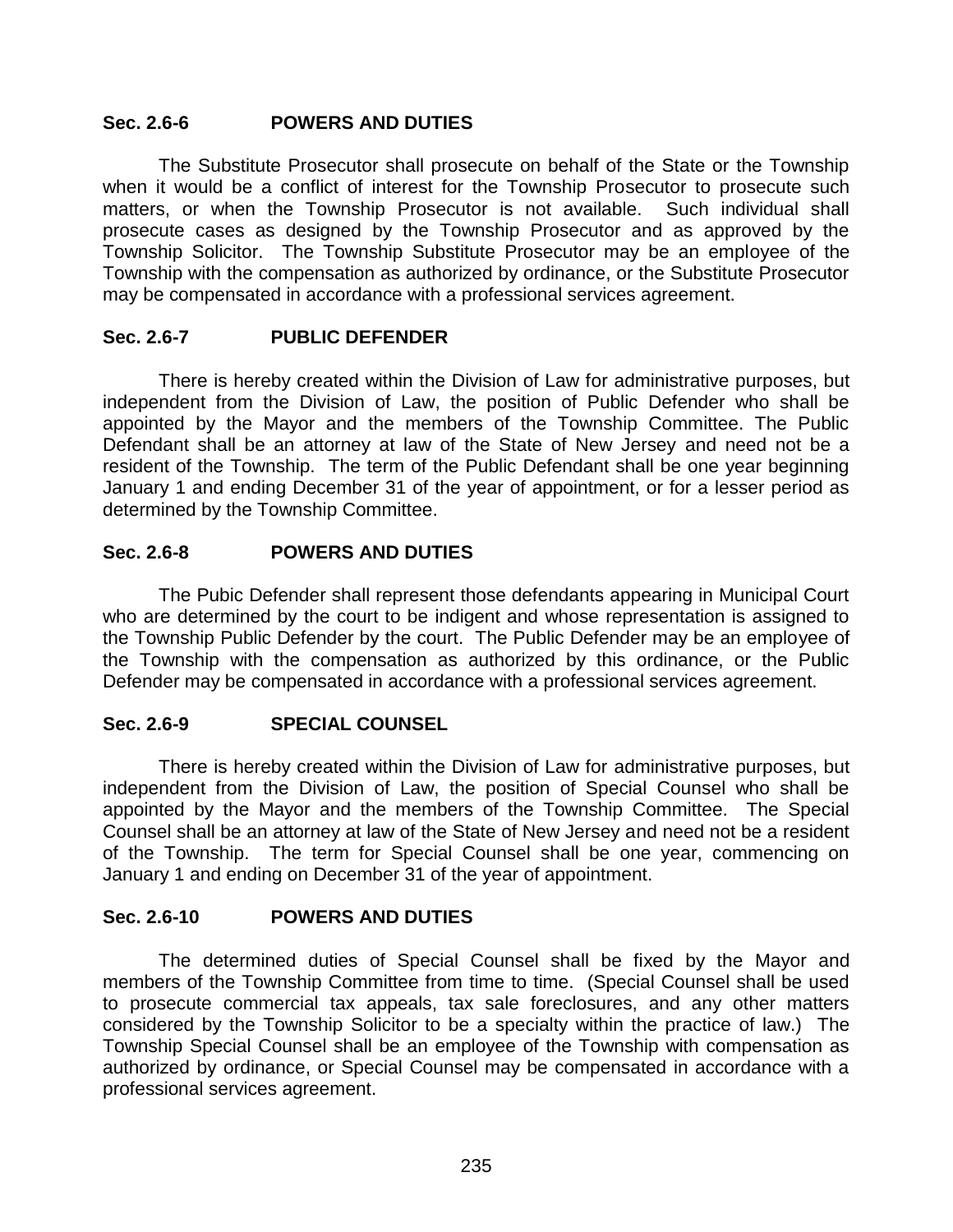#### **Sec. 2.6-11 RECORD KEEPING**

All papers, documents, memoranda, reports and other materials relating to the administration of the Township of Pennsville Law Department shall be and remain the property of the Township. Upon the termination of the service of the Township Solicitor or any member of the Law Department, such legal officer shall forthwith surrender to his successor all such property, together with a written consent to substitution of his successor in all legal actions and proceedings pending to which the Township is a party. Successors may enter into agreements with their predecessors with regard to the storage of such property for a minimum term of seven years or otherwise provided by state law.

**\_\_\_\_\_\_\_\_\_\_\_\_\_\_\_\_\_\_\_\_\_\_\_\_\_\_\_\_\_\_\_\_\_\_\_**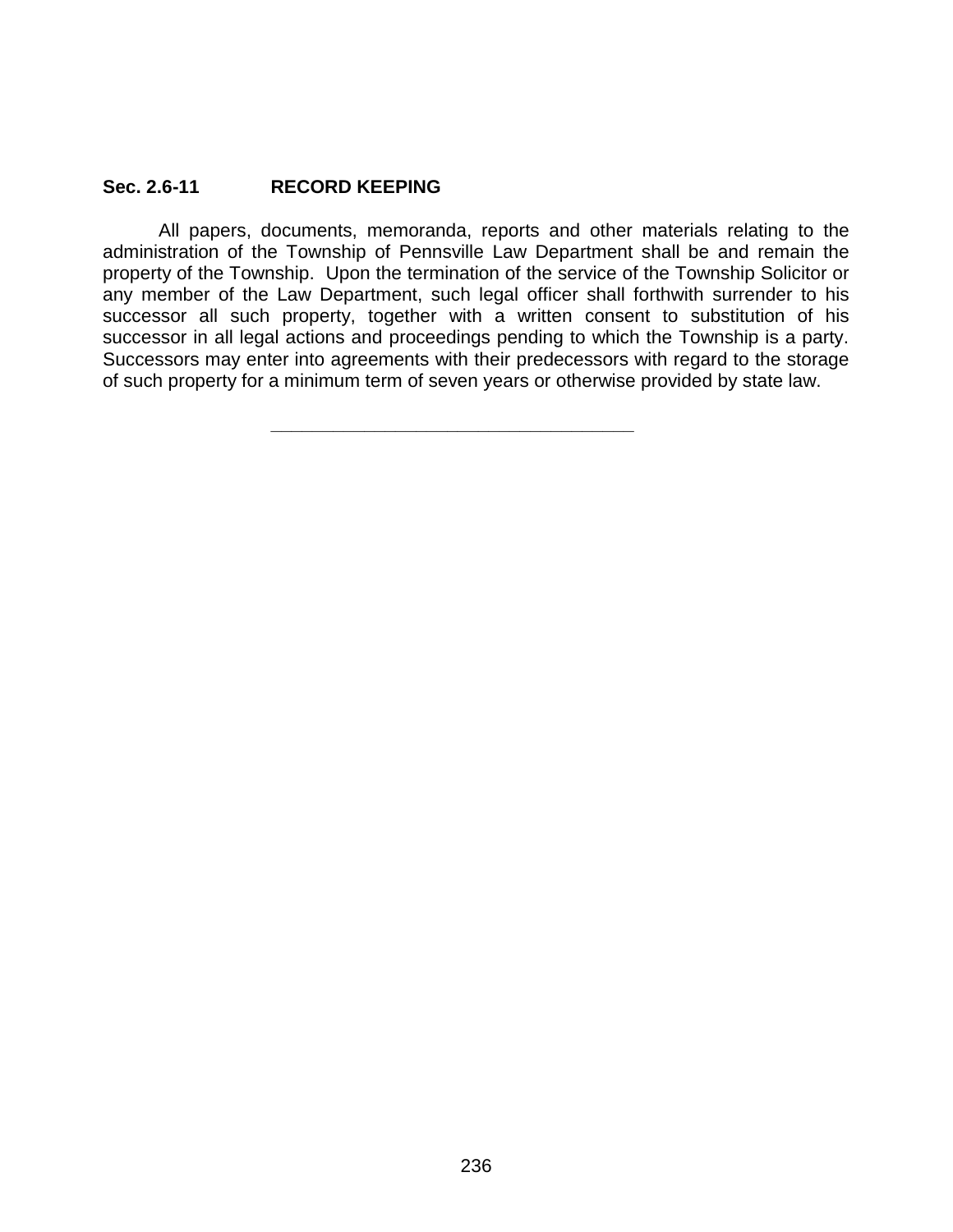# **ARTICLE 7. ECONOMIC DEVELOPMENT COMMISSION**

#### **Sec. 2.7-1 ESTABLISHMENT**

There is hereby established in the Township of Pennsville an Economic Development Commission to be known as "Pennsville Township Economic Development Commission".

#### **Sec. 2.7-2 MEMBERSHIP**

The Commission shall consist of seven members appointed by the Township Committee, none of who shall be members of that Committee. Each member shall be, for the last three years preceding his or her appointment, a citizen of the United States and a qualified voter of the State of New Jersey. Each member shall be chosen with a special view to his or her qualifications and fitness for service on the Commission and shall be subject to the limitations imposed by NJSA 40:55B-5. Each member shall be chosen with a special view to his/her qualifications and fitness for service on the Commission. Each member shall have had significant experience in industry, professional organizations, commercial enterprises and/or small business enterprises; and that person shall be conversant with the industrial and business needs and facilities of this Township, and that person shall be known for his/her devotion to public service. The members of the Commission shall annually choose from among its members a chairman and such other officers as it may deem necessary. The Township's Mayor shall act as liaison between the Commission and the Township Committee.

#### **Sec. 2.7-3 TERMS**

One member shall be appointed for one year, one member for two years, one member for three years, two members for four years and two members for five years. At the expiration of each of the above terms, a new member or members shall be appointed for a term of five years. Vacancies in the membership of the Commission, occurring for whatever cause, shall be promptly filled by appointment by the Township Committee form the unexpired term thereof. Members shall serve for their respective terms and until their successors are appointed and qualify. (Am. 08-07-08) (Explanatory Note: The last term set forth above, to wit: two members for five years, resulted from the August 7, 2008, amendment to this ordinance, expanding the Commission from five members to seven members.)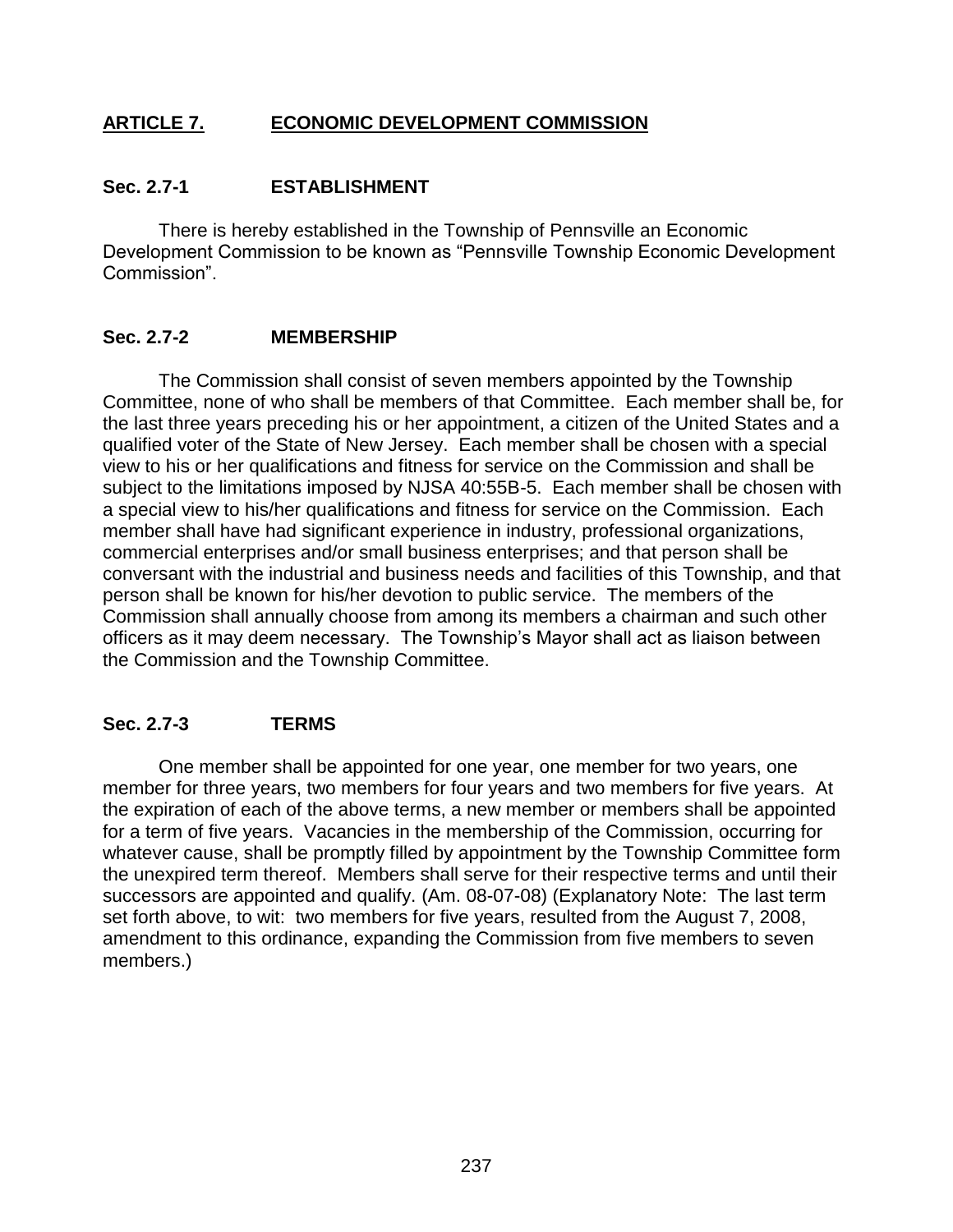# **Sec. 2.7-4 POWERS AND DUTIES**

To effectuate its purposes, the Pennsville Township Economic Development Commission shall have the following powers:

- A. To sue and be sued
- B. To adopt and use an official seal
- C. To adopt suitable bylaws from the management of its affairs
- D. To determine the qualifications and duties of its employees and to fix, subject to the foregoing provisions hereof, their compensation.
- E. To enter into contracts

#### **Sec. 2-7.5 PURPOSE; FUNCTIONS**

The Pennsville Township Economic Development Commission shall constitute the corporate instrumentally of the Township by which it is created from the following purposes:

- A. To inquire into, survey and publicize the extent, advantages and utility of the vacant lands of such Township, whether municipally owned or otherwise.
- B. To classify such vacant lands according to their adaptability for the settlement thereon of various types of industrial, professional, commercial and other business enterprises.
- C. To study and analyze the various industries, professional organizations and commercial and business enterprises of the nation and, to the extent it deems necessary for its purposes, the enterprises of other nations, with a view to ascertaining the opportunities for the economic expansion of the Township. In this connection, the reports, records, statistics, compendia and similar documents of existing federal, state, county, municipal and other governmental public agencies, as well as of responsible private institutions, boards, agencies and similar bodies interested in the compilation of the information relating to economic development, shall be resorted to wherever possible in order to avoid unnecessary original research and gathering of source material.
- D. To advertise the economic advantages and opportunities of the Township and the availability of real estate within the Township for economic development and to encourage and accomplish the settlement within the Township of beneficial industries, professional organizations and commercial and business enterprises.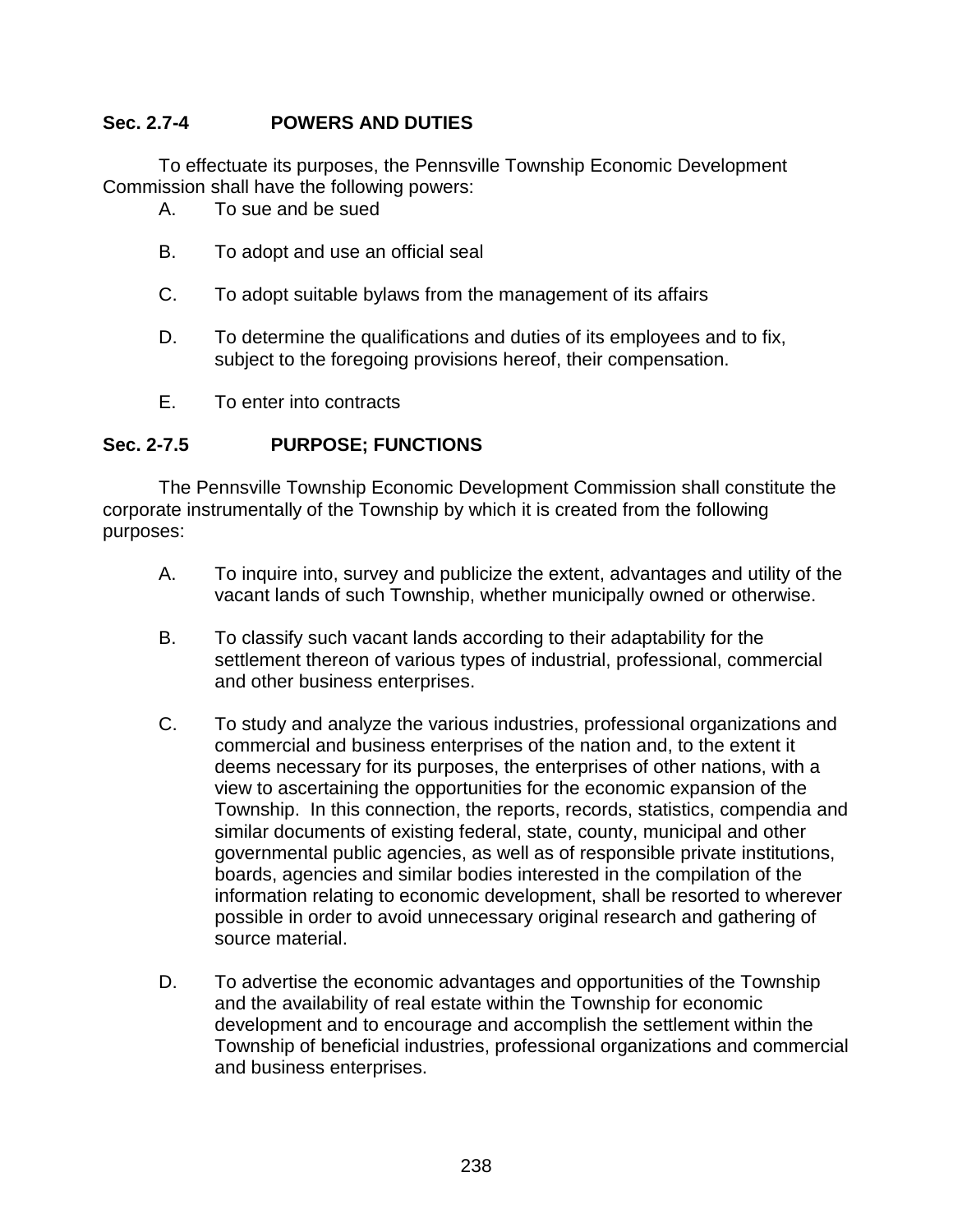- E. To solicit the several industries, professional organizations, and other commercial and business enterprises to purchase or lease the vacant lands and property of or in the Township.
- F. To accomplish the sale or lease of the Township's vacant lands to industries, professional organization and other commercial and business enterprises whose settlement thereon is best calculated in the judgment of the commission to advance the interests of the Township and of its citizens and inhabitants.
- G. To acquire title to vacant land owned by the Township for the purpose of resale or lease to industries, professional organization and other commercial and business enterprises whose presence within the Township will benefit in the judgment of the Commission its citizens and inhabitants.
- H. To make a study of the tax structure with a view to reducing the tax burden of the Township.

# **Sec. 2.7-6 REMOVAL OF MEMBERS**

In the event a member misses two consecutive meetings or more than 30% of the annual number of meetings, the Chairman shall notify the Township Committee of that fact and request that the member be removed and a new member appointed in his/her place.

# **Sec. 2.7-7 LIMITATIONS ON POWERS**

The Commission shall not:

- A. Have any power of condemnation or eminent domain
- B. Have any power to pledge the credit of the Township or to create any debt or in any manner acts as the agent of the Township or of the State of New Jersey.
- C. The Commission shall be additionally limited in its powers and functions as provided by NJSA 40:55B-10

**\_\_\_\_\_\_\_\_\_\_\_\_\_\_\_\_\_\_\_\_\_\_\_\_\_\_\_\_\_\_\_\_\_\_\_\_\_\_**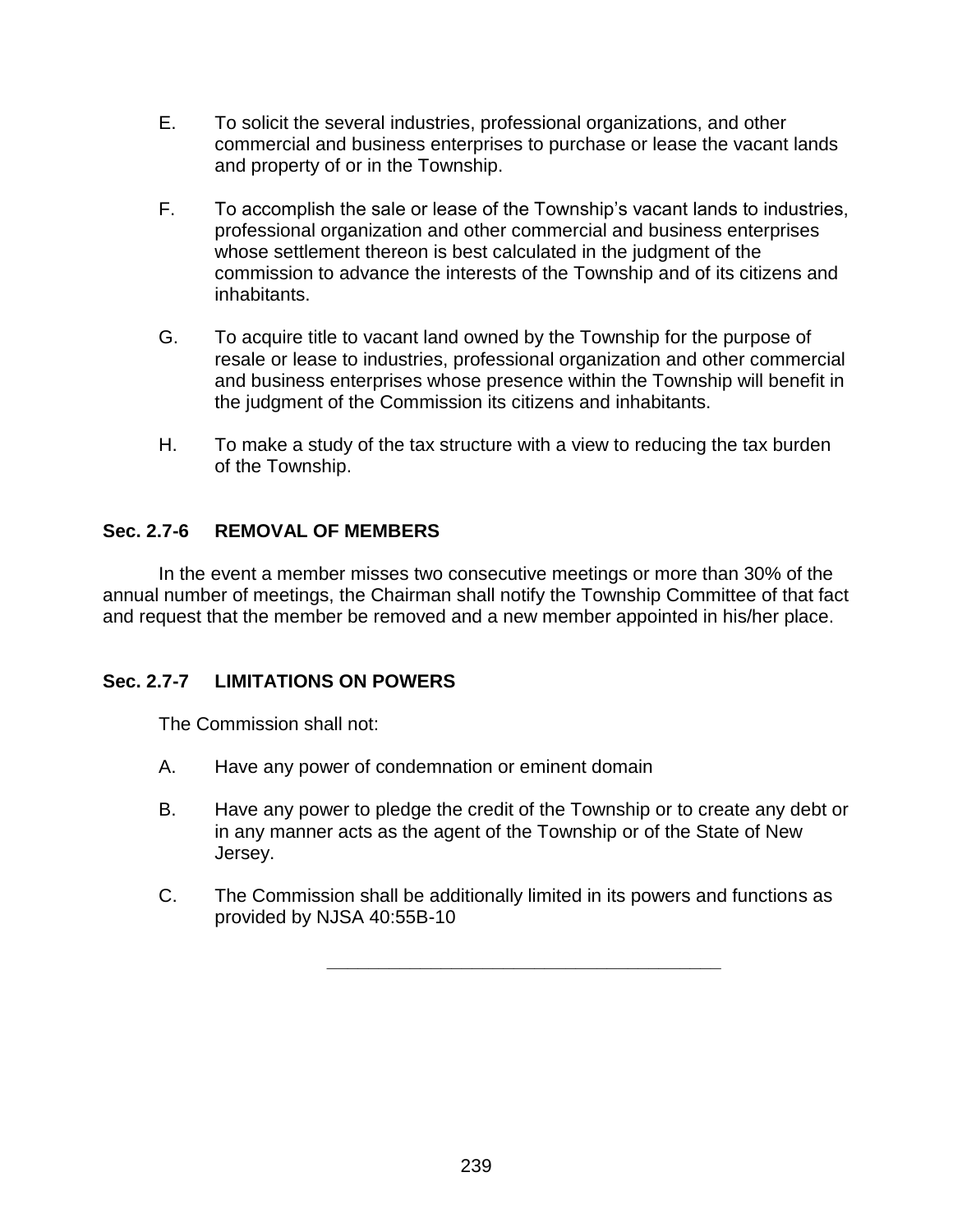# **ARTICLE 8. PLANNING BOARD**

### **Sec. 2.8-1. ESTABLISHMENT.**

There is hereby established pursuant to C. 291, P. L. 1975, a Planning Board of nine (9) members, consisting of the following four (4) classes:

- A. **Class I.** The Mayor.
- B. **Class II.** One of the officials of the Township other than a member of the Township Committee to be appointed by the Mayor.
- C. **Class III.** A member of the governing body to be appointed by it.
- D. **Class IV.** Six (6) other citizens of the Township to be appointed by the Mayor. The members of Class IV shall hold no other municipal office, except that one member may be a member of the Board of Education. A member of the Environmental Commission who is also a member of the Planning Board as required by NJSA 40:56A-1, shall be a Class IV Planning Board member.
- E. **Alternate Members.** Four (4) citizens of the Township shall be appointed by the Mayor as Alternate No. 1, Alternate No. 2, Alternate No. 3 and Alternate No. 4. Such members shall have the same qualifications as Class 4 members. Alternate members may participate in the discussion of the Board proceedings but may not vote except in the absence or disqualification of a regular member or members of any Class. In the event that a choice must be made as to which alternate member is to vote, Alternate No. 1 shall vote first, then Alternates No. 2,3 and 4 shall vote thereafter as the absence or disqualification or regular members may dictate.

# **Sec. 2.8-2. TERMS.**

The term of the member composing Class I shall correspond with his official tenure. The terms of the members composing Class II and Class III, shall be for one year or terminate at the completion of their respective terms of office, whichever occurs first, except for a Class II member who is also a member of the Environmental Commission. The term of a Class II or a Class IV member who is also a member of the Environmental Commission shall be for three years or terminate at the completion of his term of office as a member of the Environmental Commission, whichever comes first.

The term of a Class IV member who is also a member of the Board of Education shall terminate whenever he/she is no longer a member of such other body or at the completion of his Class IV term, whichever occurs first.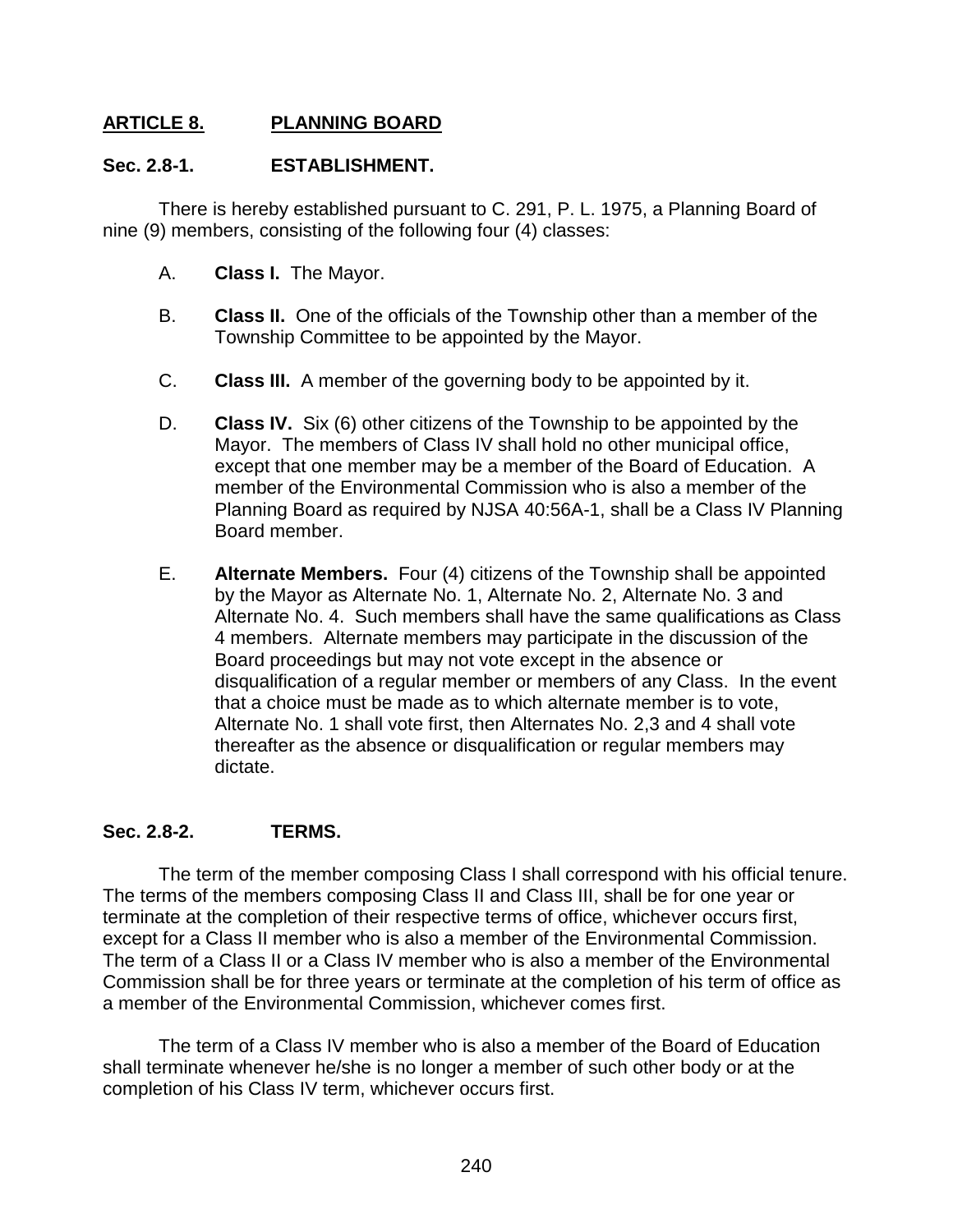All Class IV members shall be appointed for terms of four (4) years, except as otherwise herein provided. All terms shall run from January 1 of the year in which the appointment was made.

The term of an Alternate Member shall be for two (2) years except that the terms shall be such that the term of not more than two (2) alternate members shall expire in any one year;

# **Sec. 2.8-3. VACANCIES.**

If a vacancy of any class shall occur otherwise than by expiration of term, it shall be filled by appointment as above provided for the unexpired term.

### **Sec. 2.8-4. ORGANIZATION OF BOARD**.

The Planning Board shall elect a chairman and vice-chairman from the members of Class IV and select a secretary who may be either a member of the Planning Board or a municipal employee designated by it.

# **Sec. 2.8-5. PLANNING BOARD ATTORNEY**.

There is hereby created the office of Planning Board Attorney. The Planning Board may annually appoint, fix the compensation of or agree upon the rate of compensation of the Planning Board Attorney, who shall be an attorney other than the municipal attorney.

#### **Sec. 2.8-6. EXPERTS AND STAFF.**

The Planning Board may also employ or contract for the services of experts and other staff and services, as it may deem necessary. The Board shall not however exceed, exclusive of gifts or grants, the amount appropriated by the governing body for its use.

#### **Sec. 2.8-7. POWERS AND DUTIES GENERALLY.**

- A. The Planning Board shall have the following powers and duties:
	- 1. To make and adopt, and from time to time, amend a master plan for the physical development of the Township, including any areas outside its boundaries, which, in the Board's judgment, bear essential relation to the planning of the Township, in accordance with the provisions of NJSA 40:55D-28.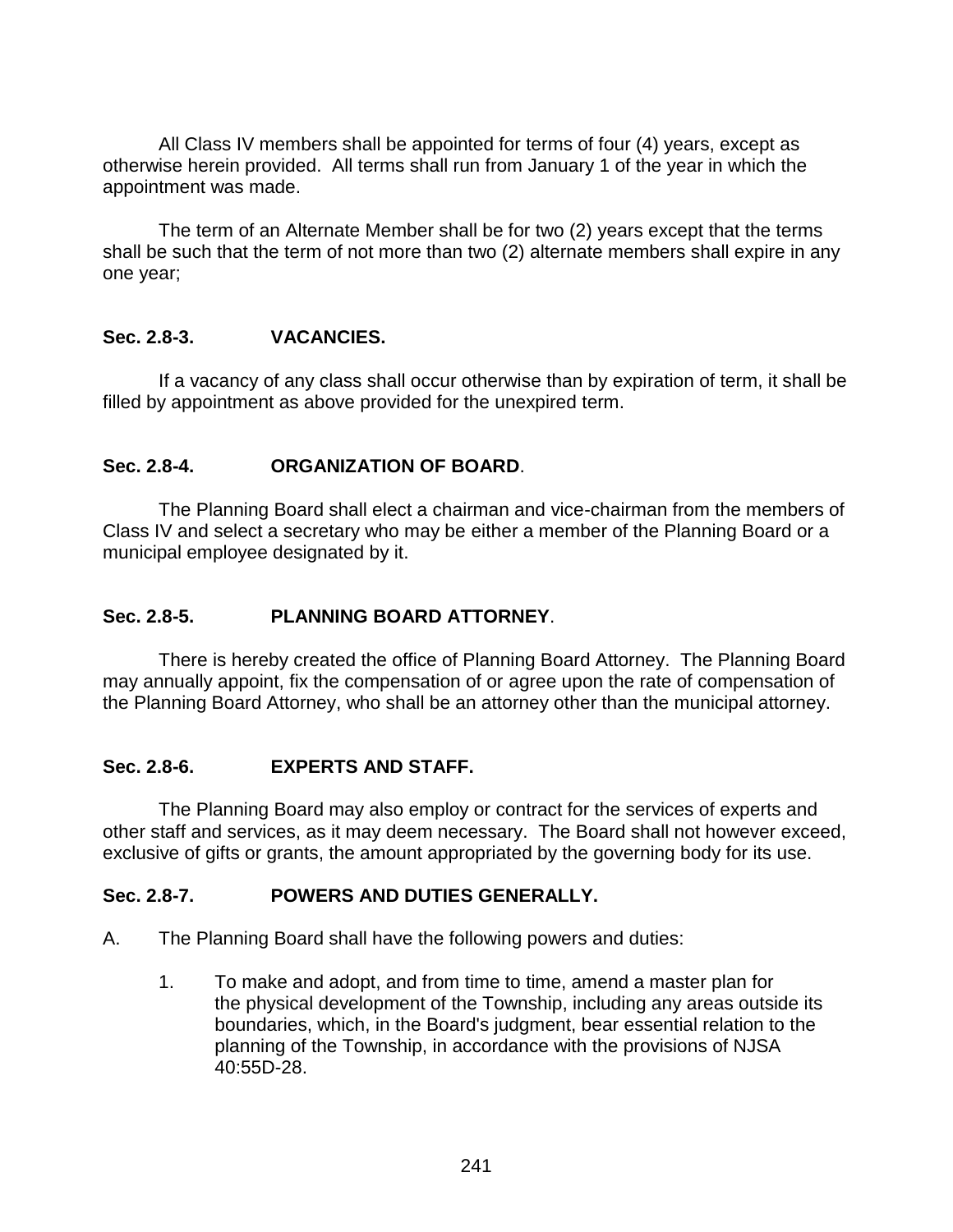- 2. To administer the provisions of all development regulations and the Municipal Land Use Law of 1975, NJSA 40:55D-28
- 3. To consider and make recommendations to the Township Committee within thirty-five (35) days after referral as to any proposed development regulation submitted to it pursuant to the provisions of NJSA 40:55D-26(a), and also pass upon other matters specifically referred to the Planning Board by the Township Committee, pursuant to the provisions of NJSA 40:55D-26(b).
- 4. To assemble data on a continuing basis as part of a continuous planning process.
- 5. To annually prepare a program of municipal capital improvement projects projected over a term of six years, and amendments thereto, and recommend same to the Township Committee
- 6. To participate in the preparation and review of programs or plans required by State or Federal law or regulations.
- 7. When reviewing applications for approval of subdivision plats, site plans or conditional uses, to grant to the same extent and subject to the same restrictions as the Zoning Board of Adjustments:

Variances from lot area, lot dimensional set back, and yard requirements pursuant to NJSA 40:55D-70c.

Directives pursuant to NJSA 40:55D-34 for the issuance of permits for buildings or structures in the bed of a mapped street or public drainage way, flood control basis, or pubic area reserved pursuant to NJSA 40:55D-32.

Directive pursuant to NJSA 40:55D-36 for the issuance of permits for buildings or structures not related to a street.

> \*Whenever relief is requested under this subsection, the hearing notice on the development application shall include reference to the type of relief requested.

- 8. To perform such other advisory duties as are assigned to it by ordinance or resolution of the Township Committee for the aid and assistance of the Township Committee or other agencies or officers.
- 9. The Planning Board shall exercise, to the same extent and subject to the same restrictions, all the powers of the Board of Adjustment but the Class I (Mayor) and Class III (Township Committee) members shall not participate in the consideration of applications for development which involve relief pursuant to NJSA 40:55D-70d.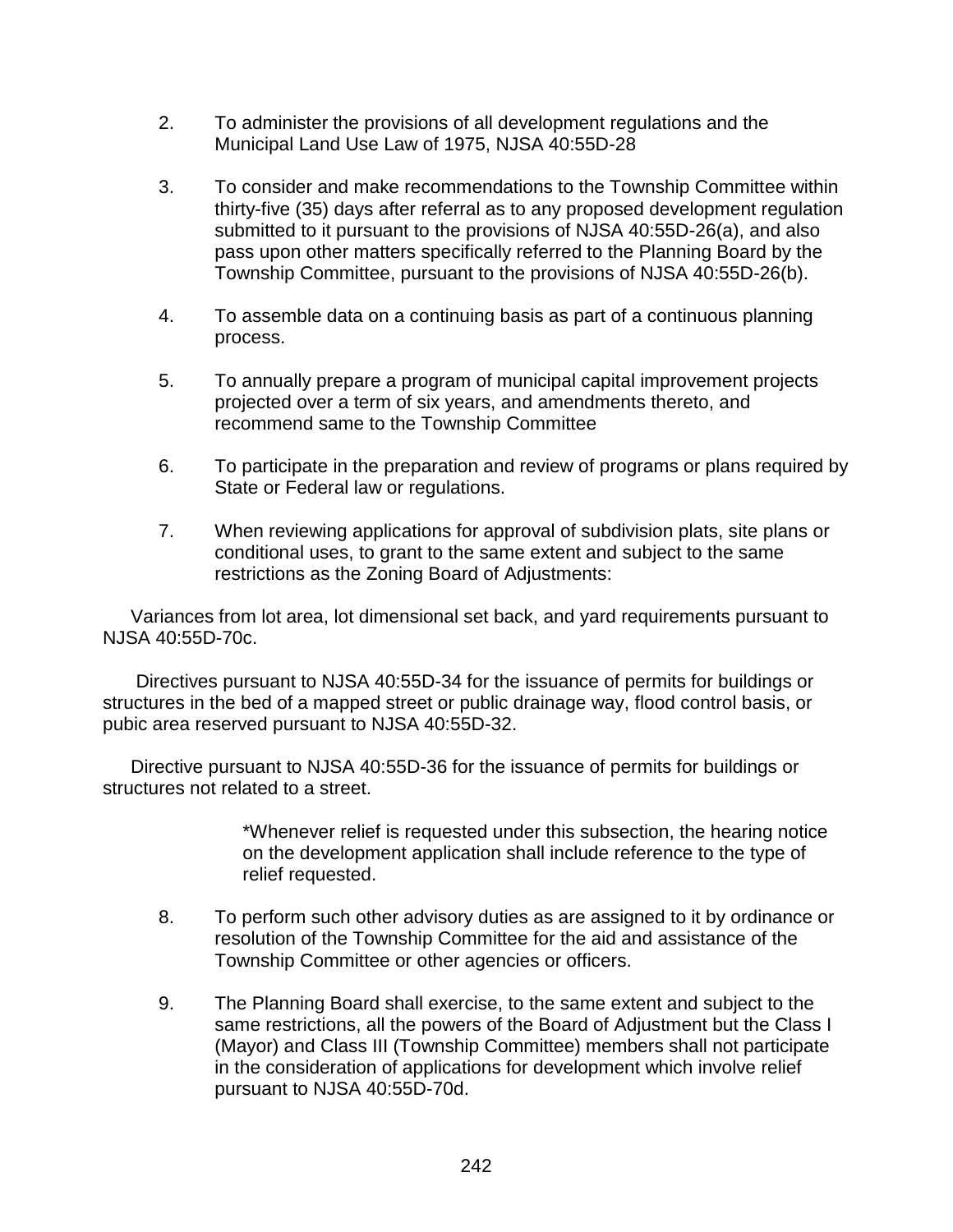B. The Planning Board shall adopt such rules and regulations as may be necessary to carry into effect the provisions and purposes of this Article.

# **Sec. 2.8-8 ANCILLARY POWERS**

Whenever the Planning Board is called upon to exercise its ancillary powers before the granting of a variance the Planning Board shall grant or deny approval of the application within 95 days after submission by the developer of a complete application or within such further time as may be consented to by the applicant. Failure of the Planning Board to act within the period prescribed shall constitute approval of the application and a certificate of the administrative officer as to the failure of the Planning Board to act shall be issued on request of the applicant.

### **Sec. 2.8-9 SIMULTANEOUS REVIEW AND APPROVAL**

The Planning Board shall have the power to review and approve or deny conditional uses or site plans simultaneously with review for subdivision approval without the developer being required to make further application to the Planning Board, or the Planning Board being required to hold further hearings. The longest time period for action by the Planning Board whether it be for subdivision, conditional use or site plan approval shall apply. Whenever approval of a conditional use is requested by the developer pursuant to this section, notice of the hearing on the plat shall include reference to the request for such conditional use.

# **Sec. 2.8-10 EXCEPTION IN APPLICATION REGULATION**

The Planning Board when acting upon application for a preliminary or minor subdivision approval or preliminary site plan approval shall have the power to grant such exceptions from the requirements for approval as may be reasonable and within the general purpose and intent of the provisions for review and approval of this Article, if the literal enforcement of one (1) or more provisions of this Article is impractical or will exact undue hardship because of peculiar conditions pertaining to the land in question, provided such exceptions and the reasons therefore shall be recorded in the minutes.

#### **Sec. 2.8-11 DURATION OF APPROVALS; RESCISSION**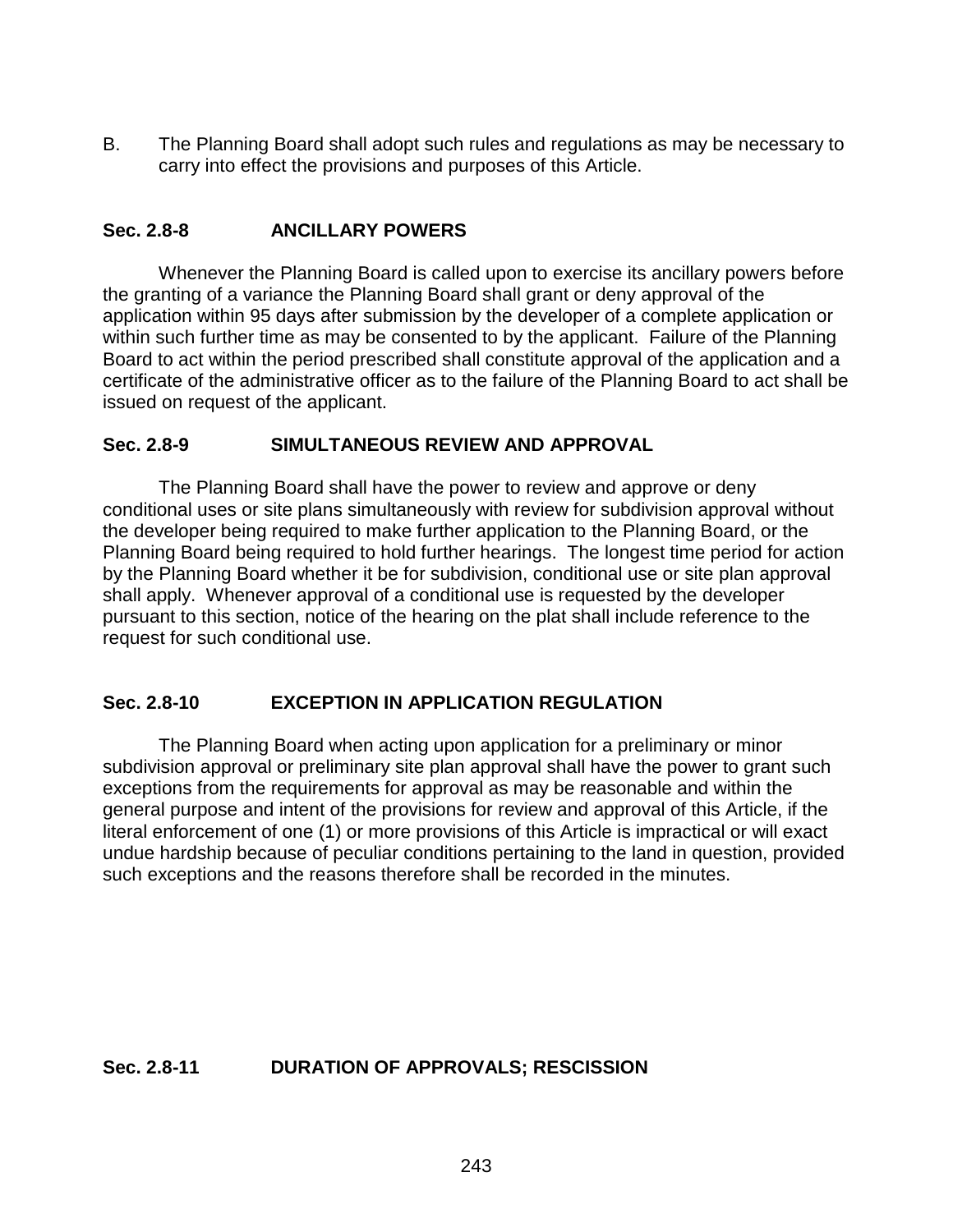Unless specified to the contrary herein, the time limit of any approval granted hereunder or renewal granted thereon shall be that as specified in the Municipal Land Use Act in each case based upon the nature of the approval and the circumstances pertaining thereto.

In the event an applicant decides that he/she does not intend to fulfill the requirements of an approval, the approval may be rescinded by the Board granting same upon notice and hearing upon such refusal to comply with the requirements thereon.

### **Sec. 2.8-12 PLANNING BOARD TO EXERCISE POWERS OF THE ZONING BOARD OF ADJUSTMENT**

- A. Pursuant to NJSA 40:55D-25C, the Planning Board shall exercise all powers of the Board of Adjustment; but Class I (Mayor) and Class III (Township Committee) members shall not participate in the consideration of applications for development which involve relief pursuant to NJSA 40:55D-70d.
- B. Any application for development, appeal or other matter properly submitted to the Board of Adjustment pursuant to lawful authority before the effective date of this ordinance creating a single Planning Board/Zoning Board of Adjustment within the Township of Pennsville may be continued at the option of the applicant, and pursuant to the provisions of NJSA 40:55D-72.1, the Board of Adjustment shall have every power which it possessed before the effective date of said ordinance in regard to any such application. Once the processing of the last such application has been completed by the Board of Adjustment, the Board shall disband, be terminated, and shall cease to exist, and at that time for all its records shall be delivered to the custody of the Secretary of the Planning Board.
- C. Powers: The Planning Board shall have the following powers as granted by law:
	- 1. Hear and decide appeals where it is alleged by the appellant that there is error in any order, requirement, decision, or refusal made by an administrative official or agency based on or made in the enforcement of the zoning ordinance. The Board may reverse or affirm, wholly or partly, or may modify the order, requirement, decision or determination appealed from and make such other requirement, decision or determination as ought to be made, and to that end have all powers of the administrative officer from who the appeal was taken.
	- 2. Hear and decide requests for interpretation of the zoning map or ordinance or for decisions on other special questions upon which the Board is authorized to pass by the Land Development Ordinances.
	- 3. (a) Where by reason of exceptional narrowness, shallowness, or shape of a specific piece of property, or by reason of exceptional situation or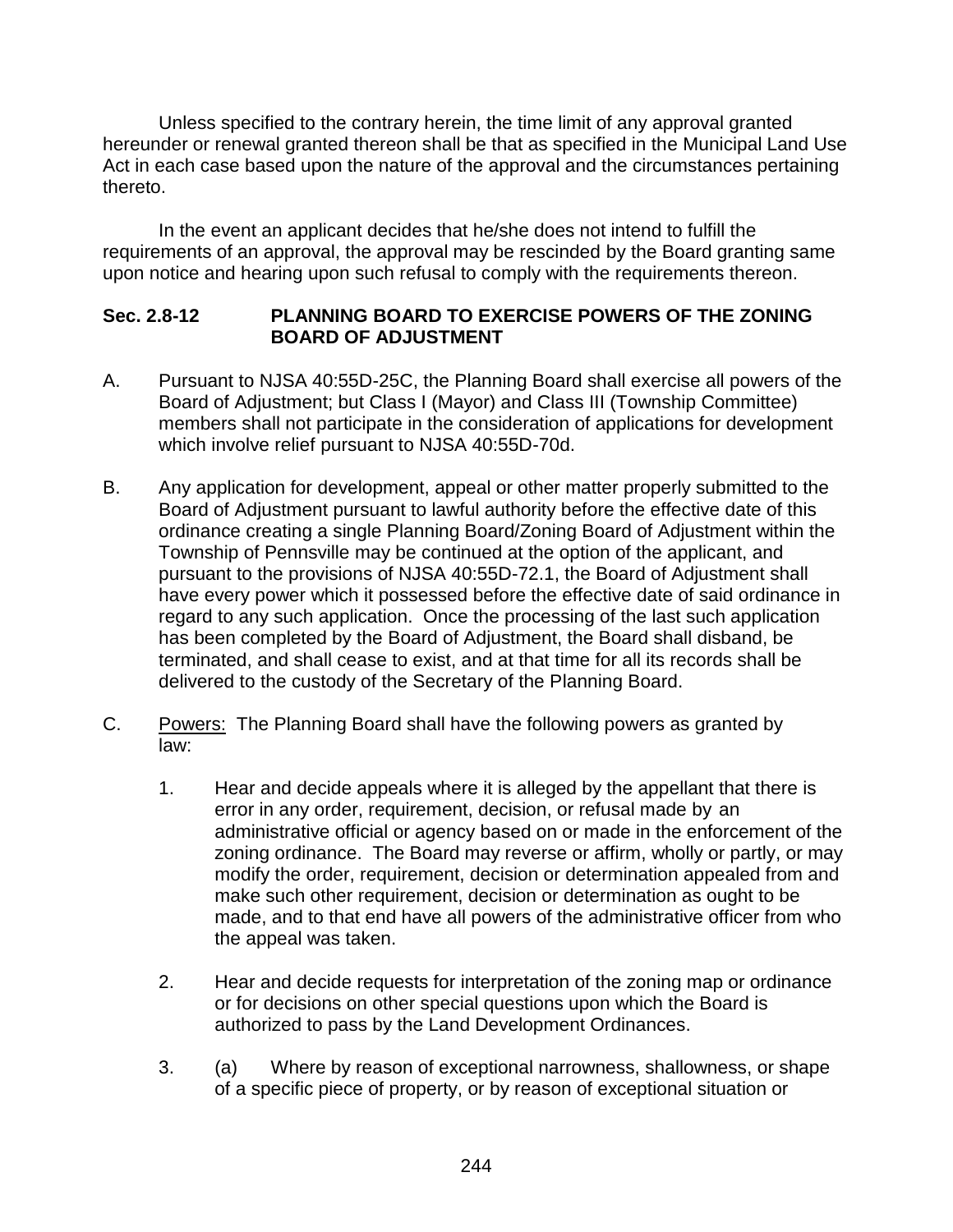condition of such piece of property, the strict application of hardship upon the developer of such property, to grant, upon an application or an appeal relating to such property, a variance from strict application, so as to relieve such difficulties or hardship.

(b) Where in an application or appeal relating to a specific piece of property the purposes of the Municipal Land Use Law would be advanced by a deviation from the zoning ordinance requirements and the benefits of the deviation would substantially outweigh and detriment, grant a variance to allow departure from regulations pursuant to the zoning ordinance, provided however, that no variance from those departures enumerated in paragraph 4 below of this subsection shall be granted under this subsection; and provided further that the proposed development does not require the approval by the Planning Board of a subdivision, site plan or conditional use, in conjunction with which the Planning Board has power to review a request for a variance pursuant to NJSA 40:55D-60.

- 4. In particular cases and for special reasons, grant a variance to allow departure from regulations pursuant to the zoning ordinance to permit:
	- (a) A use or principal structure in a district restricted against such use or principal structure.
	- (b) An expansion of a nonconforming use.
	- (c) Deviation from a specification or standard pursuant to Section 54 of PL 1975, C. 291 (NJSA 40:55D-67) pertaining solely to a conditional use.
	- (d) An increase in the permitted floor area ratio as defined in Section 3.1 of PL 1975, C. 291 (NJSA 40:55D-4)
	- (e) An increase in the permitted density as defined in Section 3.1 of PL 1975, C. 291 (NJSA 40:55D-4), except as applied to the required lot area for a lot or lots for detached one (1) ore two (2) dwelling unit buildings, which lot or lots are either an isolated undersized lot or lots resulting from a minor subdivision. A variance under this subsection shall be granted only by affirmative vote of at least five (5) members.
- 5. Direct issuance of a permit pursuant to NJSA 40:55D-34 for a building or structure in the bed of a mapped street or public drainage way, flood control basin or public are reserved on the official map, but only by the affirmative vote of a majority of the full authorized membership of the Board.
- 6. Direct issuance of a permit for a building or structure on a lot not abutting a street as required by NJSA 40:55D-35 where the enforcement of this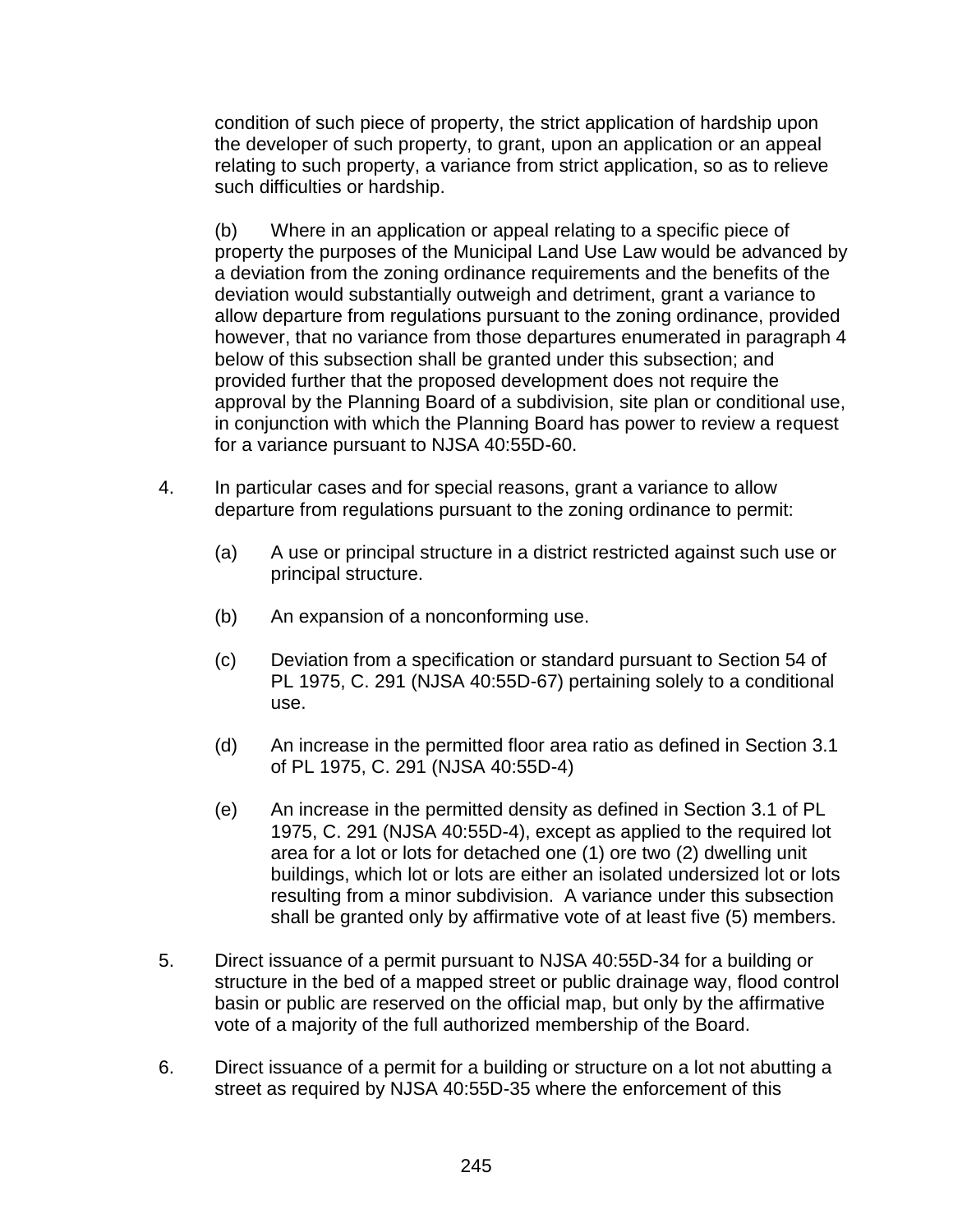requirement would entail practical difficulty or unnecessary hardship or where the circumstances do not require the building or structure to be related to a street pursuant to NJSA 40:55D-36.

- 7. The Planning Board shall have the power to grant subdivision, site plan or conditional use approval whenever the Board is reviewing an application for approval of a variance pursuant to paragraph 4 of this section in accordance with NJSA 40:55D-76. The developer may elect to submit a separate application requesting approval of the variance and a subsequent application for any required subdivision, site plan or conditional use. The separate approval of this variance shall be conditioned upon the granting of all required subsequent approvals by the Board of Adjustment.
- 8. No variance or other relief may be granted under the provision of this section unless such a variance or other relief can be granted without substantial detriment to the public good and will not substantially impair the intent and purpose of the zone plan and zoning ordinance. In respect of any airport hazard areas delineated under the "Air Safety and Hazardous Zoning Act of 1983," PL 1983 c.260 (NJSA 6:1-80 et seq.), no variance or other relief may be granted under the terms of this section permitting the creation or establishment of a nonconforming use which would be prohibited under the standards promulgated pursuant to that Act, except upon issuance of a permit by the Commissioner of Transportation. Any application under any subsection of this section may referred to any appropriate person or agency, for its report provided that such reference shall not extend the period of time in which the Planning Board shall act.
- 9. The Planning Board shall, at least once a year, review its decisions on applications and appeals for variances and prepare and adopt by resolution a report on its finding on zoning ordinance provisions which were the subject of variance requests and its recommendations for zoning ordinance amendment or revision, if any. The Planning Board shall send copies of the report and resolution to the Governing Body.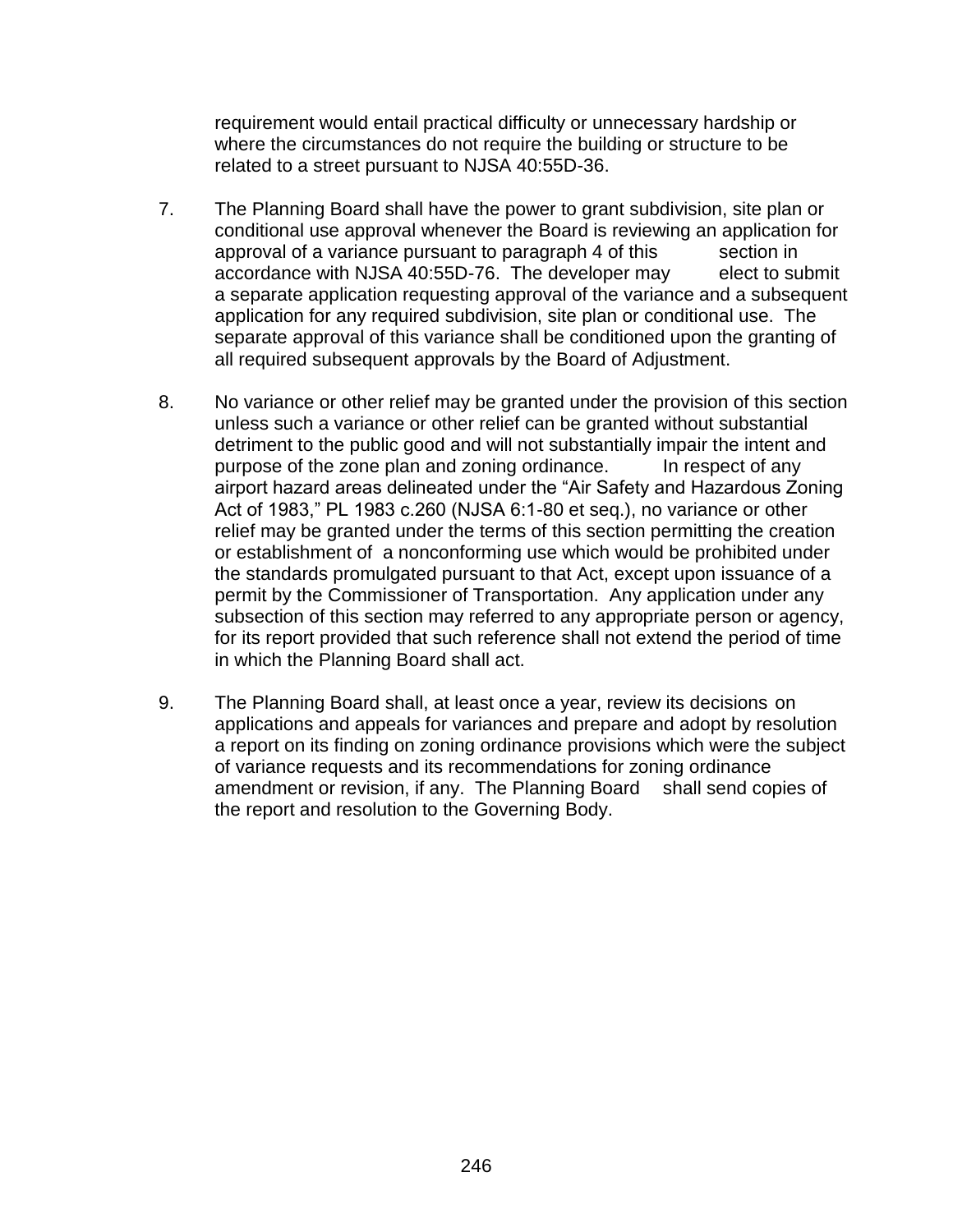# **Sec. 2.8-13 APPEALS AND APPLICATIONS**

- A. Appeals to the Planning Board may be taken by any interested party affected by any decision of an administrative officer of the Township based on or made in the enforcement of the zoning Ordinance or official map. Each appeal shall be taken within the twenty (20) days prescribed by the statute by filing a notice of appeal with the officer from who the appeal was taken, together with three (3) copes of the notice with the Secretary of the Planning Board. The notice of appeal shall specify the grounds for the appeal. The officer from whom the appeal is taken shall forthwith transmit to the Board all the papers constituting the record upon which the action appealed from was taken.
- B. Applications may be made to the Planning Board under any of its powers prior application to an administrative officer. All applications shall include the items and information required by the Land Development Ordinances and its checklists. Twelve (12) copies of a completed application form, twelve (12) copies of all plats and plans along with all required accompanying documents and fees shall be filed with the Planning Board Secretary at least ten (10) days prior to the date set for the hearing. The applicant shall obtain all necessary forms from the Administrative Officer. The Administrative Officer shall inform the applicant of the steps to be taken to initiate proceedings and of the regular meeting dates of the Board. Applications for subdivision or site plan approval to the Planning Board shall comply with and be governed by this chapter and the Land Development Ordinance.
- C. An appeal stays all proceedings in furtherance of the action in respect to which the decision appealed from was made, unless the officer from whose action the appeal is taken shall have been filed with him/her, that by reason of facts stated in the certificate, a stay would, in his opinion, cause imminent peril to life or property. In such cases proceeding shall be stayed other than by an order of the Superior Court of New Jersey upon notice to the officer from whom the appeal is taken and on due cause shown.
- D. *Time for Decision*. The Planning Board shall render its decision not later than one hundred twenty (120) days after (1) an appeal is taken of an administrative officer or (2) the submission of a complete application for development, whenever simultaneous review of a variance application and a subdivision, site plan, or conditional use application is requested, the Planning Board shall grant or deny the application within the one hundred twenty (120) day period. In the event that the developer elects to submit separate consecutive applications pursuant to NJSA 40:55D-76b, the Planning board shall grant or deny the variance application within the above prescribed period and grant or deny any subsequent development review application within the time periods otherwise specified in the chapter. Failure of the Board to render a decision within the specified time period or within such further time as may be consented to by the applicant, shall constitute a decision favorable to the applicant.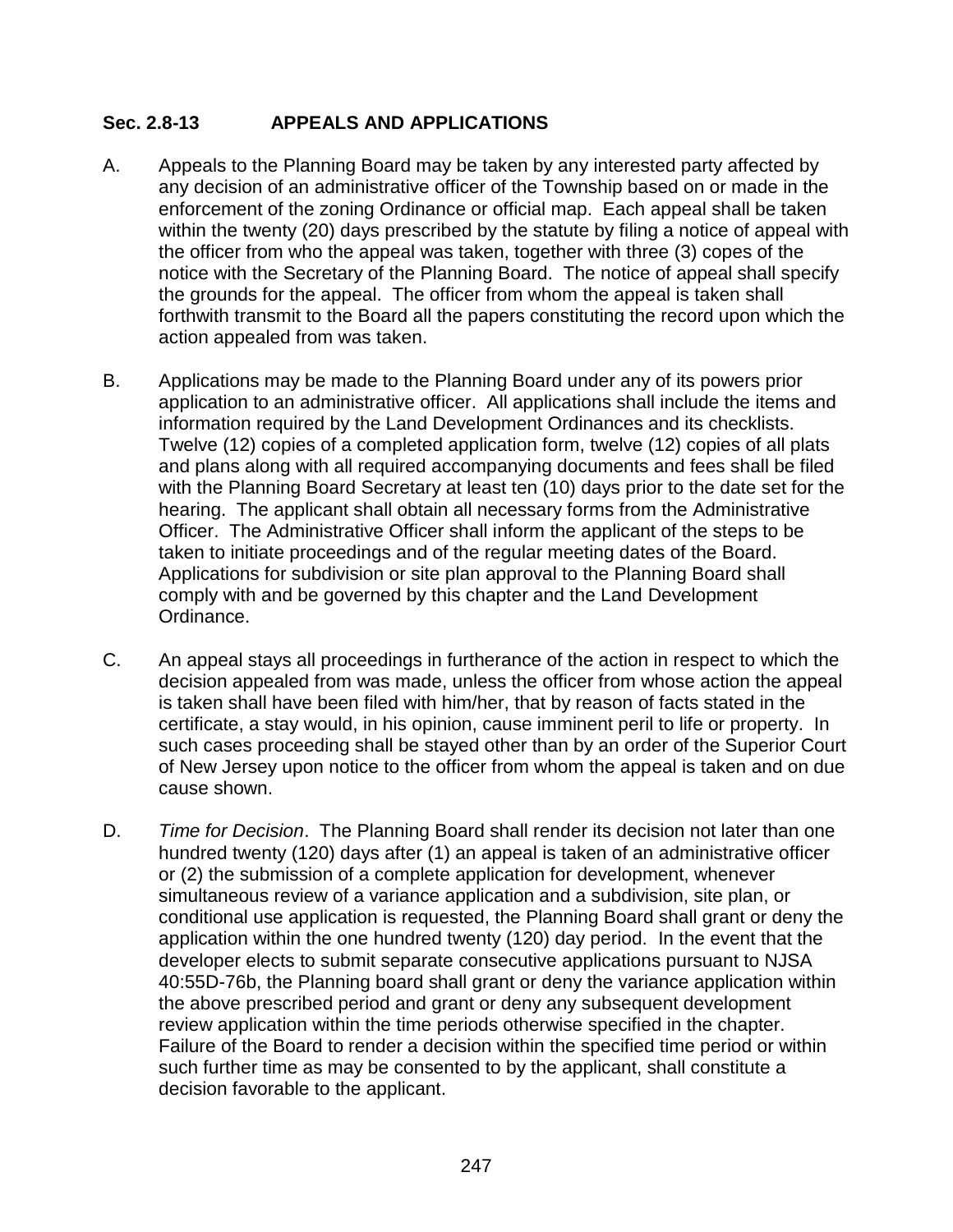E. *Expiration of Variance*. Any variance from the terms of the chapter hereafter granted by the Planning Board permitting the erection or alteration of any structures shall expire by limitations unless such construction or alteration shall have been actually commenced on each and every structure permitted by said variance, or unless such permitted use has actually been commenced, within one year from the date of publication of the notice of determination of the Planning Board; provided that a longer period of time before such expiration may be granted by the Planning Board as a term and condition of variance where the Board finds such an extended time period reasonably necessary and appropriate due to circumstances clearly demonstrated by the applicant at the hearing except however, that the running of the period of limitation herein provided shall be suspended from the date of filing of an appeal from the decision of the Planning Board to the Township Committee to a court of competent jurisdiction, until the termination in any manner of such appeal or proceeding.

# **Sec. 2.8-14 Appeal to Township Committee**

Any interested party may appeal to the Township Committee any final decision of the Planning Board approving an application for development pursuant to NJSA 40:55D-70d provided that such appeal shall be taken within then (10) days of the date of publication of the Board's final decision. Such appeal shall be taken in accordance with NJSA 40:55D-17.

#### **Sec. 2.8-15 Meetings**

- A. The Planning Board shall meet at least twice a month. The Planning Board Chairman, or his designated representative, may cancel a meeting or meetings in the even there are no applications to process.
- B. Special meetings may be provided for at the discretion of the Chairman, or at the request of any two (2) Board members, with notice to be given of such meetings to all members and the public in accordance with law.
- C. No action shall be taken in any meeting without a quorum being present.
- D. All actions shall be taken a majority vote of the members present except as otherwise provided in the Municipal Land Use Law (NJSA 40:55D-1 et seq.) or the Open Public Meeting Law.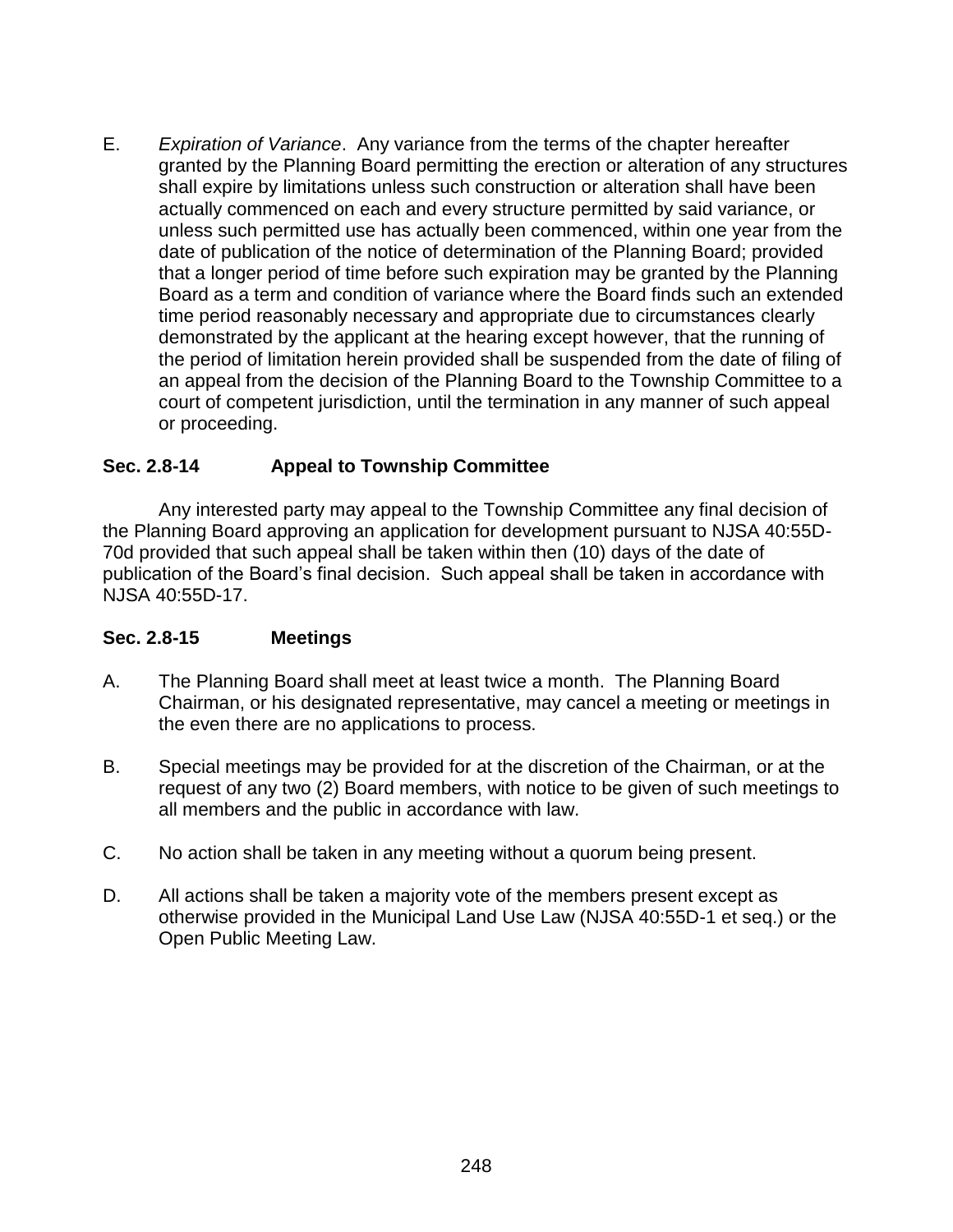### **Sec. 2.8-16 Minutes**

Minutes of every regular or special meeting shall be kept and shall include the names of the persons appearing and addressing the Board, and of the persons appearing by attorney, any action taken by the Board, and the findings, conclusions and reasons for any action taken if said finding, conclusions and reasons are required by law. If the finding, conclusions and reasons are reduced to a formal resolution, the minutes may incorporate the resolution by reference in discharging this obligation to record. The minutes shall thereafter be made available for public inspection during normal business hours at the office of the Planning Board Secretary. Any interested party shall have the right to compel production of the minutes for use as evidence in any legal proceeding concerning the subject matter of such minutes. Such interested party may be charged a fee for reproduction of the minutes for use as provided for in the rules of the Board.

### **Sec. 2.8-17 Notice Requirements for Hearings**

- A. Whenever a hearing is required on an application for development pursuant to the provisions of this section, the applicant shall give notice thereof as follows:
	- 1. Public notice shall be given by publication in the official newspaper of the Township at least ten (10) days prior to the date of the hearing.
	- 2. Notice shall be given to the owners of all real property as shown on the current tax duplicate or duplicates located within two hundred (200) feet in all directions of the property which is the subject of such hearing and whether located within or without the Township in which applicant's land is located. Such notice shall be given by serving copy thereof on the owner as shown on the current tax duplicate or his agent in charge of the property; or mailing a copy thereof by certified mail to the property owner at his/her address as shown on the current tax duplicate. A return receipt is not required. Notice to a partnership may be made by service upon any partner. Notice to a corporate owner may be made by service upon its president, a vice president, secretary or other person authorized by appointment or by law to accept service on behalf of the corporation.
	- 3. Notice of all hearings on applications for development involving property located within two hundred (200) feet of an adjoining municipality shall be given by personal service or certified mail to the clerk of such municipality, which notice shall be in addition to the notice required to be given pursuant to paragraph A 2. above to the owners of land in such adjoining municipality which are located within two hundred (200) feet of a municipal boundary.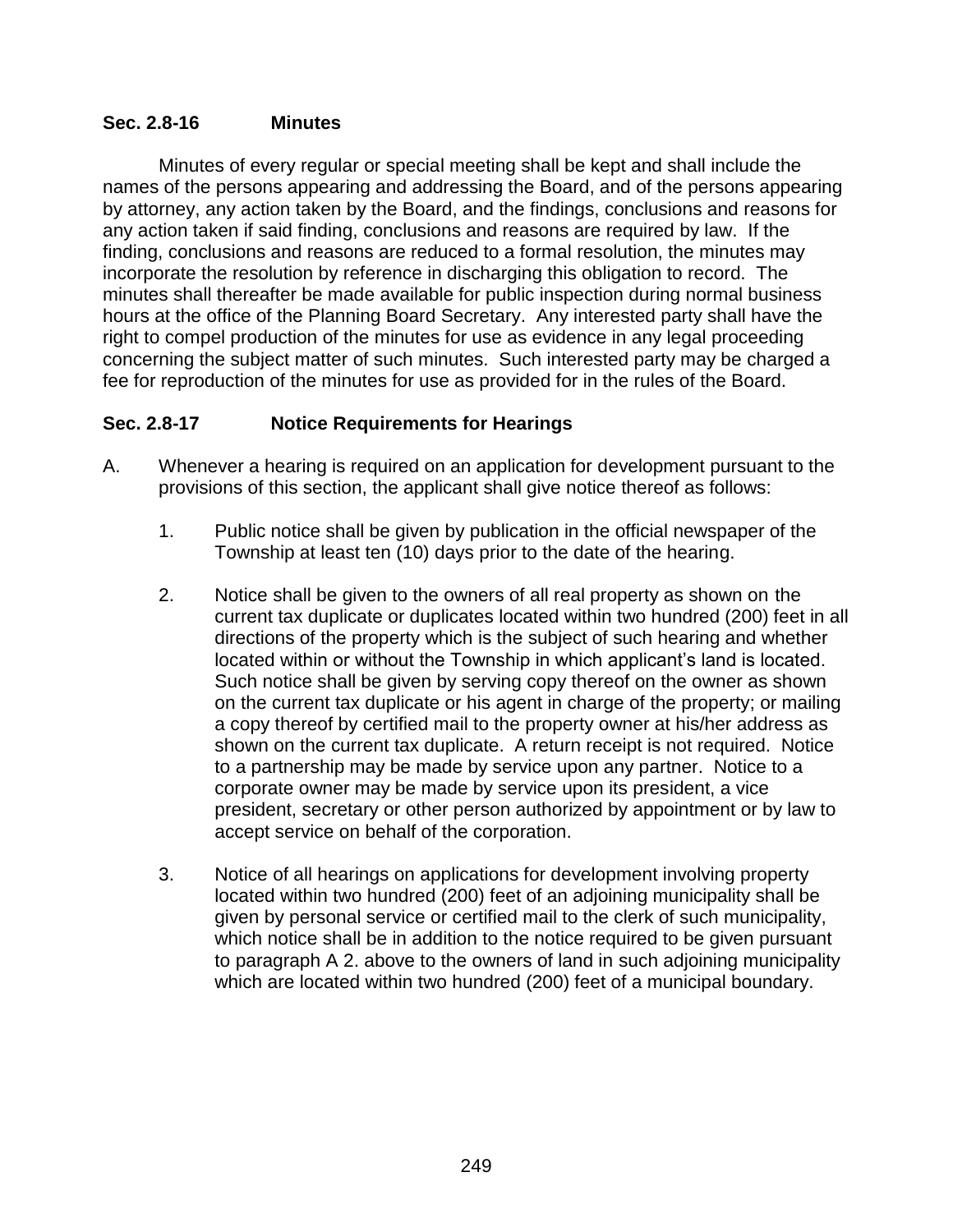- 4. Notice shall be given by personal service or certified mail to the County Planning Board of a hearing on an application for development of property adjacent to an existing county road or proposed road shown on the Official County Map or on the County Master Plan, adjoining other County land or situated within two hundred (200) feet of a municipal boundary.
- 5. Notice shall be given by personal service or certified mail to the Commission of Transportation of a hearing on an application for development of property adjacent to a State highway.
- 6. Notice shall be given by personal service or certified mail to the Director of the Division of State and Regional Planning in the Department of Community Affairs of a hearing on an application for development of property which exceed one hundred fifty (150) acres or five hundred (500) dwelling units. Such notice shall include a copy of any maps or documents required to be on file with the Municipal Clerk pursuant to NJSA 40:55D-10.
- B. All notices hereinabove specified in this section shall be given at least ten (10) days prior to the date fixed for the hearing and the applicant shall file an affidavit of proof of service with the Board holding the hearing for the development application. Any notice made by certified mail as hereinabove required shall be deemed to be complete upon mailing in accordance with NJSA 40:55D-14.
- C. *Form of Notice*. All notices required to be given pursuant to the terms of this section shall state the date, time and place of the hearing, the nature of the matters to be considered, and identification of the property proposed for development by street address, if any, or by reference to lot and block numbers as shown on the current tax duplicate in the Township Tax Assessor's office and the location and times at which any maps and documents for which approval is sought are available as required by law.
- D. *List of Property Owners Furnished*. Pursuant to the provisions of NJSA 40:55D-12c, the Township Tax Assessor shall within seven (7) days after a receipt of a request therefore and upon receipt of payment of a fee of twenty-five (\$0.25) cents per name or ten (\$10.00) dollars, whichever is greater, make and certify a list from the current tax duplicate of names and addresses of owners to whom the applicant is required to give notice.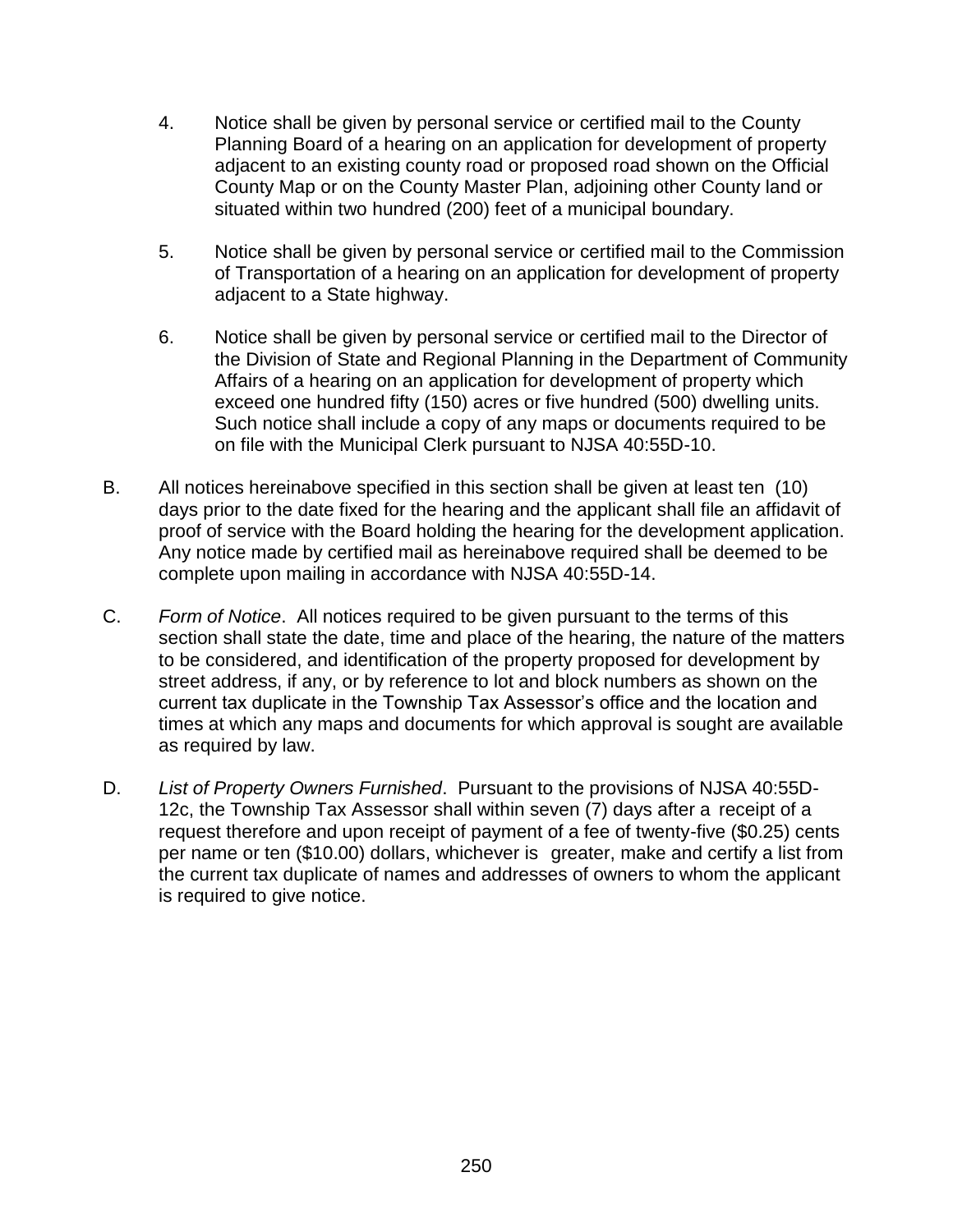# **Sec. 2.8-18 Hearing**

- A. *Rules*. The Planning Board shall make rules governing the conduct of hearings, which rules shall not be inconsistent with the provisions of NJSA 40:55D-1 et seq. or of this article.
- B. *Oaths*. The officer presiding at the hearing or such person as he/she may designate shall have power to administer oaths and issue subpoenas to compel the attendance of witnesses and the production of relevant evidence, including witnesses and documents presented by the parties, and the provisions of the "County and Municipal Investigations Law" (NJSA 2A:67A-1 et seq.) shall apply.
- C. *Testimony*. The testimony of all witnesses relating to an application for development shall be taken under oath or affirmation by the presiding officer and the right of cross examination shall be permitted to all interested parties through their attorneys, if represented, or directly, if not represented, subject to the discretion of the presiding officer and to reasonable limitations as to time and number of witnesses.
- D. *Records.* The Planning board shall provide for the verbatim recording of the proceedings by either stenographer, mechanical or electronic means. Theboard shall furnish a transcript or duplicate recording in lieu thereof on request to any interested party at his/her expense.

# **Sec. 2.8-19 Decisions**

- A. Each decision on any application for development shall be set forth in writing as a resolution of the Board which shall include findings of fact and legal conclusions thereon.
- B. The Board may provide such written decision and findings and conclusions either on the date of the meeting at which a decision is made, or within forty-five (45) days of such meeting by the adoption of a resolution of memorialization pursuant to NJSA 40:55D-10g. Such resolution shall be adopted by a vote of the members who voted for the action previously taken and no other member shall vote thereon. The vote on such a resolution shall be deemed a memorialization of an action of the Board and not to be an action of the Board, and it shall not be construed to alter the applicable time period for rendering a decision of a development application. Whenever a resolution of memorialization is adopted in accordance with this subsection, the date of such adoption shall constitute the date of the decision for purposes of the mailings, filings and publications required by paragraphs C and D.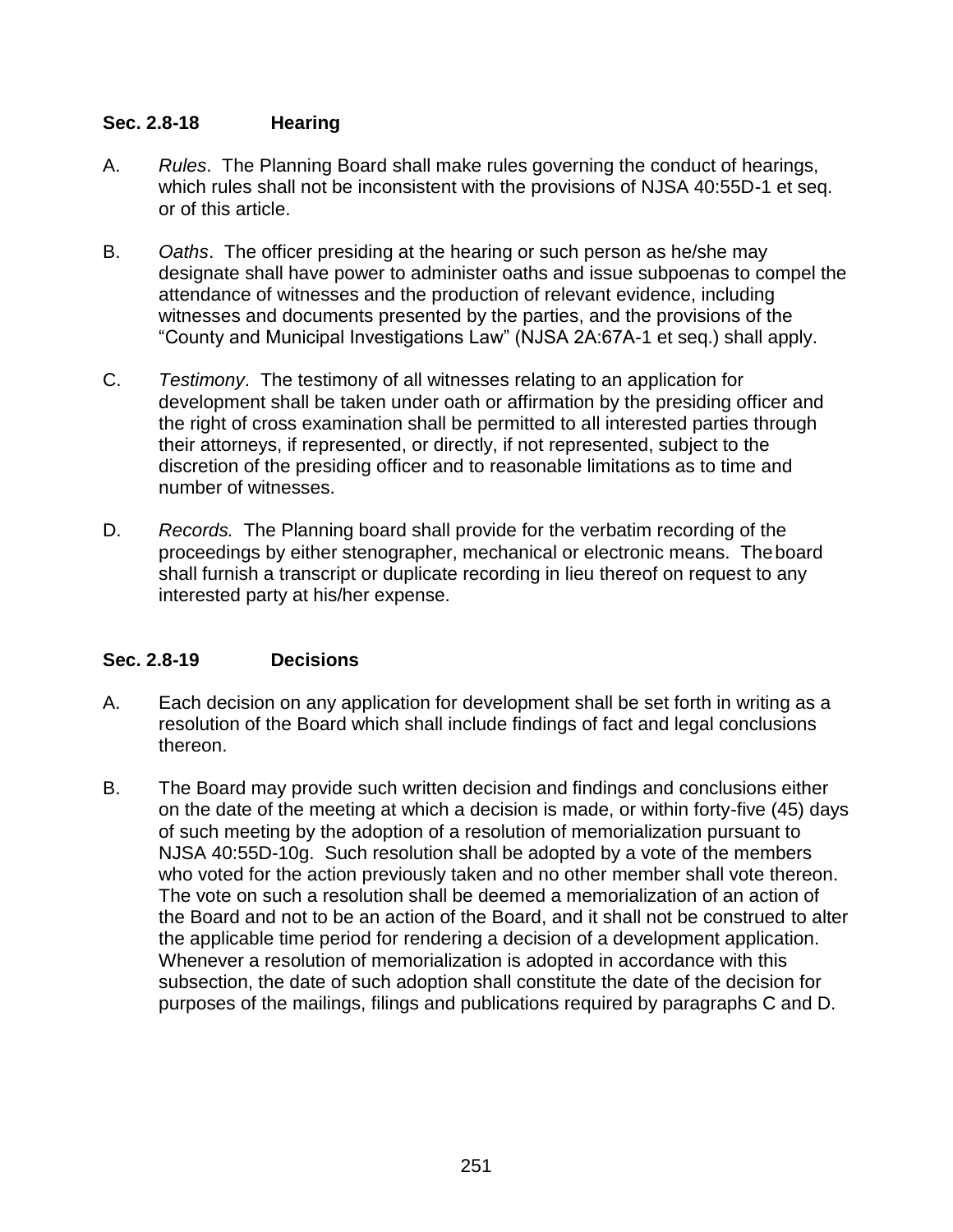- C. A copy of the decision shall be mailed by the board within ten (10) days of the date of decision to the applicant, or if represented then to his attorney, without separate charge. A copy of the decision shall also be mailed to all persons who have requested it and who have paid the fee prescribed by the Board for such service.
- D. *Publication of Decision*. A brief notice of every final decision shall be published in the official newspaper of the Township. Such publication shall be arranged by the Secretary of the Planning Board without separate charge to the applicant. The notice shall be sent to the official newspaper for publication within ten (10) days of the date of any such decision.

# **Sec. 2.8-20 Conflict of Interest**

No member of the Planning Board shall act on any matter in which he/she has directly or indirectly any personal or financial interest. Whenever any such member shall disqualify himself/herself from acting on a particular matter, he/she shall not continue to sit with the Board on the Hearing of such matter, nor participate in further discussions or decisions relating thereto.

### **Sec. 2.8-21 Payment of Taxes**

Pursuant to the provisions of NJSA 40:55D-39 and NJSA 40:55D-65, every application for development submitted to the Planning Board shall be accompanied by proof that no taxes or assessments for local improvements are due or delinquent on the property which is the subject of such application; or, if it is shown that taxes or assessments are delinquent on said property, any approvals or other relief granted by the Board shall be conditioned upon either the prompt payment of such taxes or assessments, or the making of adequate provision for the payment thereof in such manner that the Township will be adequately protected.

# **Sec. 2.8-22 Fees**

Fees for applications or for the rendering of any service by the Planning Board shall be established by separate ordinance.

**\_\_\_\_\_\_\_\_\_\_\_\_\_\_\_\_\_\_\_\_\_\_\_\_\_\_\_\_\_\_\_\_\_\_\_\_\_\_**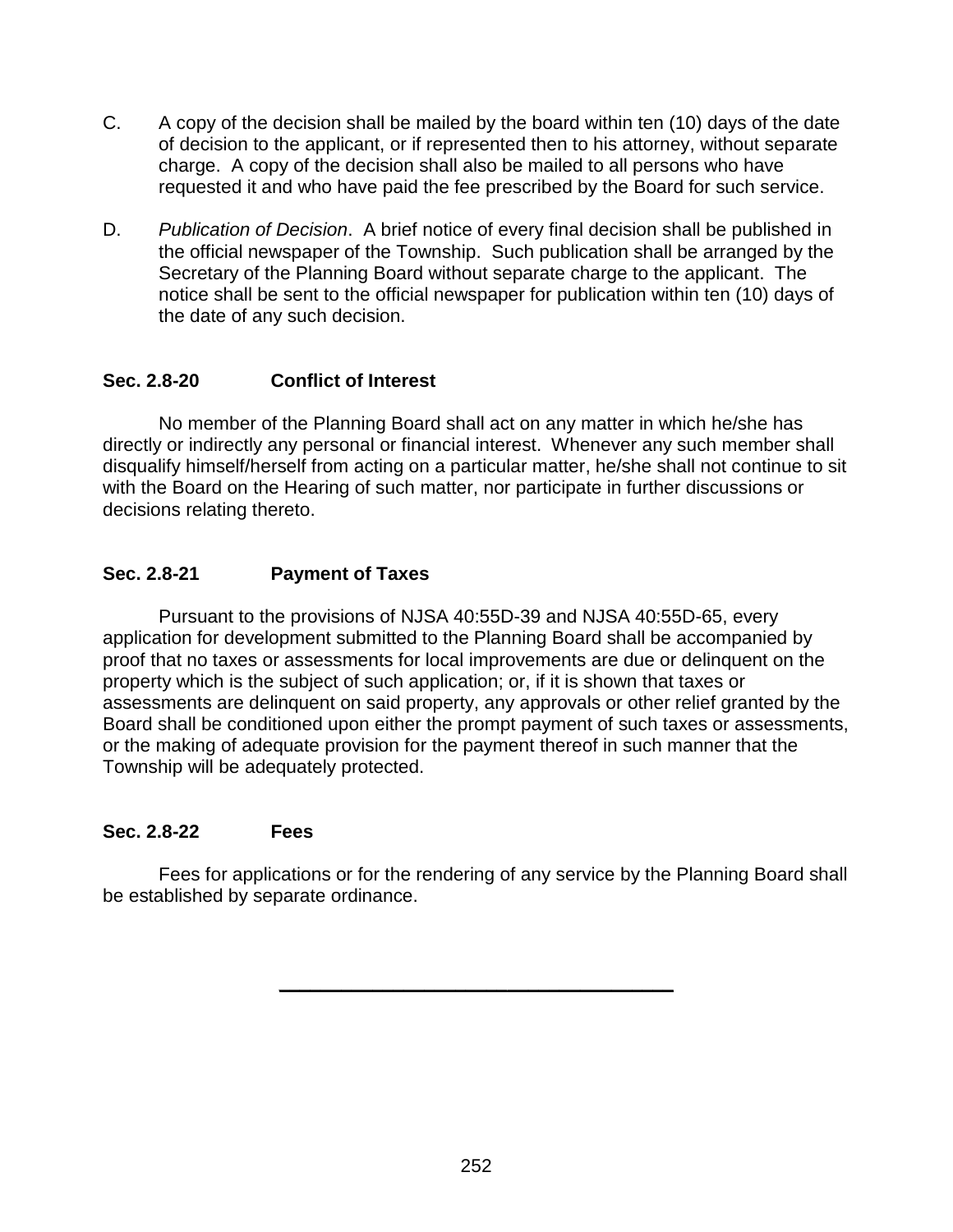# **ARTICLE 9. RECREATION COUNCIL**

# **Sec. 2.9-1. CREATION; OFFICIAL TITLE.**

There shall be and is hereby created a Recreation Council to be known as "The Community Recreation Council of the Township of Pennsville".

### **Sec. 2.9-2 MEMBERSHIP; APPOINTMENT.**

The Recreation Council shall consist of eight voting members and one nonvoting member, all of whom, with the exception of the ex-officio member as set forth in Section 2.5-3B(2) below, shall be appointed by the Township Committee.

### **Sec. 2.9-3 QUALIFICATIONS.**

The members of the council shall be citizens and residents of the Township of Pennsville and shall consist of the following:

- A. Nonvoting Members: A member of the Township Committee who shall act as liaison between the council and said committee.
- B. Voting Members:
	- 1. Six members are neither elected nor appointed officials of said Township.
	- 2. The recreation director of the Recreation council shall be an ex-officio member.
	- 3. A member of the Township Board of Education who shall act as liaison between the council and said board.

# **Sec. 2.9-4 TERM OF OFFICE; VACANCIES.**

- **A.** The member specified in Sec. 2.9-3 A. shall be appointed to serve a term consistent with his or her official tenure in such other offices.
- **B.** Members specified in Section 2.9-3 B., with the exception of the ex-officio member and the school board member shall be appointed for a term of five years, with all terms commencing January 1. Vacancies shall be filled for the unexpired term. The ex-officio member shall serve during his period of employment. And the school board member shall serve a term consistent with his or her tenure. {Legislative note: prior to this amendment this section read: "Members specified in Sec. 2.9-3(1)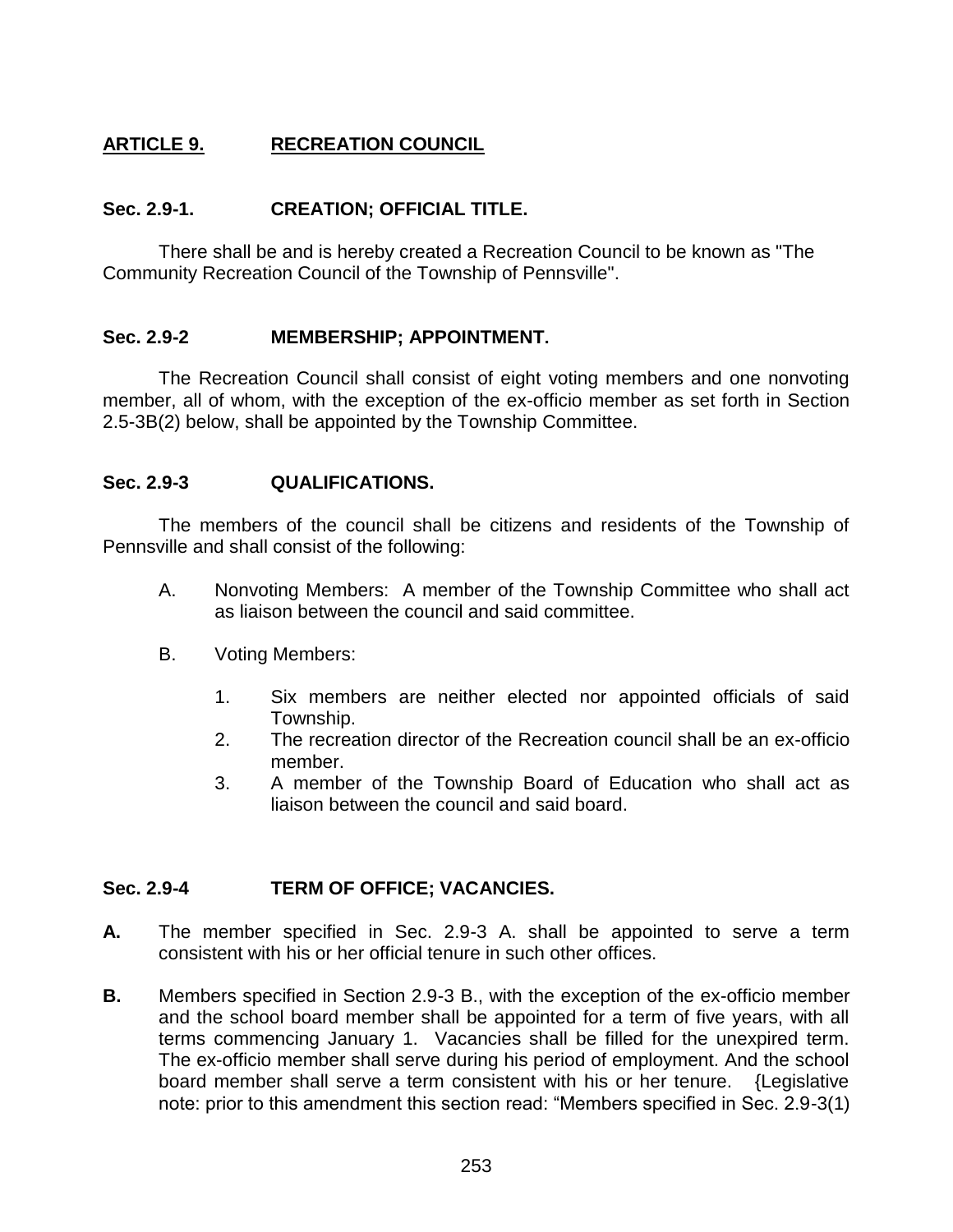and (2) shall be appointed to serve a term consistent with their official tenures in such other offices. Members specified in Section 2.9-3(3) shall first be appointed for one, two, three and five years, respectively, said terms ending on December 31 of the last year of appointment. Thereafter, such members shall be appointed for a term of five years, vacancies shall be filled for the unexpired term." The February 18, 1999, amendment provides that the Township Committee member shall be a nonvoting member, adds one new member at large, and provides that the Recreation Director of the Recreation Council shall be an ex-officio member, thus creating a Council of eight voting members and one nonvoting member, all of whom shall serve the terms as set forth in Section 2.9-4(b) above

### **Sec. 2.9-5. COMPENSATION.**

All members of the council shall serve without compensation for their services. The Township Committee may allow compensation for expenses deemed by the Committee to be necessary.

### **Sec. 2.9-6. OFFICERS; VACANCIES.**

The members of the council shall annually organize in January and elect from its membership a chairman and a vice-chairman. Vacancies arising in said offices shall be filled at the next regular meeting after such vacancy occurs.

# **Sec. 2.9-7. SECRETARY.**

A secretary shall be provided to the council by appointment by the Township Committee at such compensation as the Township Committee shall determine. The secretary shall not be a member of the council nor have any voting power.

# **Sec. 2.9-8. VOTING QUORUM.**

Each member specified in Sec. 2.9-3 shall have one vote. A quorum to conduct business shall consist of at least four voting members of the council and decisions of the council shall be determined by a majority of the voting members present.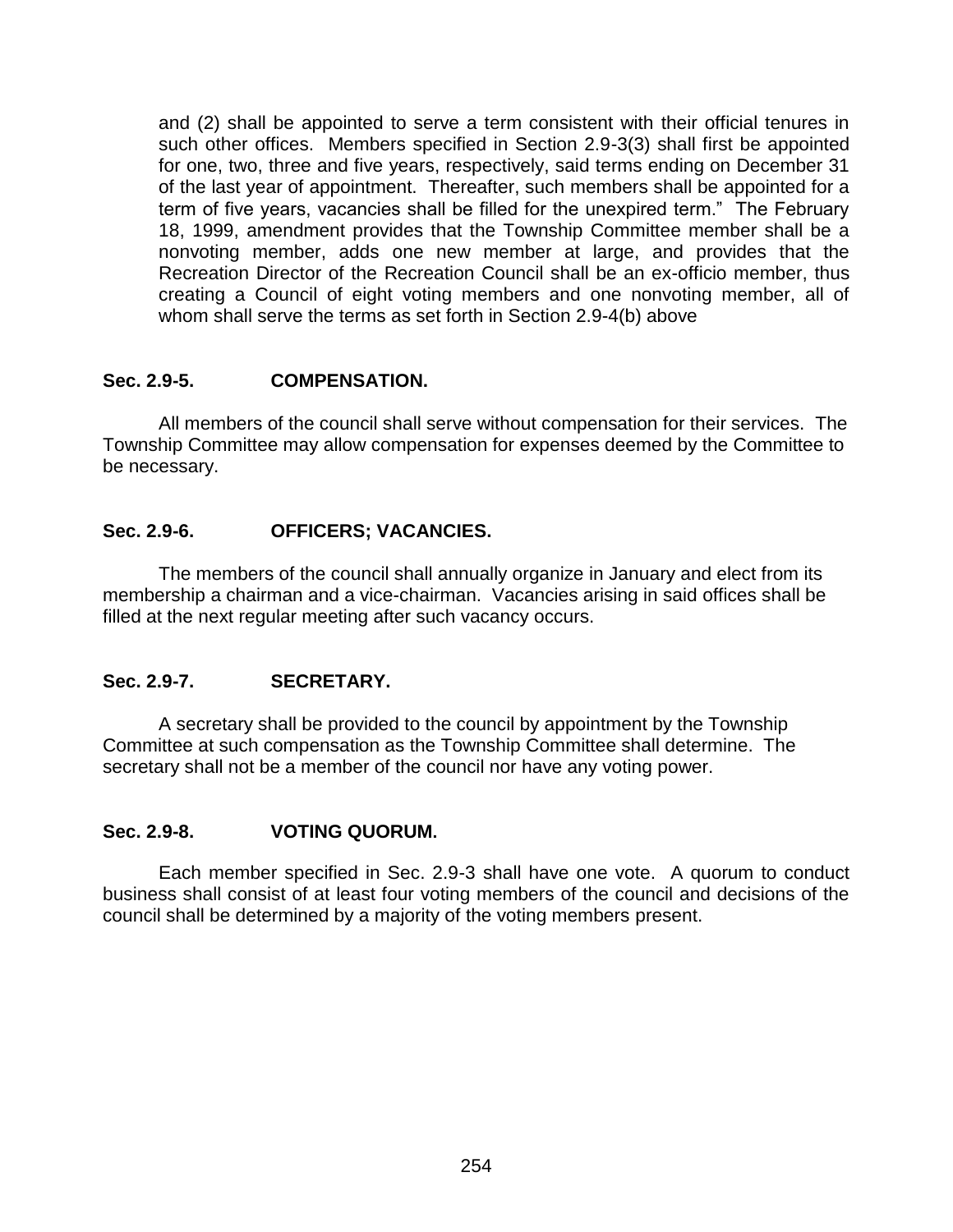#### **Sec. 2.9-9. POWER AND DUTIES; LIMITATIONS.**

The council shall be an agency of the Township Committee with limited authority. The council shall plan, promote and manage programs of recreation and public entertainment within the Township subject to the approval of the Township Committee.

The council may recommend to the Township Committee from time to time, individuals whom they believe should perform services for the Recreation Department.

The council shall have no power to acquire land or property, real or personal, nor to enter into any independent agreements or contracts of any nature without the express written consent of the Township.

The council shall have the right to adopt such by-laws necessary to effect its powers and duties consistent herewith. Such by-laws and amendments thereto shall be approved by the Township Committee.

**\_\_\_\_\_\_\_\_\_\_\_\_\_\_\_\_**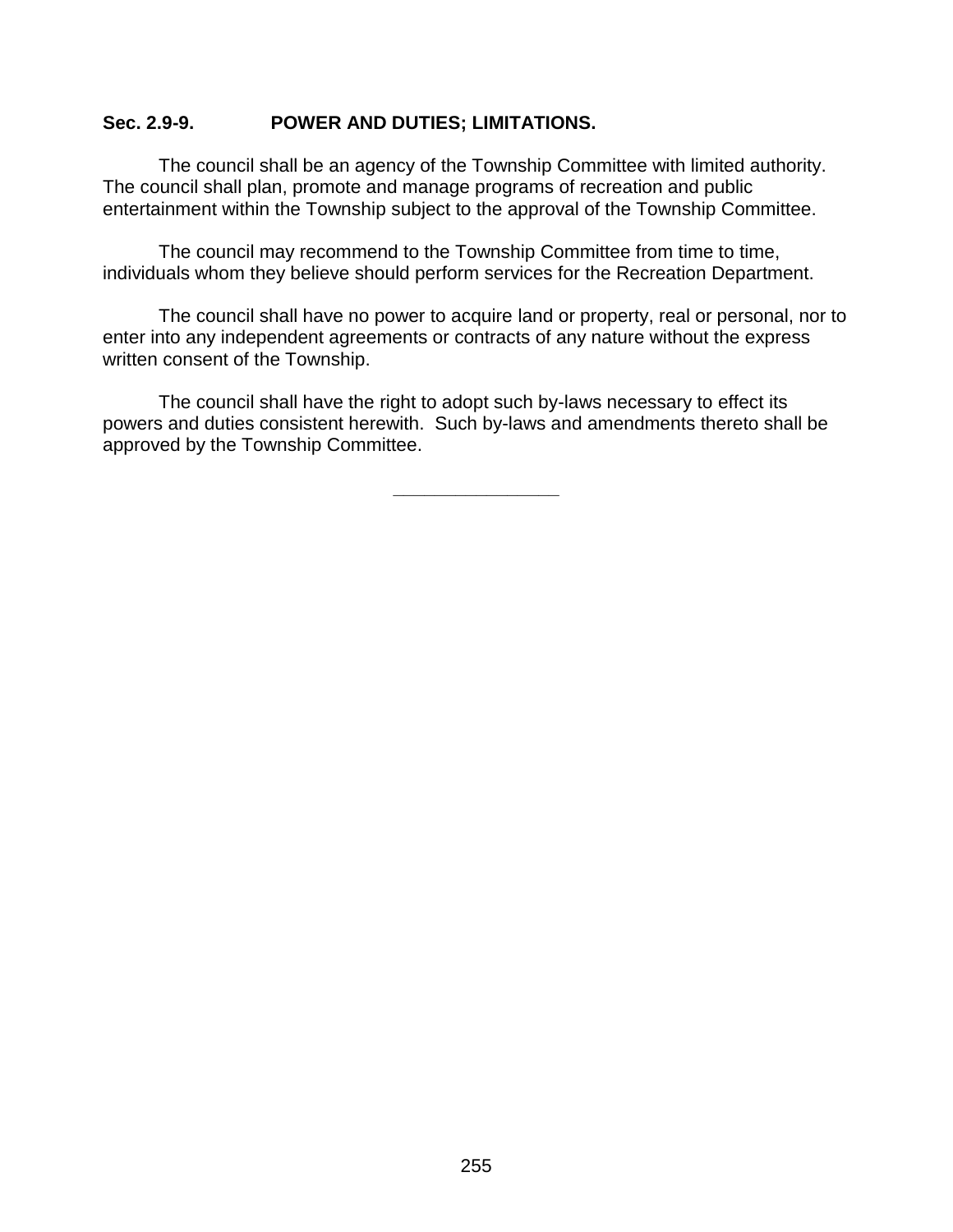# **ARTICLE 10. FAIR AND OPEN PROCESS**

### **Sec. 2.10-1 FAIR AND OPEN PROCESS**

- A. Any professional services contract having an anticipated value in excess of \$17,500.00 to be entered into by the Township subsequent to January 1, 2006, shall be advertised on the Township's web site at least ten days prior to the date of award. All applications submitted shall be publicly opened and announced.
- B. The web site notice shall be as set forth in Exhibit A which is available for review in the Office of the Township Clerk.
- C. The Township Committee shall not authorize a contract having an anticipated value in excess of \$17,500, as determined in advance and certified in writing by the Township's Chief Financial Officer, if during the preceding one-year period that professional entity or person has made a contribution that is reportable by the recipient under P.L. 1973, Chapter 83 (see 19:44A-1, et seq) to any municipal committee from a political party in the Township if a member of that political party is serving in an elective public office of the Township when the contract is awarded, or to any candidate committee of any person serving in an elective public office of that Township when the contract is awarded, unless the "fair and open process" as set forth above is complied with.
- D. Notwithstanding the above, the Township Committee reserves the right to award contracts to business entities or individuals that have not submitted proposals or qualifications pursuant to this notice, provided that such business entities or individuals have not made any reportable contributions as defined by NJS 19:44A-1, et seq, with no time limit.

**\_\_\_\_\_\_\_\_\_\_\_\_\_\_\_\_\_\_\_\_\_\_\_\_\_\_\_\_\_\_\_\_\_\_**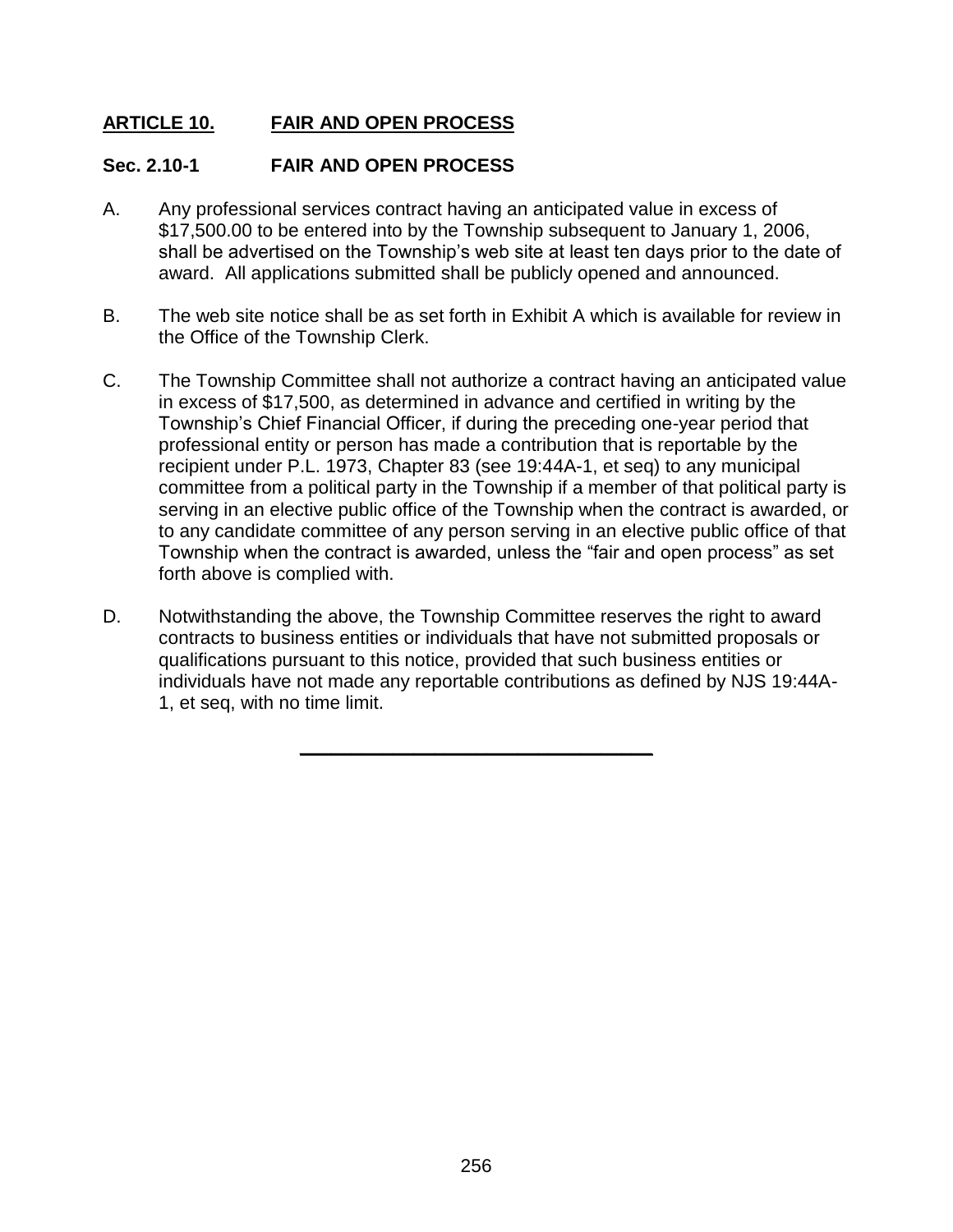# **ARTICLE 11. FEES AND METHODS OF PAYMENT**

# **Sec. 2.11-1. DUPLICATION OF RECORD FEES.**

- A. Paper Copies: The Township Clerk shall collect the actual cost of duplicating the records which cost shall include materials and supplies, and which costs shall not include labor or overhead. That cost shall be determined by the Township Committee by duly adopted resolution from time to time. (Am. 04-01-10)
- B. Non-Paper Copies: The Township Clerk shall collect the actual cost of duplicating the record, which cost shall include materials and supplies, but shall not include labor or overhead.
- C. Special Service Charge: When the Clerk determines that the actual cost for duplication of a government record exceeds the foregoing rates, and/or when an extraordinary amount of time and effort is required to duplicate the record, the Clerk shall be permitted to charge the actual cost of duplication, including labor.
	- 1. Audio Tapes: The cost of duplicating audio tapes shall be \$17.00 per tape.
	- 2. Other than paper copies and audio tapes: If the Clerk determines that the request for duplication falls under this category, she shall estimate the cost of such charge and advise the requestor of the estimated cost prior to honoring the request. This section specifically authorizes the Clerk to collect the estimated charge prior to duplicating the record, with any excess charge to be refunded to the requestor.
- D. All moneys collected hereunder shall be accompanied by a copy of a receipt, the original having been given to the person requesting the copy, and which moneys and receipts shall be turned over to the Township's Chief Financial Officer as soon as reasonably possible after collection.

# **Sec. 2.11-2 TAX COLLECTOR FEES**

- A. Fee for calculation of Redemption of liens The Tax Collector shall charge a fee of \$50 for a third or subsequent request within a calendar year to calculate the amount required for redemption of properties subject to an outstanding tax lien certificate, mortgagee or occupant of land sold for municipal taxes, assessment for benefits pursuant to NJS 54:5-7, or other municipal charges.
- B. Fee for Duplicate Tax Bill The Township's Tax Collector shall be authorized to charge a fee of five (\$5.00) dollars for the first duplicate copy of a tax bill and twenty-five (\$25.00) dollars for each subsequent duplicate of the same tax bill in the same fiscal year.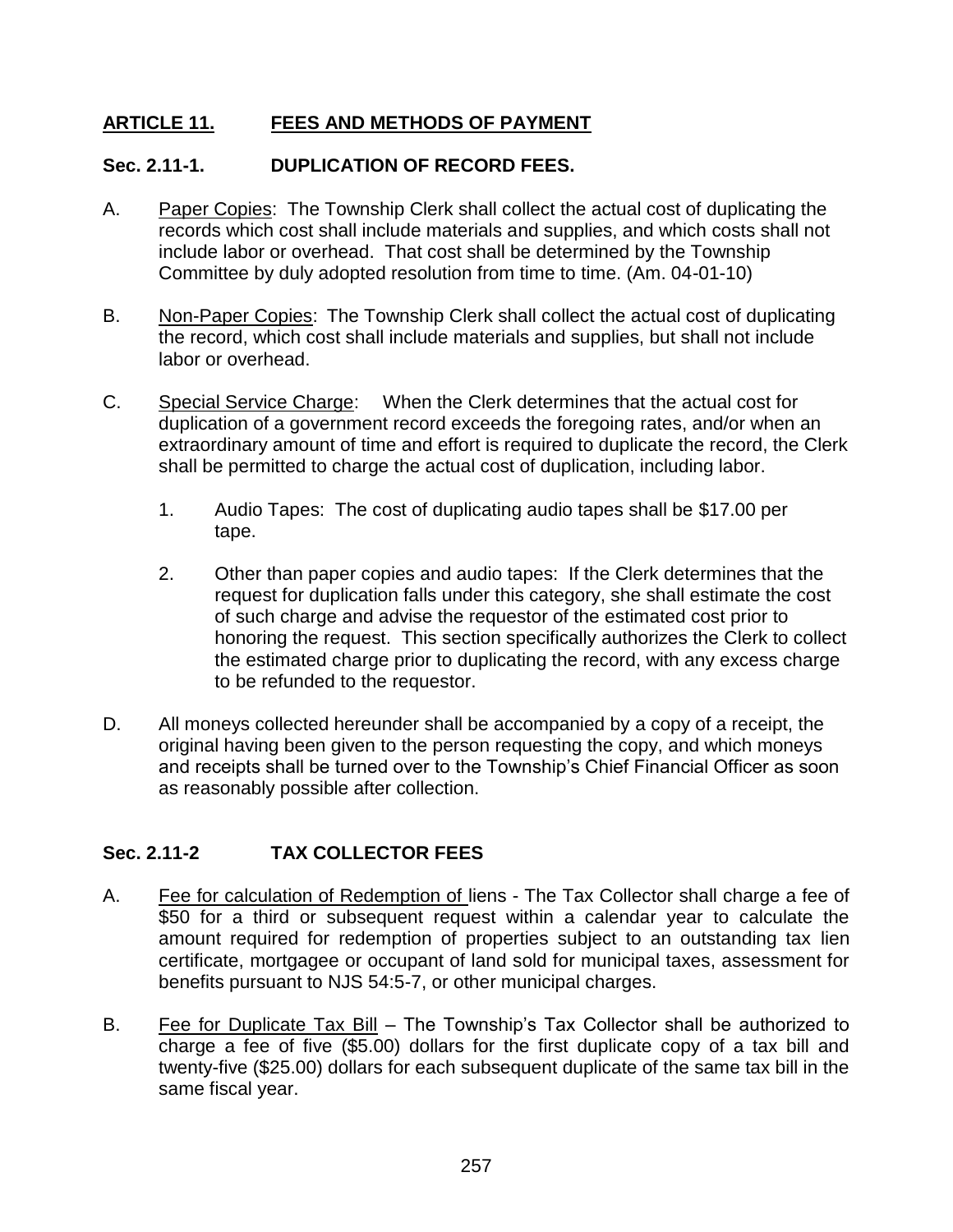### **Sec. 2.11-3 METHODS OF PAYMENT OF AMOUNTS OWED TO THE TOWNSHIP**

Payments of debts owed to this Township shall be made in cash, check or money order and in the case of cash not more than \$10.00 in coins (i.e. every three months)

#### **Sec. 2.11-4 SERVICE CHARGE FOR CHECKS RETURNED TO THE TOWNSHIP FOR INSUFFICIENT FUNDS**

A. Service Charge – The service charge for a check or other written instrument returned for insufficient funds shall be \$20 per check or other written instrument. The service charge, along with the bill which generated the check which was returned for insufficient funds, is to be paid in cash or by certified or cashier's check.

B. Lien – Whenever an account/bill owed to the Township is for a tax or special assessment, the service charge authorized by this section shall be included on the list of delinquent accounts prepared for the enforcement of Township liens.

**\_\_\_\_\_\_\_\_\_\_\_\_\_\_\_\_\_\_\_\_\_\_\_\_\_\_\_\_\_\_\_\_\_\_\_\_\_\_**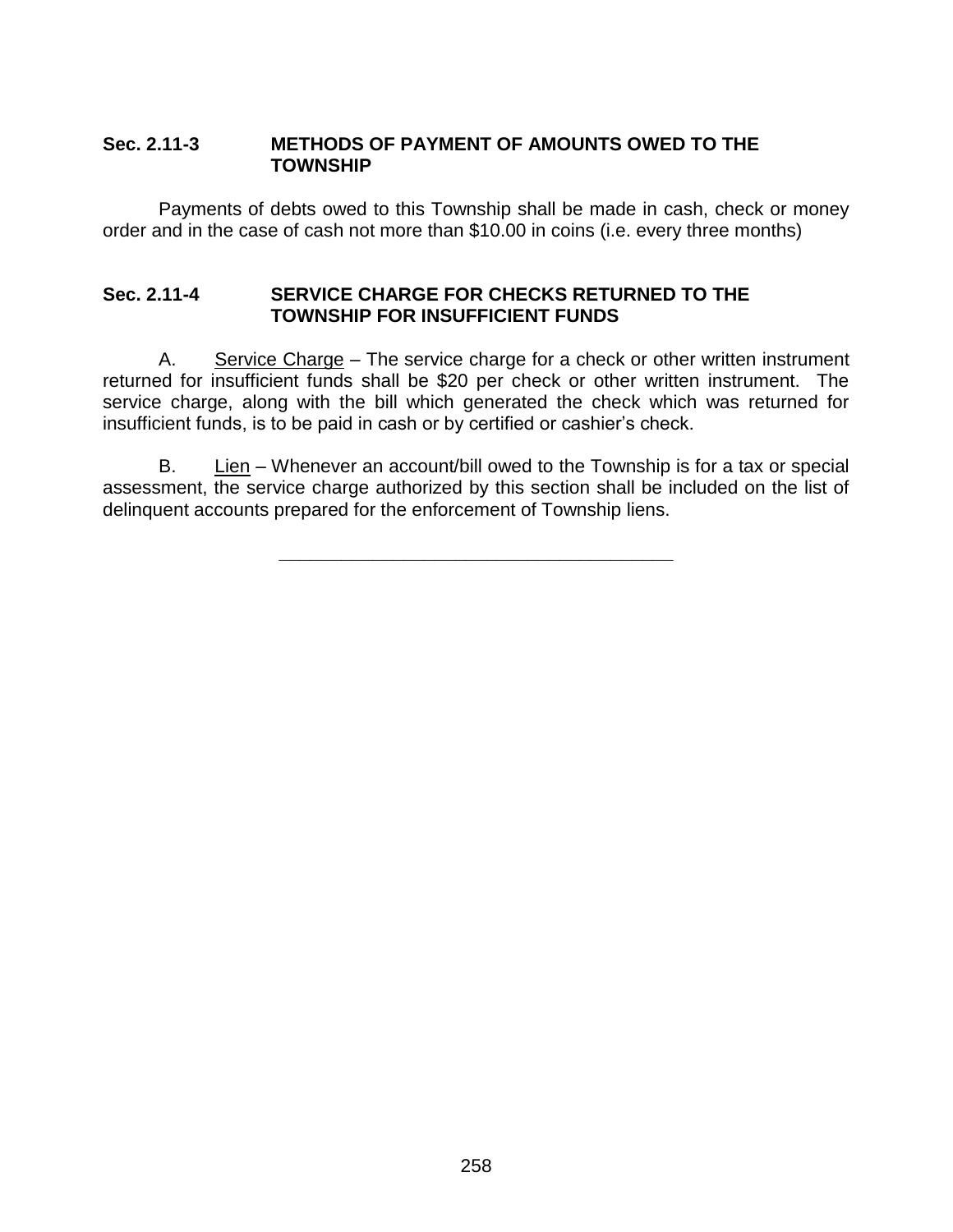# **ARTICLE 12 PENNSVILLE TOWNSHIP SEWERAGE AUTHORITY**

#### **Sec. 2.12-1 CREATION.**

There is hereby created and established a Sewerage Authority for the Township of Pennsville, in the County of Salem and State of New Jersey, under the corporate name and title of "Pennsville Township Sewerage Authority"

#### **Sec. 2.12-2. PURPOSE OF CREATION.**

It is deemed advisable and in the best interests of the inhabitants of the Township to create and establish a Sewerage Authority for the Township for the purposes of the relief of the waters in and bordering the State from pollution arising from causes within the Township, and the consequent improvement of conditions affecting the public health in the Township.

#### **Sec. 2.12-3. POWERS.**

The Pennsville Township Sewerage Authority shall have and exercise all the powers conferred by NJSA 40:14A-1, et. seq., as amended and supplemented together with any other powers which may hereafter be conferred by law upon Sewerage Authorities within the territorial boundaries of the Township.

#### **Sec. 2.12-4. MEMBERSHIP; APPOINTMENT.**

There shall be five (5) members of said Pennsville Township Sewerage Authority who shall be appointed by resolution of the Township Committee to serve for five (5) year terms expiring on the first day of February. In addition, there shall be two (2) alternate members who shall be designed as "Alternate No. 1" and "Alternate No. 2", and who shall also be appointed by Resolution of the Township Committee to serve, in the case of "Alternate No. 1", for a term of four (4) years and in the case of "Alternate No. 2" for a term of five (5) years.

#### **Sec. 2.12-5. TERM - REGULAR AND ALTERNATE MEMBERS - DUTIES AND FUNCTIONS OF ALTERNATES - ORDER IN WHICH ALTERNATES SHALL SERVE.**

A. Regular Members: During the month of January in each year, one (1) person shall be appointed as a member of the Sewerage Authority to serve for a term commencing on the first day of February in such year and expiring on the first day of February in the fifth year after such year in accordance with the provisions of NJSA 40:14A-4(b).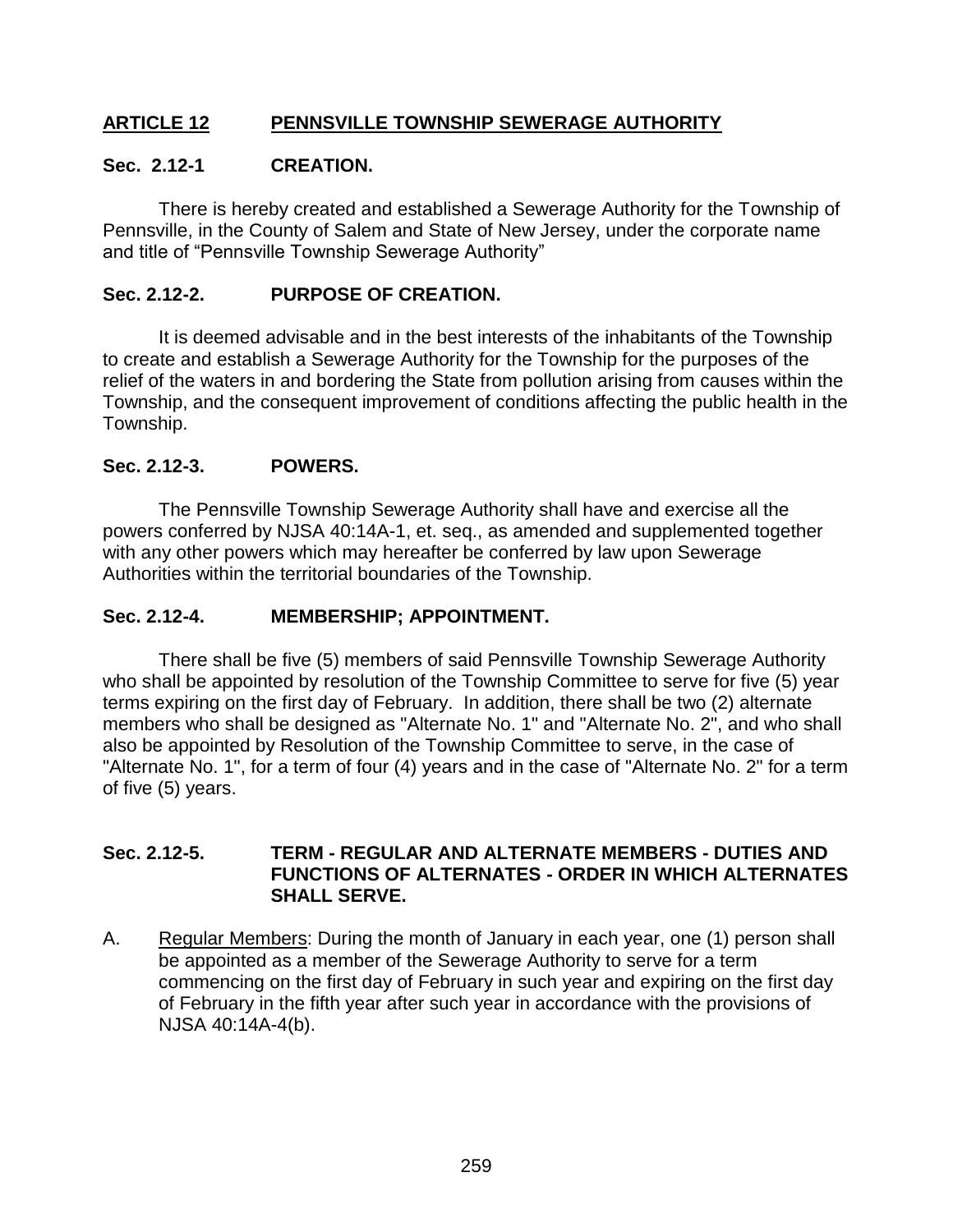B. Alternate Members: The term of the alternate members shall commence on the date of his or her appointment and shall expire, in the case of "Alternate No. 1", on the fourth January 31<sup>st</sup> next ensuing after the date of appointment, and in the case of "Alternate No. 2," on the fifth January 31 next ensuing after the date of appointment, all in accordance with the provisions of NJSA 40:14A-4(n).

Alternate members may participate in discussions of the proceedings but may not vote except in the absence or disqualification of a regular member. A vote shall not be delayed in order that a regular member may vote instead of an alternate member. When a regular member is absent, "Alternate No. 1" shall participate in discussions and vote if he or she is present; however, in the absence of "Alternate No. 1", then "Alternate No. 2" shall participate in discussions and vote if he or she is present.

# **Sec. 2.12-6. VACANCY; APPOINTMENT FOR UNEXPIRED TERM.**

In the event of a vacancy in the membership of the Sewerage Authority occurring during an unexpired term of office, a person shall be appointed as a member of the Sewerage Authority to serve for such unexpired term.

### **Sec. 2.12-7. COMPENSATION OF MEMBERS.**

In accordance with the provisions of NJSA 40:14A-5, members of the Sewerage Authority may be paid for their services in a n amount that they, the members, by resolution, from time to time shall determine, however, subject to the approval of the Township Committee, which approval shall not be unreasonably withheld. In the event the Township Committee, by resolution, does not approve or disapprove of any salary increase within thirty days by duly-adopted resolution, then they shall be deemed to have approved the increase.

#### **Sec. 2.12-8 CONTRACT WITH SEWERAGE AUTHORITY**

A. Purpose: The Township of Pennsville, in the County of Salem, New Jersey, does hereby determine that it will be economical and otherwise advantageous to it, to the Pennsville Township Sewerage Authority and to the residents and property owners of the Township, for the Township and said Authority to enter into a contract providing for and relating to the treatment and disposal of sewerage and other wastes originating in the Township by means of a sanitary sewerage system constructed by said Authority, and the cost and expense of such treatment and disposal, which contract among other things, shall obligate said Authority to proceed promptly with the design, construction and placing in operation of said sewerage system and obligate the Township to pay to said Authority such sum or sums of money as may be necessary to provide for deficits expected to result from failure or disability of said Authority to derive adequate revenues from the operation of its properties, all substantially on the terms of the contract authorized by this Article.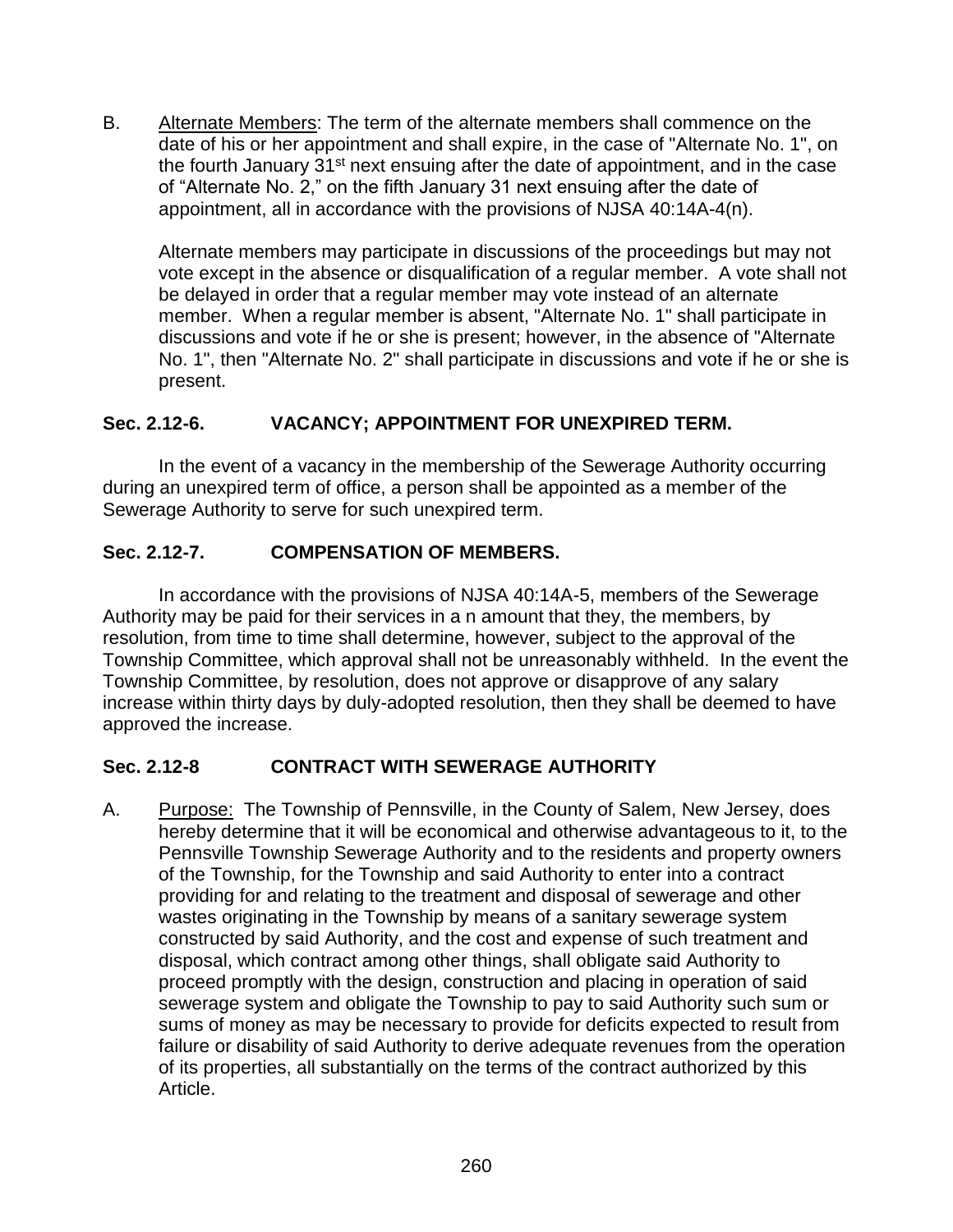B. Authority to enter into contract: The Township shall enter into a contract with the Pennsville Township Sewerage Authority providing for and relating to the treatment and disposal of sewerage and other wastes and the cost and expense of such treatment and disposal, on the terms and conditions set forth in this Article, and the Mayor shall be and he/she hereby is authorized and directed on behalf of the Township to execute said contract under the corporate seal of the Township, which shall be affixed and attested by the Township Clerk and to deliver the same.

# **Sec. 2.12-9 DEFINITIONS**

As used in this Article, unless a different meaning clearly appears from the context, the following words shall have the following meanings:

- A. **BUILDING** means any building or structure heretofore or hereafter constructed and designed or used for dwelling or commercial purposes that has a toilet installed therein.
- B. **SEWER** means any publicly owned sewer or main designed for collection or disposal of sanitary sewage and located in any public street in the confines of the Township.
- C. **CONNECTION DATE** means with respect to any building as defined hereinabove, the  $61<sup>st</sup>$  day after the latter of two (2) following dates, namely, (a) the date of completion of construction or date of initial occupancy of such building, whichever of said dates shall be the earlier in point of time, and (b) the date of initial operation as part of any publicly owned sewage treatment and disposal system in the Township, of a sewer in the street upon which such building is located.

# **Sec. 2.12-10 INSTALLATION OF TOILET; CONNECTION TO SYSTEM**

The owner of any building located upon any street in the Township in which a sewer is now constructed or shall be hereafter constructed shall, prior to the connection date, with respect to such building:

- A. Install a toilet in such building unless a toilet is installed therein.
- B. Connect such building and the toilet therein with such sewer.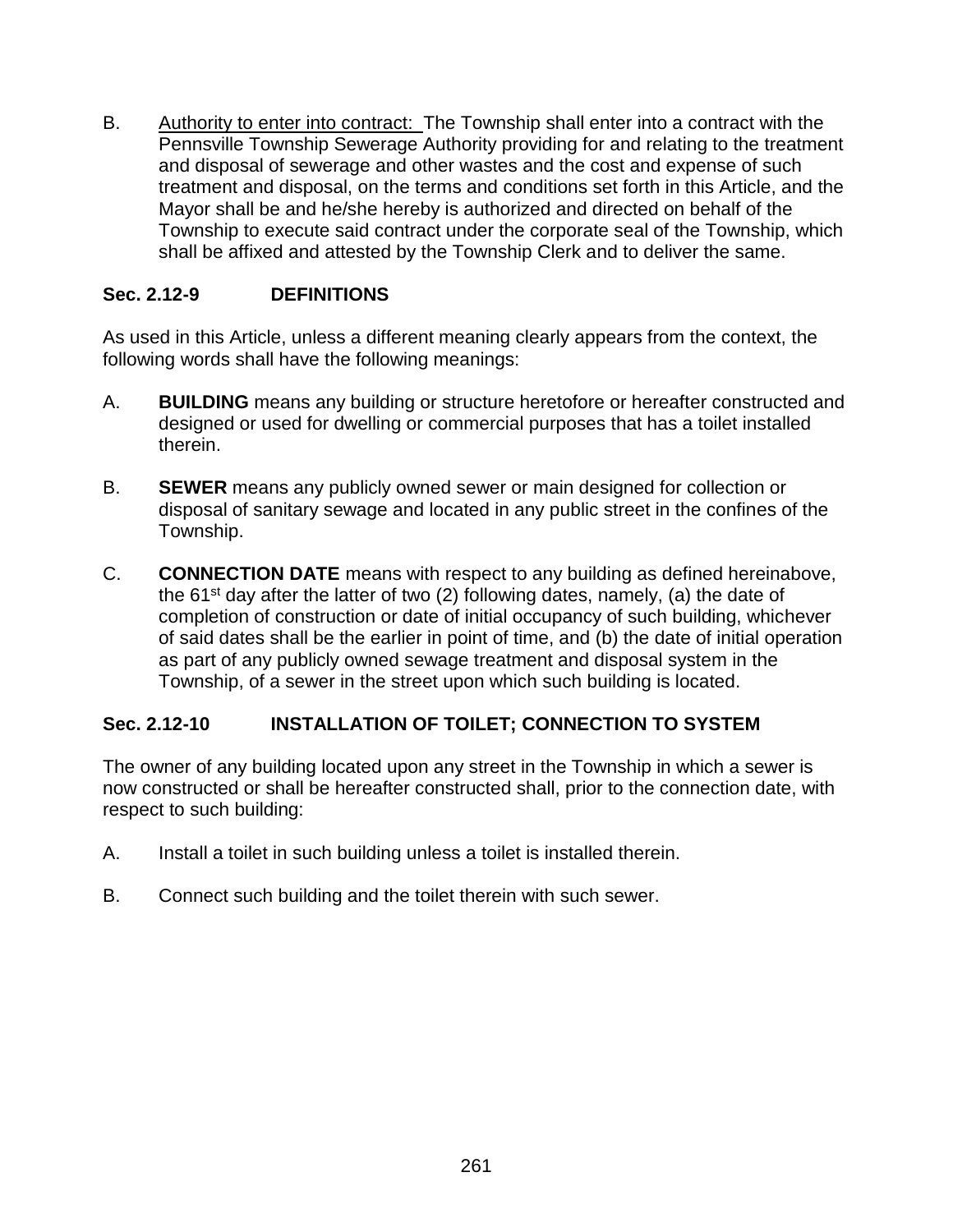#### **ARTICLE 13 SELF INSURANCE FUND**

#### **Sec. 2.13-1 ESTABLISHMENT OF PLAN AND FUND**

There is hereby established a partially self-funded health insurance plan for Township employees to be known as the "Pennsville Township Self-Funded Health Plan" (the Plan). there is further established in accordance with the provision so NJSA 40A:10- 6, et seq, an insurance fund to be known as the "Pennsville Township Self-Insurance Fund" (the Fund). The Plan and the Fund shall be operated and maintained in accordance with the terms of this Ordinance, NJSA 40A:10-6, et seq, and the rules and regulations promulgated thereunder by the Department of Community Affairs.

#### **Sec. 2.13-2 ESTABLISHMENT OF FUND COMMISSION**

There is hereby established in accordance with the requirements of NJSA 40A:10-8 a Fund Commission (the Commission) consisting of three officials of the Township together with a Secretary of the Commission to be appointed by the Township Committee. The Commissioners shall hold office for two (2) years or for the remainder of their term as officials, whichever is less, and until their successors shall have been duly appointed and qualified. The secretary shall serve at the pleasure of the Commission. The Commissioners shall serve without compensation. The compensation of the secretary, if any, shall be established and authorized by the Township Committee. Vacancies occurring on the Commission shall be filled for the unexpired term. After the appointment the Commissioners shall forthwith organize for the ensuing year by electing a Chairman from among their membership.

#### **Sec. 2.13-3 POWERS AND AUTHORITY OF COMMISSION**

In order to maintain the efficient, professional and actuarially sound operation of the Fund, the Township will contract with a qualified Third Party Administrator (the TPA) to assist the Township and the Commission in the proper design and administration of the Plan. Subject to consultation and review by the Township Committee, the Commissioners shall have the power and duty to oversee the TPA, adopt rules and regulations for the control and investment of the Fund, assure that the Fund has sufficient funds for the payment of losses and claims, invest assets of the Fund in accordance with the Township's established investment policy, and assure the proper operation of the Plan and the Fund consistent with their purpose.

#### **Sec. 2.13-4 PURPOSE OF THE FUND**

The purpose of the Fund is to hold, manage and distribute, in accordance with the Plan documents and sound fiscal management, money necessary to pay the valid claims of Township employees as required to fulfill the obligations of the Township pursuant to the Plan and its health insurance obligations to its employees. The Fund exists to pay health care claims and related expenses covered by the Plan, and the Fund shall not be used for any other purposes.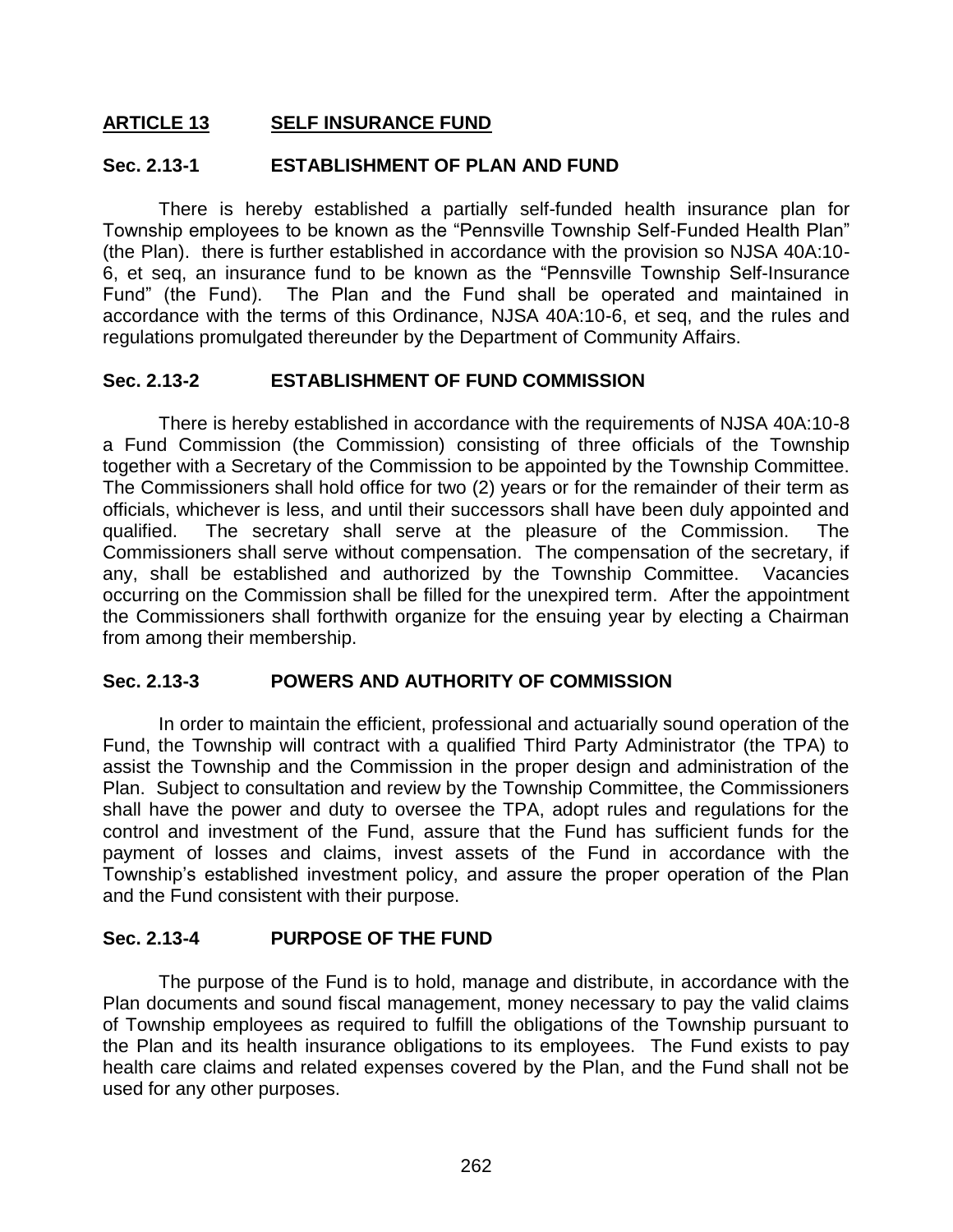# **Sec. 2.13-5 RESERVE FOR CLAIMS**

The Commissioners and the TPA shall cause the Fund to achieve a reasonable reserve of up to six (6) months of claim payments to assure that sufficient assets are available to continue to pay all claims and expenses in a high claim year.

### **Sec. 2.13-6 PLAN REQUIREMENTS – ADMINISTRATION OF CLAIMS**

Claims shall be administered and paid, after review, by the TPA in accordance with the TPA administration contract. the TPA shall assure that all Township employees covered by the Plan are fully informed as to the proper procedure for submitting claims and that all notices required by law with respect to the Plan are promptly provided to the Plan participants.

### **Sec. 2.13-7 PLAN REQUIREMENTS – ADDITIONAL AND EXCESS COVERAGE**

The Township, directly or through the TPA, shall arrange for the purchase of "Stop Loss" or "Excess" coverage in order to provide ascertainable limits to the liability of the Fund. Such coverage shall include, but need not be limited to, coverage for catastrophic illness for Plan participants, aggregate coverage (below catastrophic coverage) to assure that the Plan's risk level is capped at a maximum amount as established by the Township in consultation with the Commissioners and the TPA, and run-out coverage (also referred to as a 12/15 contract) to allow claims incurred during the plan year to be paid out for a period of three months after the end of the plan year. The Plan shall also include a requirement that the Township shall, directly or through the TPA, contract for ERISA Liability Insurance which shall include responsibility for handling all second level appeals.

# **Sec. 2.13-8 APPEALS**

Appeals from denial of claims shall, in the first instance, be reviewed by the TPA. In considering appeals, any relevant supplemental information provided by the Plan participant or the service provider shall be considered. Second level appeals shall be handled by a third party retained to review appeals on an independent basis according to the Plan documents. In order to assure that the Plan is consistently, fairly and equitable administered, no member of the Township Committee shall be involved in the approval or denial of claims which in all cases shall be determined by the terms of the Plan.

# **Sec. 2.13-9 ANNUAL REVIEW; OPEN ENROLLMENT PERIOD**

The Commission shall annually, in consultation with the Township Committee and coordination with its TPA and other professional consultants, review and evaluate the Plan and shall evaluate the Plan in comparison to plan designs offered by the New Jersey State Health Benefit Plan. The base plan option of the Township's Plan shall be modified to mirror the design of the base plan option offered by the State Health Benefit Plan. This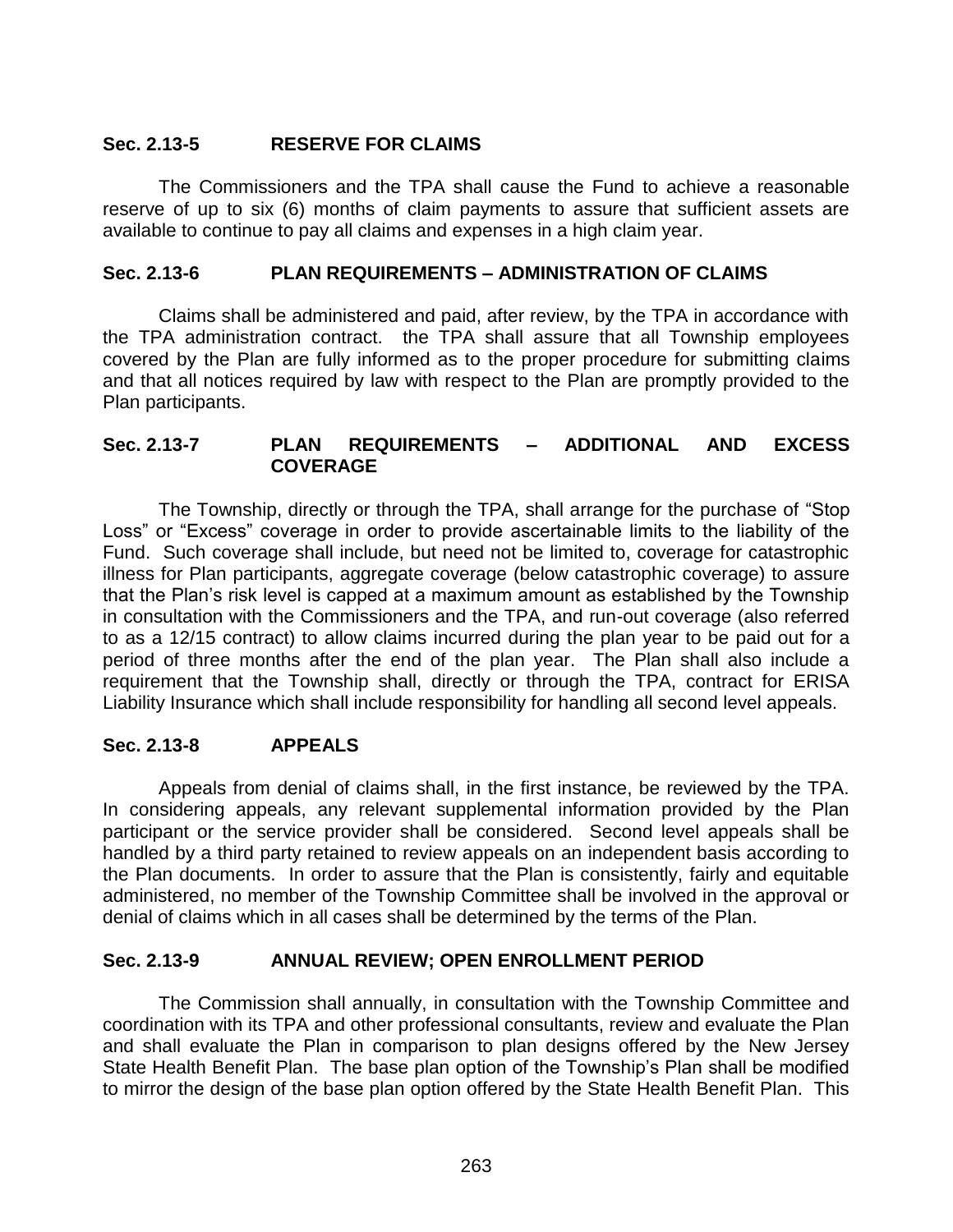review shall occur at the same time as the annual open enrollment period. At no time will the Township be required to offer base plan benefits greater than those offered by the State Health Benefit Plan.

# **Sec. 2.13-10 CONTINUATION OF FUND; TERMINATION**

The Fund shall continue from year to year without lapse until the self-fund insurance plan is terminated by action of the Township Committee. In the event of such a termination, after payment of all claims and expenses of the Plan, any fund balance remaining shall revert to the Township's general fund.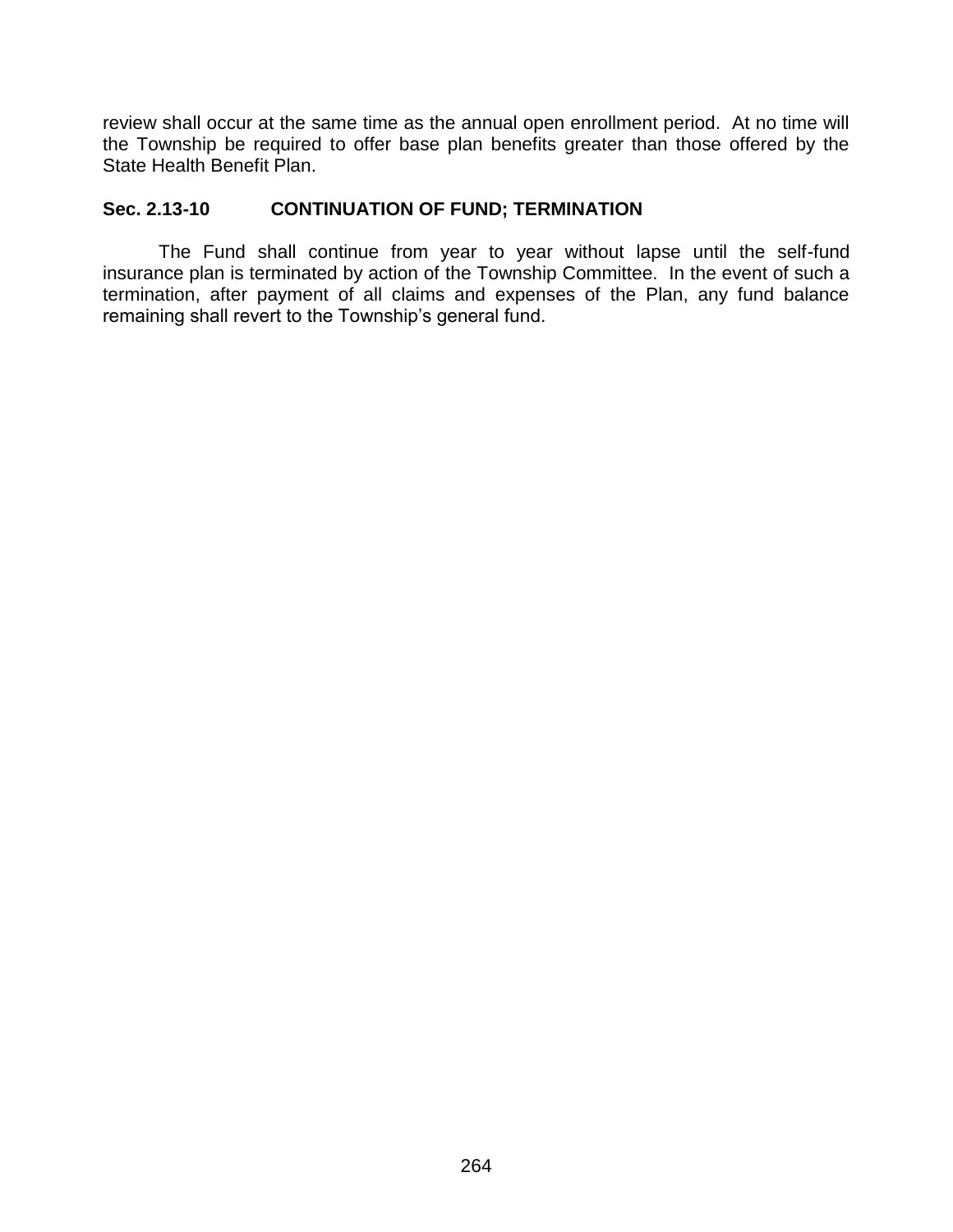# **ARTICLE 14 DEPUTY TAX COLLECTOR**

#### **Sec. 2.14-1 PREAMBLE**

The Township of Pennsville hereby creates the position of Deputy Tax Collector.

#### **Sec. 2.14-2 APPOINTMENT AND QUALIFICATIONS**

The Deputy Tax Collector as provided for herein shall be appointed by duly adopted resolution of the Township Committee, and such person shall possess a State of New Jersey Tax Collector Certificate as provided for by NJS 40A:9-145.2.

#### **Sec. 2.14-3 TERM OF OFFICE**

The term of office of the Deputy Tax Collector shall be three years, commencing on the date of appointment and ending three years thereafter.

#### **Sec. 2.14-4 DUTIES**

The duties of the Deputy Tax Collector shall be set by the Township's Tax Collector, and shall include the following:

Preparation and distribution of tax bills.

Maintaining cashbook with proper credit to taxpayer for amount paid, interest and any penalties charged.

Monthly report of collections: tax, trash stickers, dog and cat fees.

Annual report of statement of receipts for preceding year.

Annual list of delinquent taxes believed not collectible.

Reporting delinquent listing to state for homestead rebates.

Maintaining correct interest and penalties on delinquent taxes.

Maintaining levy for special assessments.

Maintaining veteran deductions.

Maintaining senior citizen deductions.

Maintaining disabled person deductions.

Submitting yearly report to county for veterans/senior citizen's deductions.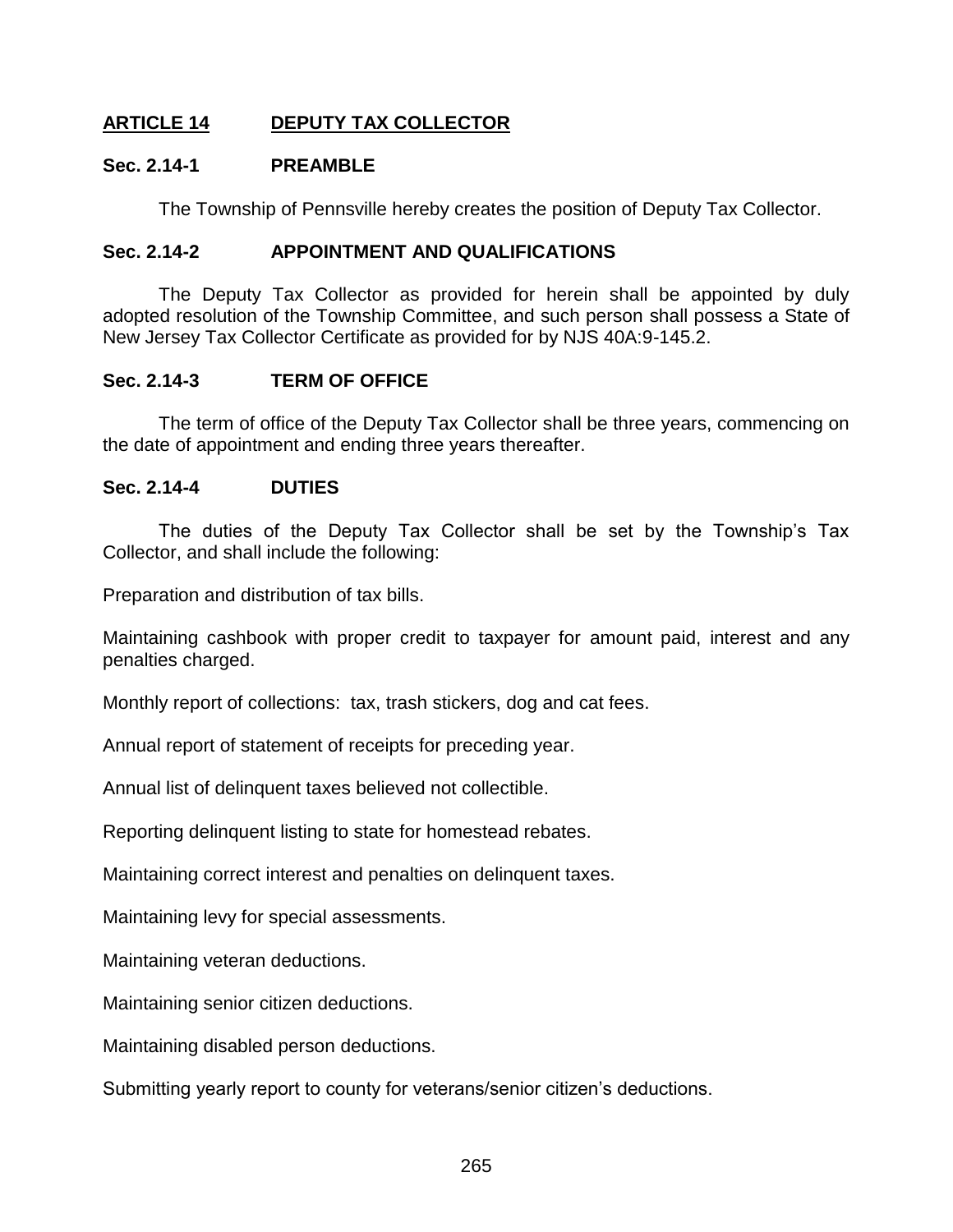Handling appeal judgments.

Maintaining bankruptcies, applying payments according to plan and conferring with Township Solicitor regarding cases.

Conducting yearly tax sale, which includes:

Compiling listing with name of owner, block and lot, property location, taxes, assessments and other charges and interest to date of sale.

Giving public notice of time and place of sale including description and amount due.

Mailing notice to taxpayer.

Mailing newspaper publication to tax payer.

Posting notice in five public places

Updating list prior to next publication, removing properties as payment is received.

Conducting sale on date advertised with bidding beginning at 18% through 1% through highest premium bid.

Collecting monies from bidders.

Delivering certificates of sale to successful bidders within ten days after sale.

Recording certificates struck off to municipality with the county clerk.

Receiving payment for lien redemptions and maintaining lien redemption checkbook.

Mailing notification of redemption to owner of certificate.

Mailing check to owner of certificate after receiving cancelled certificate.

Mailing certificate to taxpayer.

Preparing foreclosure list for Township Solicitor including all liens held by the Township after 6 months from the date of the tax sale.

In addition to billing, reporting enforcement and collection, the Tax Collector is responsible for supervision and management of the tax collection office which includes:

Overseeing security of tax office